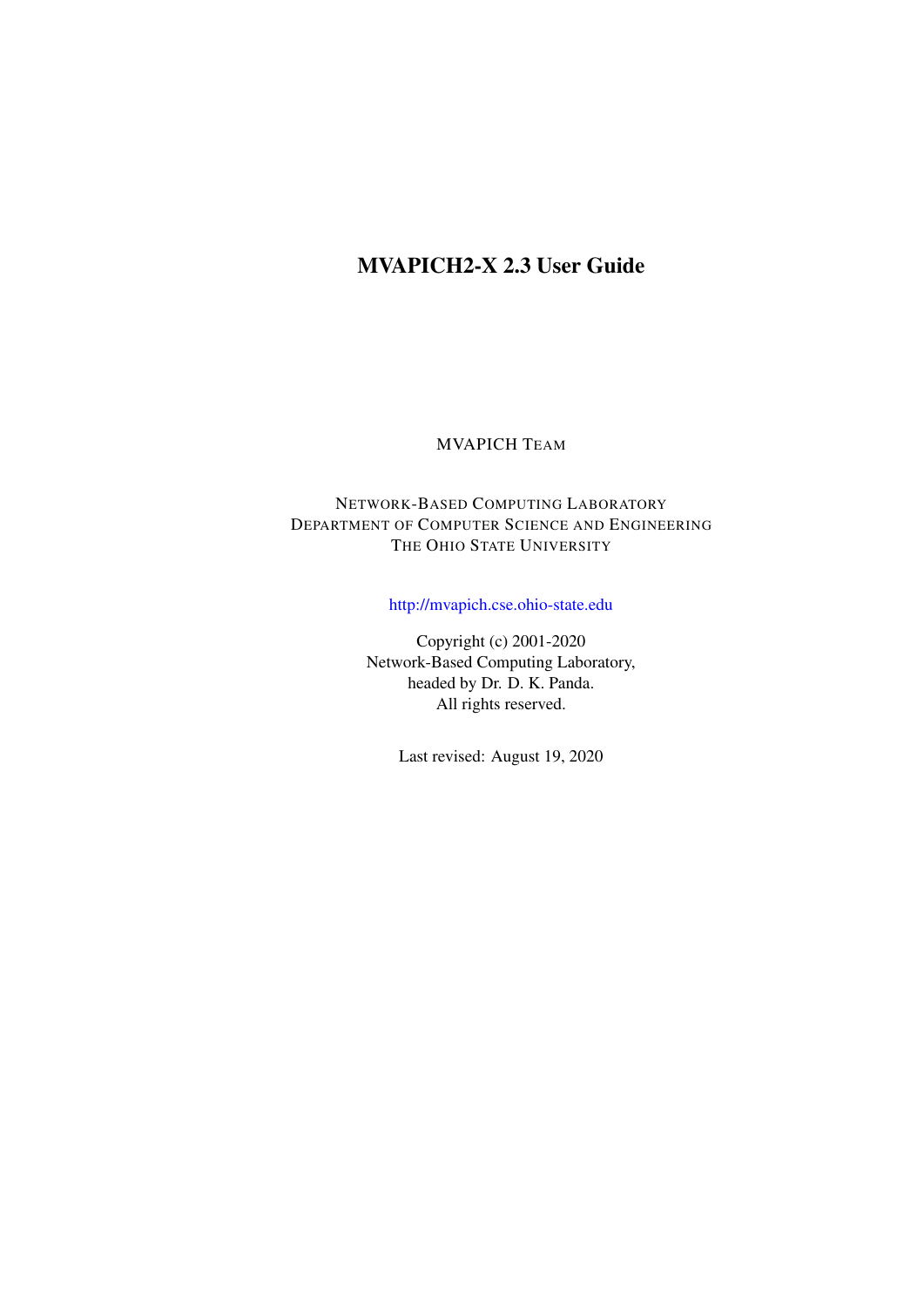# **Contents**

| 1 |     | <b>Overview of the MVAPICH2-X Project</b>                                                                 | $\mathbf{1}$ |
|---|-----|-----------------------------------------------------------------------------------------------------------|--------------|
| 2 |     | <b>Features</b>                                                                                           | 3            |
| 3 |     | <b>Download and Installation Instructions</b>                                                             | 9            |
|   | 3.1 |                                                                                                           | 9            |
|   |     | 3.1.1                                                                                                     | 9            |
|   |     | 3.1.2                                                                                                     | 9            |
|   |     | 3.1.3                                                                                                     | 9            |
|   | 3.2 |                                                                                                           | 10           |
|   |     | 3.2.1                                                                                                     | 10           |
|   |     | 3.2.2                                                                                                     | 10           |
|   |     | Install MVAPICH2-X<br>3.2.3                                                                               | 11           |
|   |     | 3.2.4                                                                                                     | 12           |
| 4 |     | <b>Basic Usage Instructions</b>                                                                           | 13           |
|   | 4.1 |                                                                                                           | 13           |
|   |     | Compile using mpicc for MPI or MPI+OpenMP Applications<br>4.1.1                                           | 13           |
|   |     | Compile using oshcc for OpenSHMEM or MPI+OpenSHMEM applications<br>4.1.2                                  | 13           |
|   |     | Compile using upcc for UPC or MPI+UPC applications<br>4.1.3                                               | 13           |
|   |     | Compile using uhcaf for CAF and MPI+CAF applications<br>4.1.4                                             | 14           |
|   |     | Compile using $\text{upc++}$ for UPC++ or MPI+UPC++ applications<br>4.1.5                                 | 14           |
|   | 4.2 |                                                                                                           | 14           |
|   |     | 4.2.1                                                                                                     | 15           |
|   |     | 4.2.2                                                                                                     | 16           |
|   |     | 4.2.3                                                                                                     | 16           |
|   |     | 4.2.4                                                                                                     | 16           |
|   |     | 4.2.5                                                                                                     | 17           |
|   |     | 4.2.6                                                                                                     | 17           |
| 5 |     | <b>Advanced MPI Usage Instructions</b>                                                                    | 17           |
|   | 5.1 |                                                                                                           | 17           |
|   | 5.2 |                                                                                                           | 17           |
|   | 5.3 |                                                                                                           | 18           |
|   | 5.4 | Support for OSU InfiniBand Network Analysis and Monitoring (OSU INAM) Tool                                | 19           |
|   | 5.5 | Support for Shared Address Space based MPI Communication Using XPMEM                                      | 20           |
|   | 5.6 | Support for Efficient Asynchronous Communication Progress                                                 | 20           |
|   | 5.7 |                                                                                                           | 21           |
| 6 |     | <b>Hybrid (MPI+PGAS) Applications</b>                                                                     | 22           |
|   | 6.1 |                                                                                                           | 22           |
|   | 6.2 |                                                                                                           | 23           |
|   | 6.3 | $MPI+UPC++$ Example $\ldots \ldots \ldots \ldots \ldots \ldots \ldots \ldots \ldots \ldots \ldots \ldots$ | 25           |
| 7 |     | <b>OSU PGAS Benchmarks</b>                                                                                | 27           |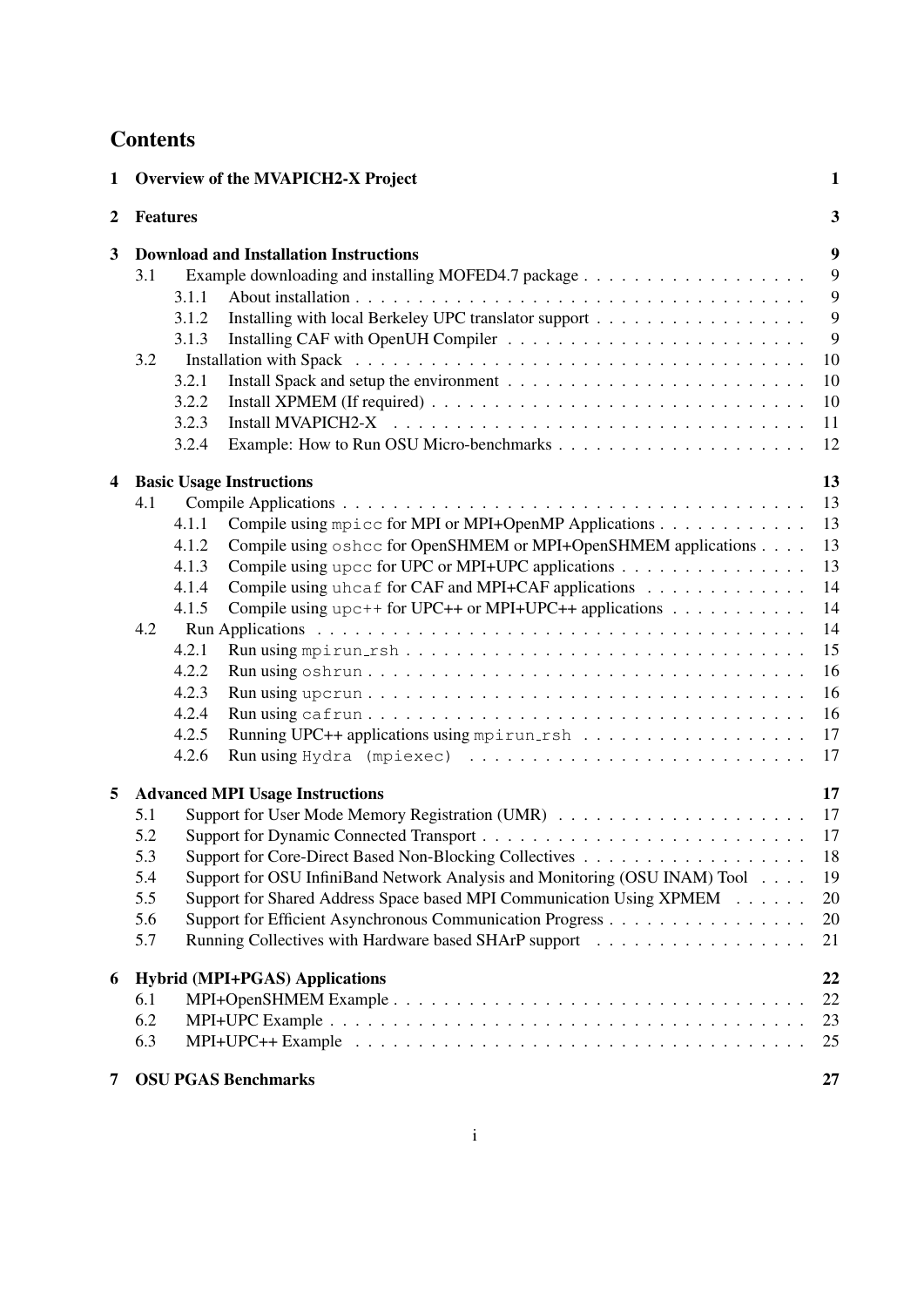|                                | 7.1 |        |                          | 27       |  |
|--------------------------------|-----|--------|--------------------------|----------|--|
|                                | 7.2 |        |                          | 28       |  |
|                                | 7.3 |        |                          | 29       |  |
| 8<br><b>Runtime Parameters</b> |     |        |                          |          |  |
|                                | 8.1 |        |                          | 31<br>31 |  |
|                                |     | 8.1.1  |                          | 31       |  |
|                                |     | 8.1.2  |                          | 31       |  |
|                                |     | 8.1.3  |                          | 31       |  |
|                                |     | 8.1.4  |                          | 31       |  |
|                                |     | 8.1.5  |                          | 32       |  |
|                                | 8.2 |        |                          | 32       |  |
|                                |     | 8.2.1  |                          | 32       |  |
|                                |     | 8.2.2  |                          | 32       |  |
|                                | 8.3 |        |                          |          |  |
|                                |     | 8.3.1  |                          | 32<br>32 |  |
|                                |     |        |                          | 33       |  |
|                                |     | 8.3.2  |                          |          |  |
|                                |     | 8.3.3  | $MV2$ -USE-CD-IALLGATHER | 33       |  |
|                                |     | 8.3.4  |                          | 33       |  |
|                                |     | 8.3.5  |                          | 33       |  |
|                                |     | 8.3.6  | $MV2$ _USE_CD_IALLTOALLV | 33       |  |
|                                |     | 8.3.7  | $MV2$ -USE-CD-IALLTOALLW | 34       |  |
|                                |     | 8.3.8  |                          | 34       |  |
|                                |     | 8.3.9  | MV2_USE_CD_IBCAST        | 34       |  |
|                                |     | 8.3.10 |                          | 34       |  |
|                                |     | 8.3.11 |                          | 34       |  |
|                                |     | 8.3.12 |                          | 35       |  |
|                                |     |        |                          | 35       |  |
|                                | 8.4 |        |                          | 35       |  |
|                                |     | 8.4.1  |                          | 35       |  |
|                                |     | 8.4.2  |                          | 35       |  |
|                                | 8.5 |        |                          | 35       |  |
|                                |     | 8.5.1  |                          | 36       |  |
|                                |     | 8.5.2  | MV2_CMA_COLL_THRESHOLD   | 36       |  |
|                                |     | 8.5.3  |                          | 36       |  |
|                                |     | 8.5.4  |                          | 36       |  |
|                                |     | 8.5.5  |                          | 36       |  |
|                                |     | 8.5.6  |                          | 37       |  |
|                                | 8.6 |        |                          | 37       |  |
|                                |     | 8.6.1  | UPC_SHARED_HEAP_SIZE     | 37       |  |
|                                | 8.7 |        |                          | 37       |  |
|                                |     | 8.7.1  |                          | 37       |  |
|                                |     | 8.7.2  |                          | 37       |  |
|                                |     | 8.7.3  |                          | 37       |  |
|                                | 8.8 |        |                          | 38       |  |
|                                |     | 8.8.1  |                          | 38       |  |
|                                |     |        |                          |          |  |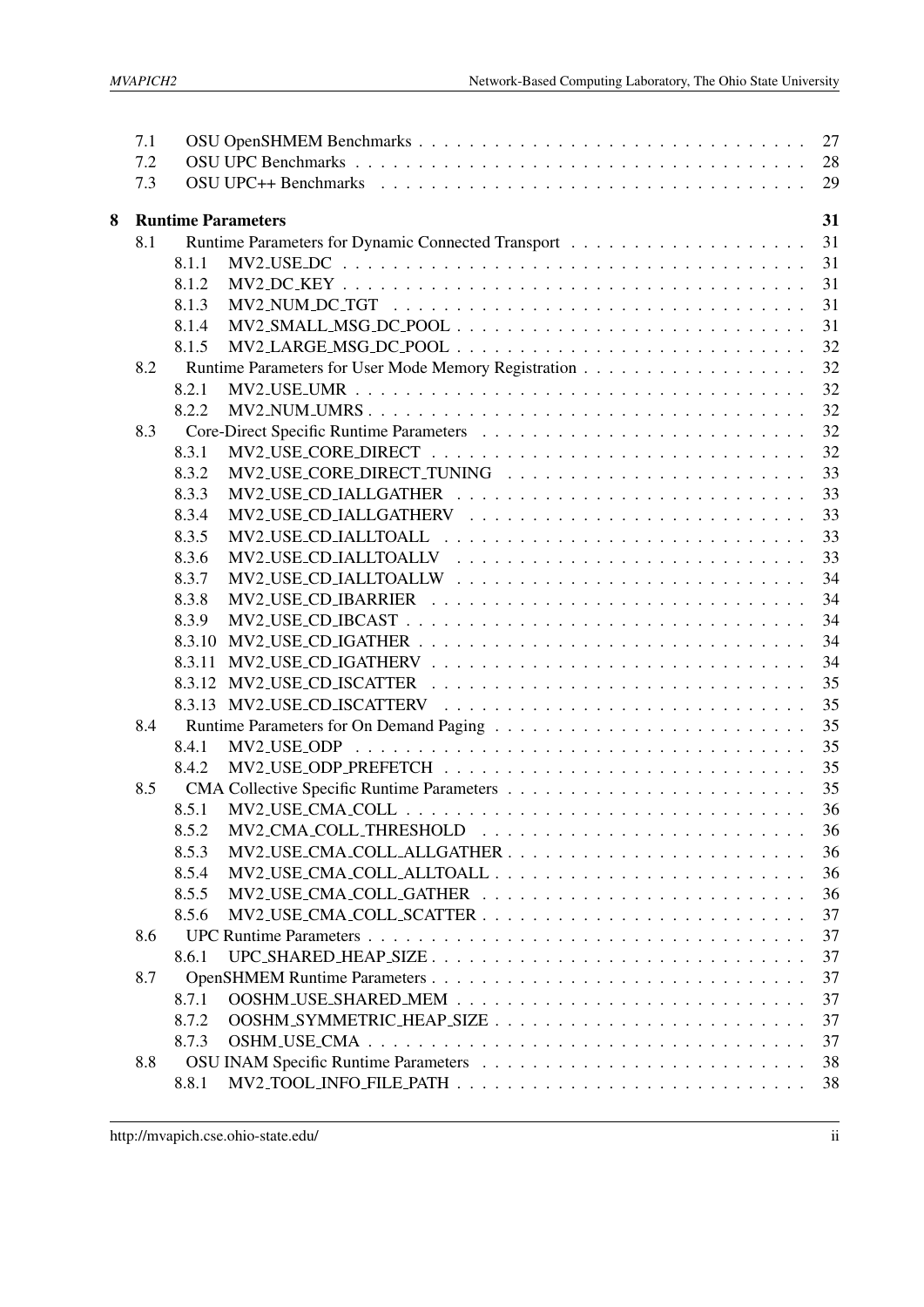|   |      | 8.8.2 |                                                                                                          | 38             |
|---|------|-------|----------------------------------------------------------------------------------------------------------|----------------|
|   |      | 8.8.3 |                                                                                                          | 38             |
|   |      | 8.8.4 |                                                                                                          | 38             |
|   |      | 8.8.5 |                                                                                                          | 38             |
|   |      | 8.8.6 |                                                                                                          | 39             |
|   |      | 8.8.7 |                                                                                                          | 39             |
|   |      | 8.8.8 |                                                                                                          | 39             |
|   | 8.9  |       |                                                                                                          | 39             |
|   |      | 8.9.1 | $MV2$ _ENABLE_DPML_COLL                                                                                  | 39             |
|   | 8.10 |       | XPMEM based Point-to-point Communication Runtime Parameters                                              | 40             |
|   |      |       |                                                                                                          | 40             |
|   | 8.11 |       | Shared Address Space based MPI Collectives Runtime Parameters                                            | 40             |
|   |      |       |                                                                                                          | 40             |
|   |      |       | 8.11.2 MV2_XPMEM_COLL_THRESHOLD                                                                          | 40             |
|   | 8.12 |       | Runtime Parameters for Asynchronous Communication Progress                                               | 41             |
|   |      |       |                                                                                                          | 41             |
|   |      |       | 8.12.2 MV2_OPTIMIZED_ASYNC_PROGRESS                                                                      | 41             |
|   | 8.13 |       | Runtime Parameters for Collectives with Hardware based SHArP support                                     | 41             |
|   |      |       |                                                                                                          | 41             |
|   |      |       |                                                                                                          | 42             |
|   |      |       |                                                                                                          | 42             |
|   |      |       |                                                                                                          |                |
| 9 |      |       | FAQ and Troubleshooting with MVAPICH2-X                                                                  | 43             |
|   | 9.1  |       |                                                                                                          | 43             |
|   |      | 9.1.1 |                                                                                                          | 4 <sub>3</sub> |
|   |      | 9.1.2 | Unresponsive upcc $\ldots \ldots \ldots \ldots \ldots \ldots \ldots \ldots \ldots \ldots \ldots \ldots$  | 4 <sub>3</sub> |
|   |      | 9.1.3 | Shared memory limit for OpenSHMEM / MPI+OpenSHMEM programs                                               | 43             |
|   |      | 9.1.4 | Collective scratch size in UPC++ $\ldots \ldots \ldots \ldots \ldots \ldots \ldots \ldots \ldots \ldots$ | 44             |
|   |      | 9.1.5 |                                                                                                          | 44             |
|   |      | 9.1.6 |                                                                                                          | 44             |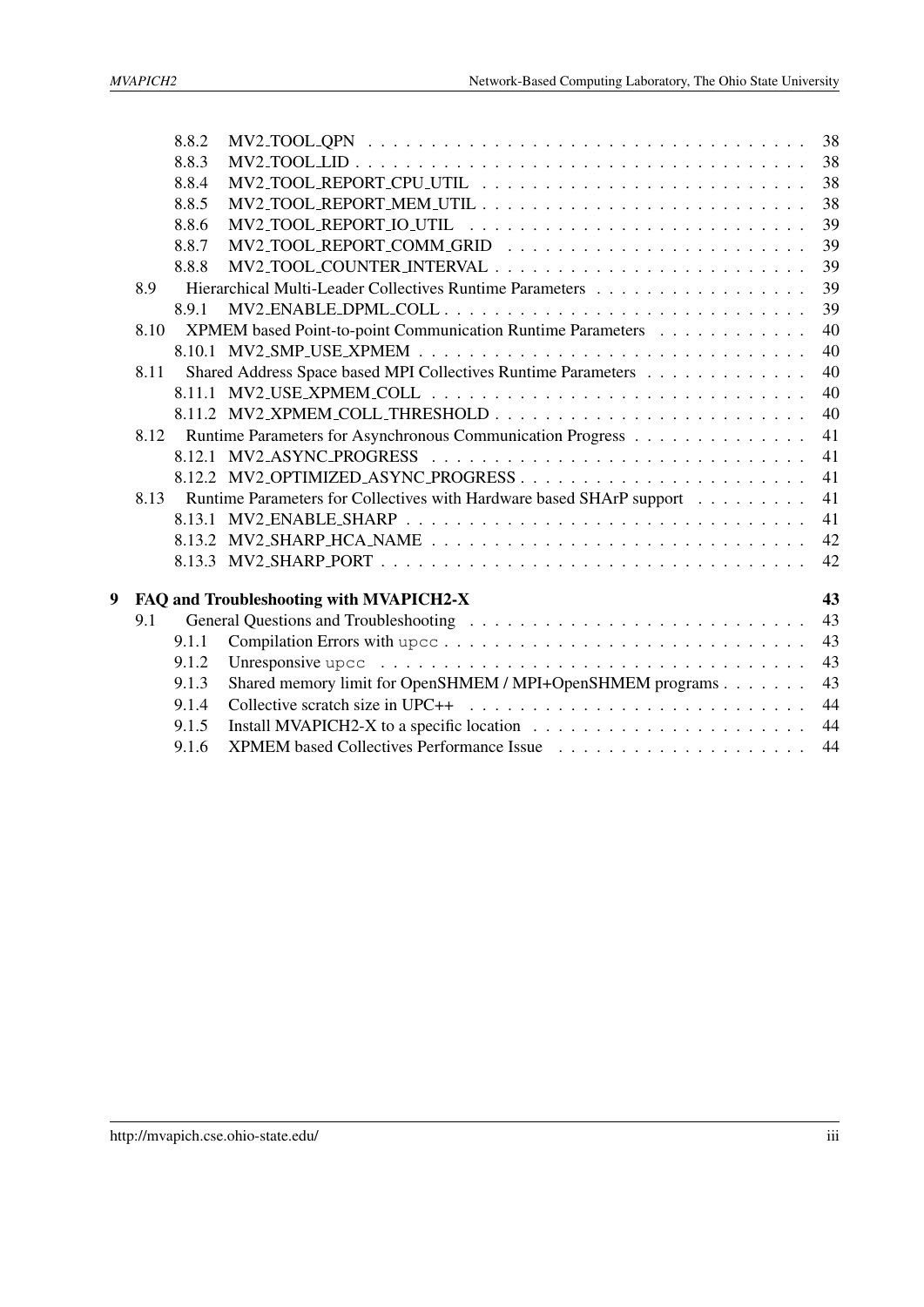# <span id="page-4-0"></span>1 Overview of the MVAPICH2-X Project

Message Passing Interface (MPI) has been the most popular programming model for developing parallel scientific applications. Partitioned Global Address Space (PGAS) programming models are an attractive alternative for designing applications with irregular communication patterns. They improve programmability by providing a shared memory abstraction while exposing locality control required for performance. It is widely believed that hybrid programming model (MPI+X, where X is a PGAS model) is optimal for many scientific computing problems, especially for exascale computing.

MVAPICH2-X provides advanced MPI features/support (such as User Mode Memory Registration (UMR), On-Demand Paging (ODP), Dynamic Connected Transport (DC), Core-Direct, SHARP, and XPMEM). It also provides support for the OSU InfiniBand Network Analysis and Monitoring (OSU INAM) Tool.

It also provides a unified high-performance runtime that supports both MPI and PGAS programming models on InfiniBand clusters. It enables developers to port parts of large MPI applications that are suited for PGAS programming model. This minimizes the development overheads that have been a huge deterrent in porting MPI applications to use PGAS models. The unified runtime also delivers superior performance compared to using separate MPI and PGAS libraries by optimizing use of network and memory resources. The DCT support is also available for the PGAS models.

MVAPICH2-X supports Unified Parallel C (UPC) OpenSHMEM, CAF, and UPC++ as PGAS models. It can be used to run pure MPI, MPI+OpenMP, pure PGAS (UPC/OpenSHMEM/CAF/UPC++) as well as hybrid MPI(+OpenMP) + PGAS applications. MVAPICH2-X derives from the popular MVAPICH2 library and inherits many of its features for performance and scalability of MPI communication. It takes advantage of the RDMA features offered by the InfiniBand interconnect to support UPC/OpenSHMEM/CAF/UPC++ data transfer and OpenSHMEM atomic operations. It also provides a high-performance shared memory channel for multi-core InfiniBand clusters.



## <span id="page-4-1"></span>Figure 1: MVAPICH2-X Architecture

The MPI implementation of MVAPICH2-X is based on [MVAPICH2,](http://mvapich.cse.ohio-state.edu) which supports MPI-3 features. The UPC implementation is [UPC Language Specification 1.2](http://upc.lbl.gov/docs/user/upc_spec_1.2.pdf) standard compliant and is based on [Berke](http://upc.lbl.gov/)[ley UPC 2.20.2](http://upc.lbl.gov/) . OpenSHMEM implementation is [OpenSHMEM 1.3](http://openshmem.org/) standard compliant and is based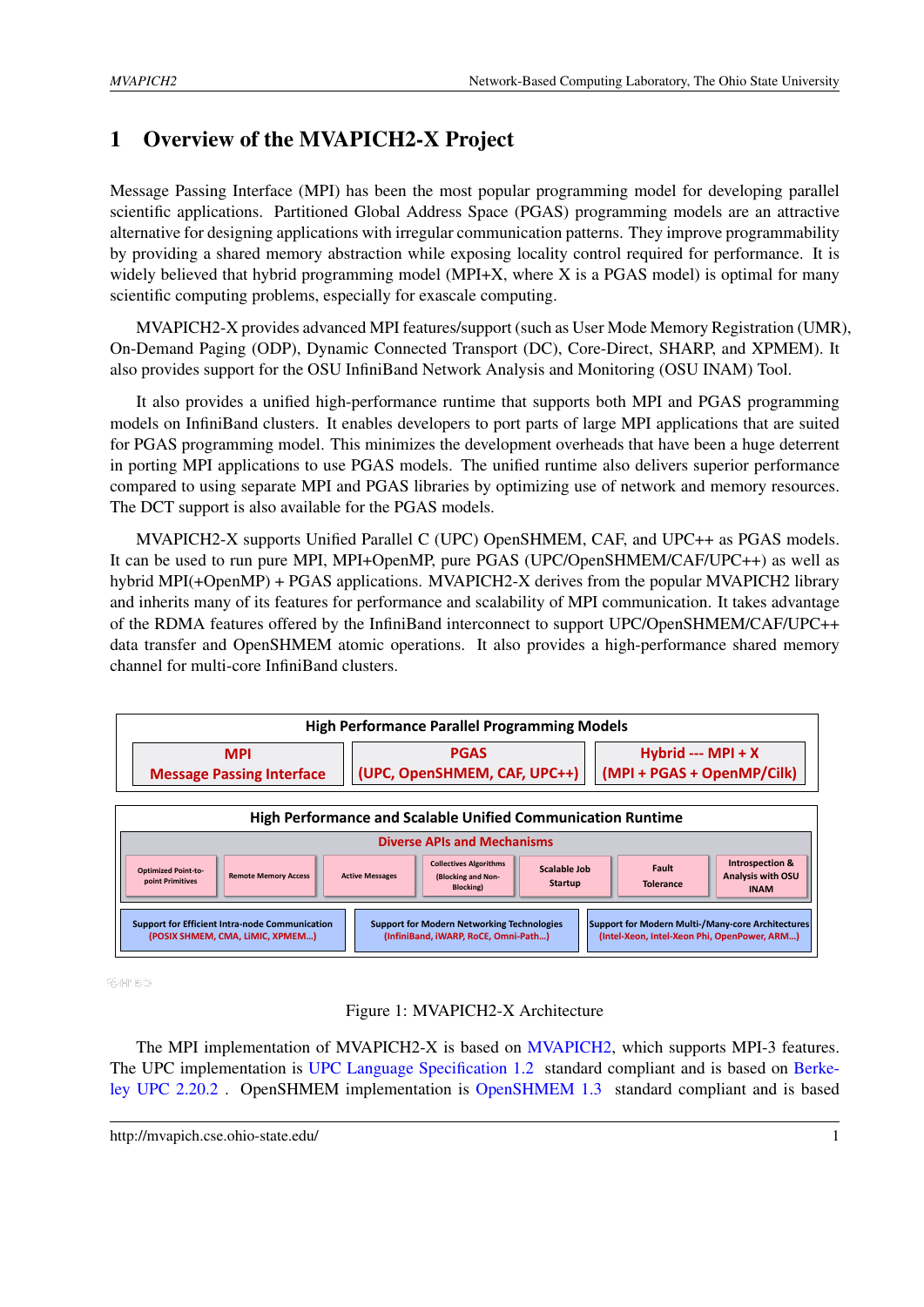on [OpenSHMEM Reference Implementation 1.3](http://openshmem.org) . CAF implementation is Coarray Fortran Fortran 2015 standard compliant and is based on [UH CAF Reference Implementation 3.0.39](http://www.cacds.uh.edu/?q=hpctools) .

The current release supports InfiniBand transport interface (inter-node), and Shared Memory Interface (intra-node). The overall architecture of MVAPICH2-X is shown in the Figure [1.](#page-4-1)

This document contains necessary information for users to download, install, test, use, tune and troubleshoot MVAPICH2-X 2.3. We continuously fix bugs and update this document as per user feedback. Therefore, we strongly encourage you to refer to our web page for updates.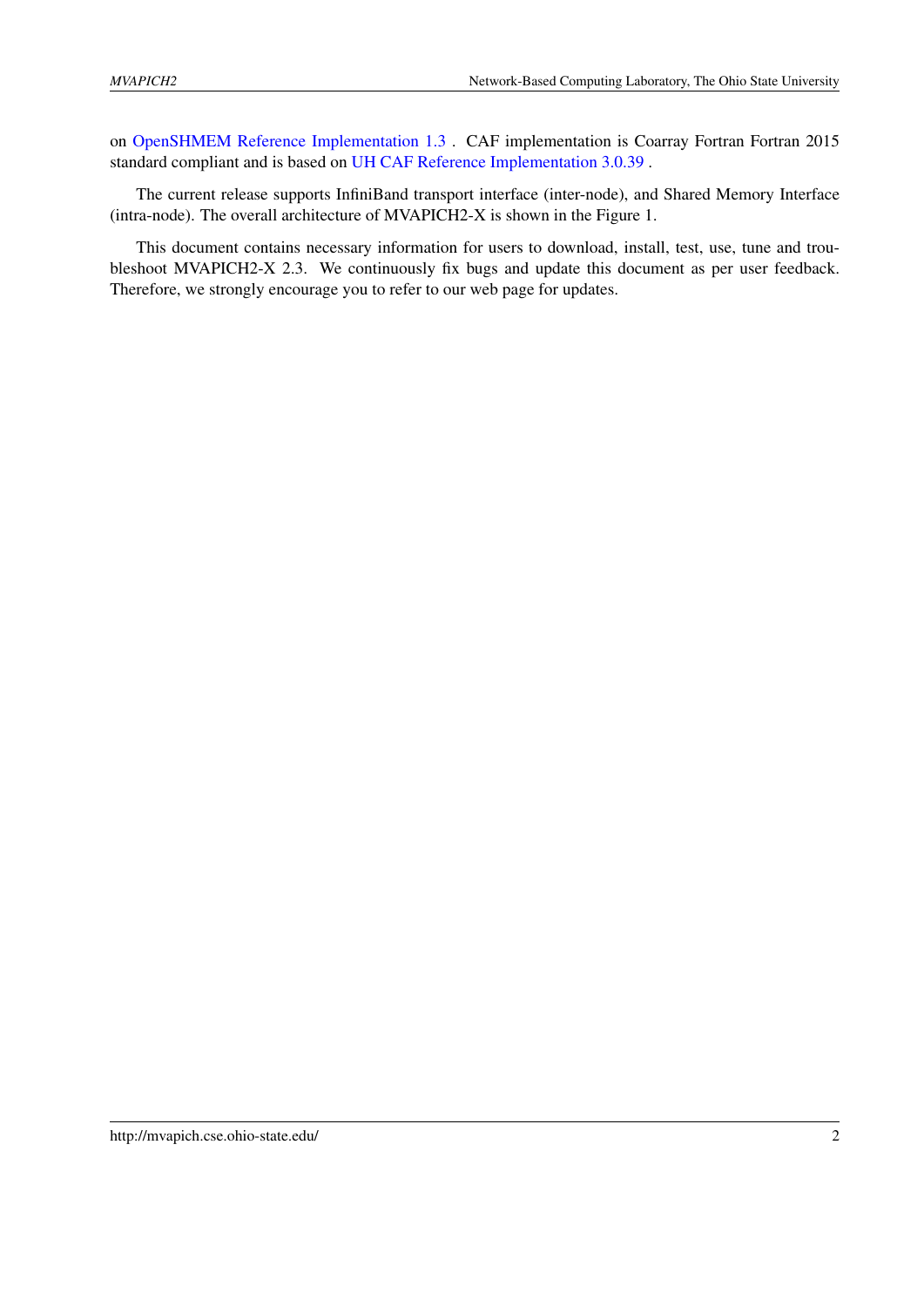# <span id="page-6-0"></span>2 Features

MVAPICH2-X supports pure MPI programs, MPI+OpenMP programs, UPC programs, OpenSHMEM programs, CAF programs, UPC++ programs, as well as hybrid MPI(+OpenMP) + PGAS(UPC / OpenSHMEM / CAF / UPC++) programs. Current version of MVAPICH2-X 2.3 supports UPC, OpenSHMEM, CAF and UPC++ as the PGAS model. High-level features of MVAPICH2-X 2.3 are listed below. New features compared to 2.2 are indicated as (NEW).

## MPI Features

- Support for MPI-3 features
- (NEW) Based on MVAPICH2 2.3.4. MPI programs can take advantage of all the features enabled by default in OFA-IB-CH3, OFA-RoCE-CH3, PSM-CH3, and PSM2-CH3 interfaces of MVAPICH2 2.3.4
- (NEW) Support for ARM architecture
- (NEW) Collective tuning for ARM architecture
- (NEW) Collective tuning for Intel Skylake architecture
- (NEW) Support for Efficient Asynchronous Communication Progress
- (NEW) Improved Alltoally algorithm for small messages
- Support for Omni-Path architecture
	- Introduction of a new PSM2 channel for Omni-Path
- Support for OpenPower architecture
	- (NEW) Improve performance for Intra- and Inter-node communication
	- (NEW) Optimized inter-node and intra-node communication
	- High performance two-sided communication scalable to multi-thousand nodes
	- Optimized collective communication operations
		- ∗ Shared-memory optimized algorithms for barrier, broadcast, reduce and allreduce operations
		- ∗ Optimized two-level designs for scatter and gather operations
		- ∗ Improved implementation of allgather, alltoall operations
	- High-performance and scalable support for one-sided communication
		- ∗ Direct RDMA based designs for one-sided communication
		- ∗ Shared memory backed Windows for One-Sided communication
		- ∗ Support for truly passive locking for intra-node RMA in shared memory backed windows
	- Multi-threading support
		- ∗ Enhanced support for multi-threaded MPI applications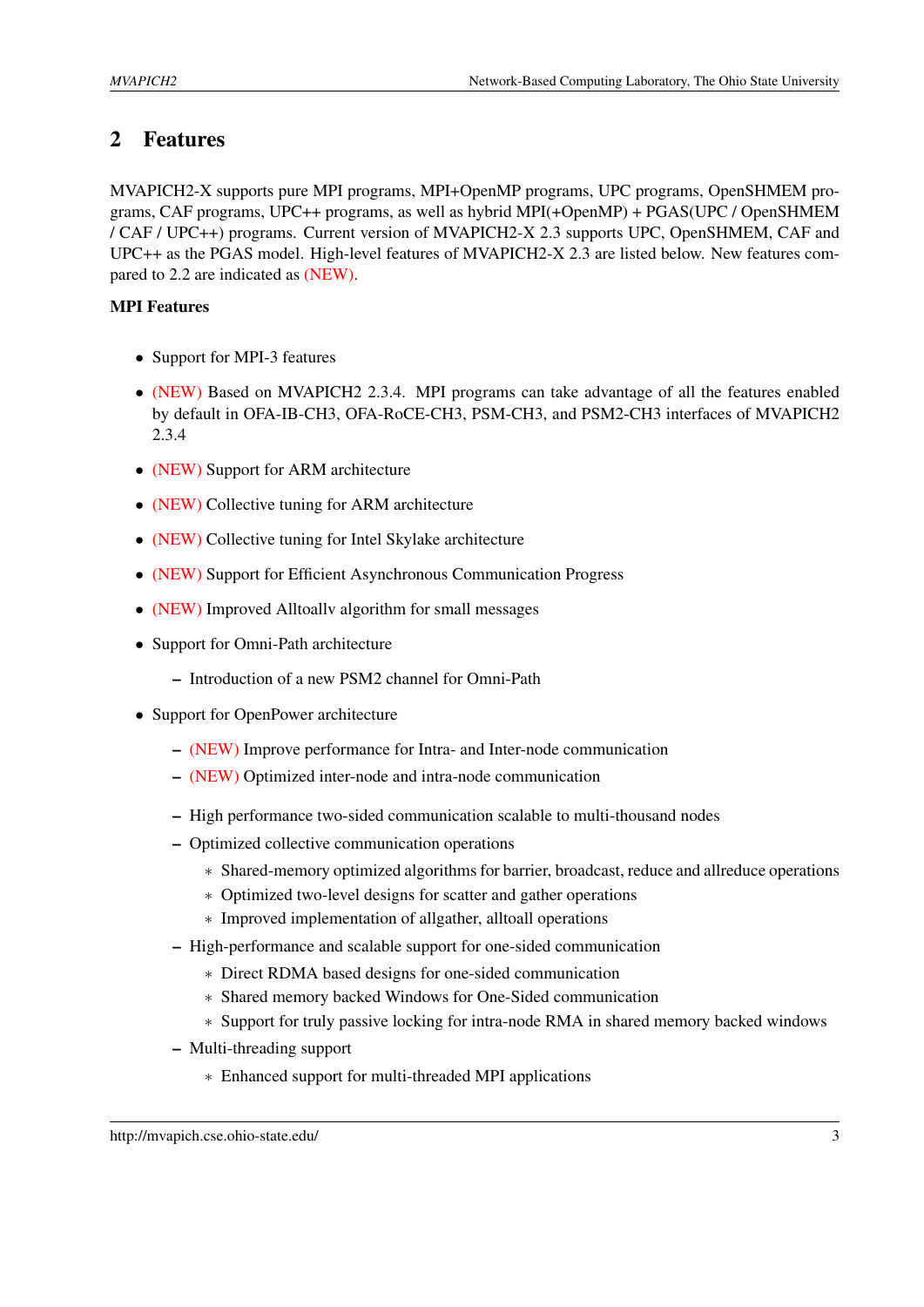#### (NEW) MPI Advanced Features

- (NEW) Improved performance of large message communication
	- Support for advanced co-operative (COOP) rendezvous protocols in SMP channel (OFA-IB-CH3 and OFA-RoCE-CH3 interfaces)
- (NEW) Support for RGET, RPUT, and COOP protocols for CMA and XPMEM
	- Support for load balanced and dynamic rendezvous protocol selection (OFA-IB-CH3 and OFA-RoCE-CH3 interfaces)
- (NEW) Support Data Partitioning-based Multi-Leader Design (DPML) for MPI collectives (OFA-IB-CH3, PSM-CH3, and PSM2-CH3 interfaces)
- (NEW) Support Contention Aware Kernel-Assisted MPI collectives (OFA-IB-CH3, OFA-RoCE-CH3, PSM-CH3, and PSM2-CH3 interfaces)
- (NEW) Support for Shared Address Space based MPI Communication Using XPMEM
	- Support for pt-to-pt communication (OFA-IB-CH3 and OFA-RoCE-CH3 interfaces)
	- Support for Bcast, Gather, Scatter, Allgather, Reduce, and Allreduce collectives (OFA-IB-CH3, OFA-RoCE-CH3, PSM-CH3, and PSM2-CH3 interfaces)
- Support for Dynamically Connected (DC) transport protocol (OFA-IB-CH3 interface)
	- Support for pt-to-pt, RMA and collectives
	- (NEW) Improved connection establishment for DC transport
- Support for Hybrid mode with RC/DC/UD/XRC
- Support User Mode Memory Registration (UMR) for
- Efficient support for On Demand Paging (ODP) feature of Mellanox for point-to-point and RMA operations
- Support for Core-Direct based Non-blocking collectives
	- Support available for Ibcast, Ibarrier, Iscatter, Iscatterv, Igather, Igatherv, Ialltoall, Ialltoallv, Ialltoallw, Iallgather and Iallgatherv

#### Unified Parallel C (UPC) Features

- UPC Language Specification 1.2 standard compliance
- Based on Berkeley UPC v2.20.2 (contains changes/additions in preparation for UPC 1.3 specification)
- Support for OpenPower architecture
- Support for Intel Knights Landing architecture

http://mvapich.cse.ohio-state.edu/ 4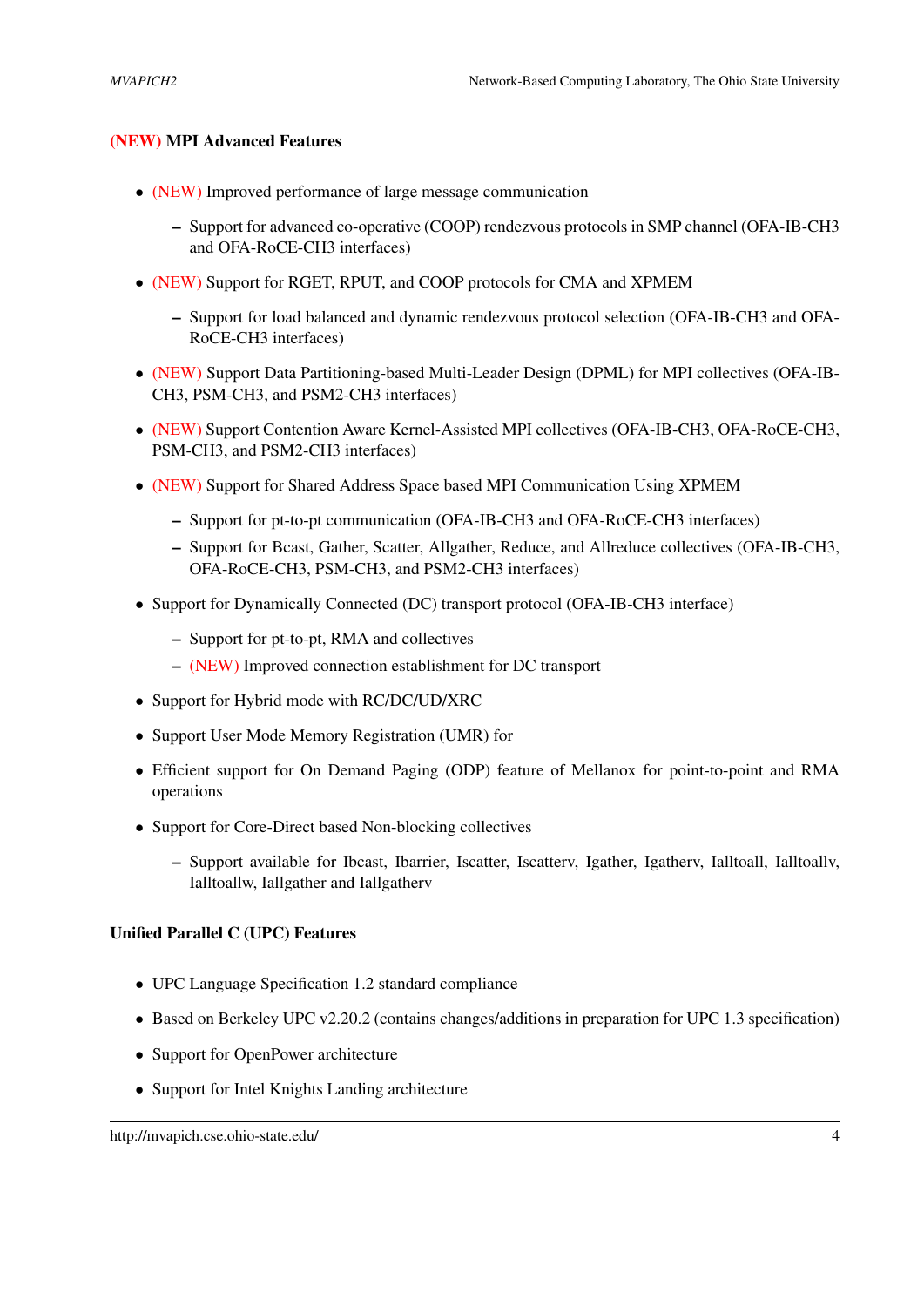- Optimized inter-node and intra-node communication
- Optimized RDMA-based implementation of UPC data movement routines
- Improved UPC memput design for small/medium size messages
- Support for GNU UPC translator
- Optimized UPC collectives (Improved performance for upc\_all\_broadcast, upc all scatter, upc all gather, upc all gather all, and upc all exchange)
- Support for RoCE (v1 and v2)
- Support for Dynamically Connected (DC) transport protocol
- (NEW) Support for XPMEM-based collectives operations (Broadcast, Collect, Scatter, Gather)

#### OpenSHMEM Features

- (NEW) Based on OpenSHMEM v1.3 reference implementation
- (NEW) Support Non-Blocking remote memory access routines
- OpenSHMEM 1.3 standard compliance
- Support for OpenPower architecture
- Support for Intel Knights Landing architecture
	- Optimized inter-node and intra-node communication
- Based on OpenSHMEM reference implementation v1.0h
- Support for on-demand establishment of connections
- Improved job start up and memory footprint
- Optimized RDMA-based implementation of OpenSHMEM data movement routines
- Support for OpenSHMEM 'shmem\_ptr' functionality
- Support for RoCE (v1 and v2)
- Support for Dynamically Connected (DC) transport protocol
- Efficient implementation of OpenSHMEM atomics using RDMA atomics
- Optimized OpenSHMEM put routines for small/medium message sizes
- Optimized OpenSHMEM collectives (Improved performance for shmem collect, shmem fcollect, shmem barrier, shmem reduce and shmem broadcast)
- Optimized 'shmalloc' routine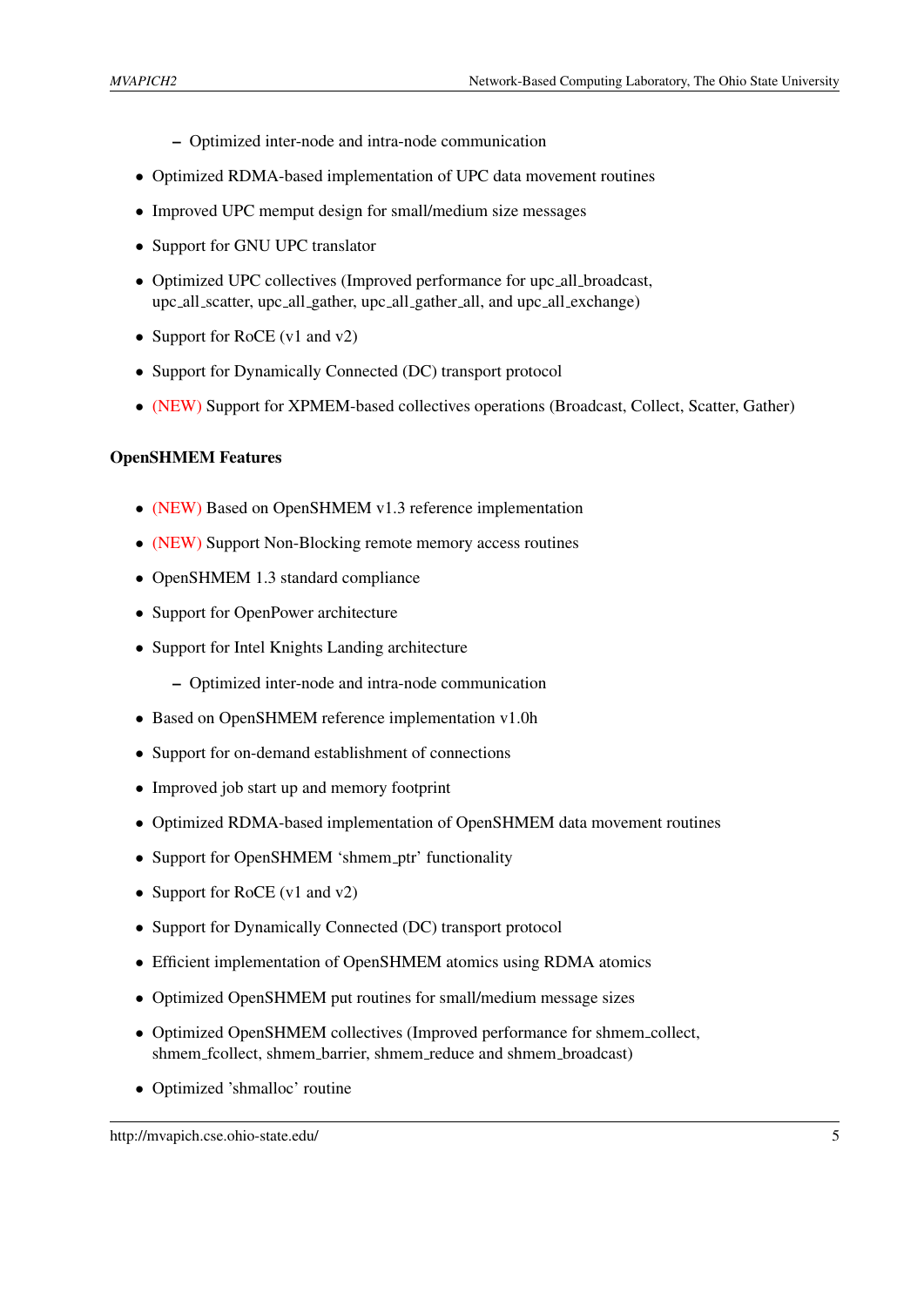- Improved intra-node communication performance using shared memory and CMA designs
- (NEW) Support for XPMEM-based collectives operations (Broadcast, Collect, Reduce all, Reduce, Scatter, Gather)

#### CAF Features

- Based on University of Houston CAF implementation
- Efficient point-point read/write operations
- Efficient CO REDUCE and CO BROADCAST collective operations
- Support for RoCE (v1 and v2)
- Support for Dynamically Connected (DC) transport protocol
- Support for Intel Knights Landing architecture

#### UPC++ Features

- Based on Berkeley UPC++ 0.1
- Support for OpenPower architecture
- Support for Intel Knights Landing architecture
- Asynchronous task based execution
- Multi-dimensional arrays library
- Introduce UPC++ level support for new scatter collective operation (upcxx\_scatter)
- Optimized UPC collectives (improved performance for upcxx reduce, upcxx bcast, upcxx gather, upcxx allgather, upcxx alltoall)
- Support for RoCE (v1 and v2)
- Support for Dynamically Connected (DC) transport protocol
- (NEW) Support for XPMEM-based collectives operations (Broadcast, Collect, Scatter, Gather)

#### Hybrid Program Features

- Supports hybrid programming using MPI(+OpenMP), MPI(+OpenMP)+UPC, MPI(+UPC++), MPI(+OpenMP)+OpenSHMEM and MPI(+OpenMP)+CAF
- Support for OpenPower architecture
- Support for Intel Knights Landing architecture for MPI+PGAS applications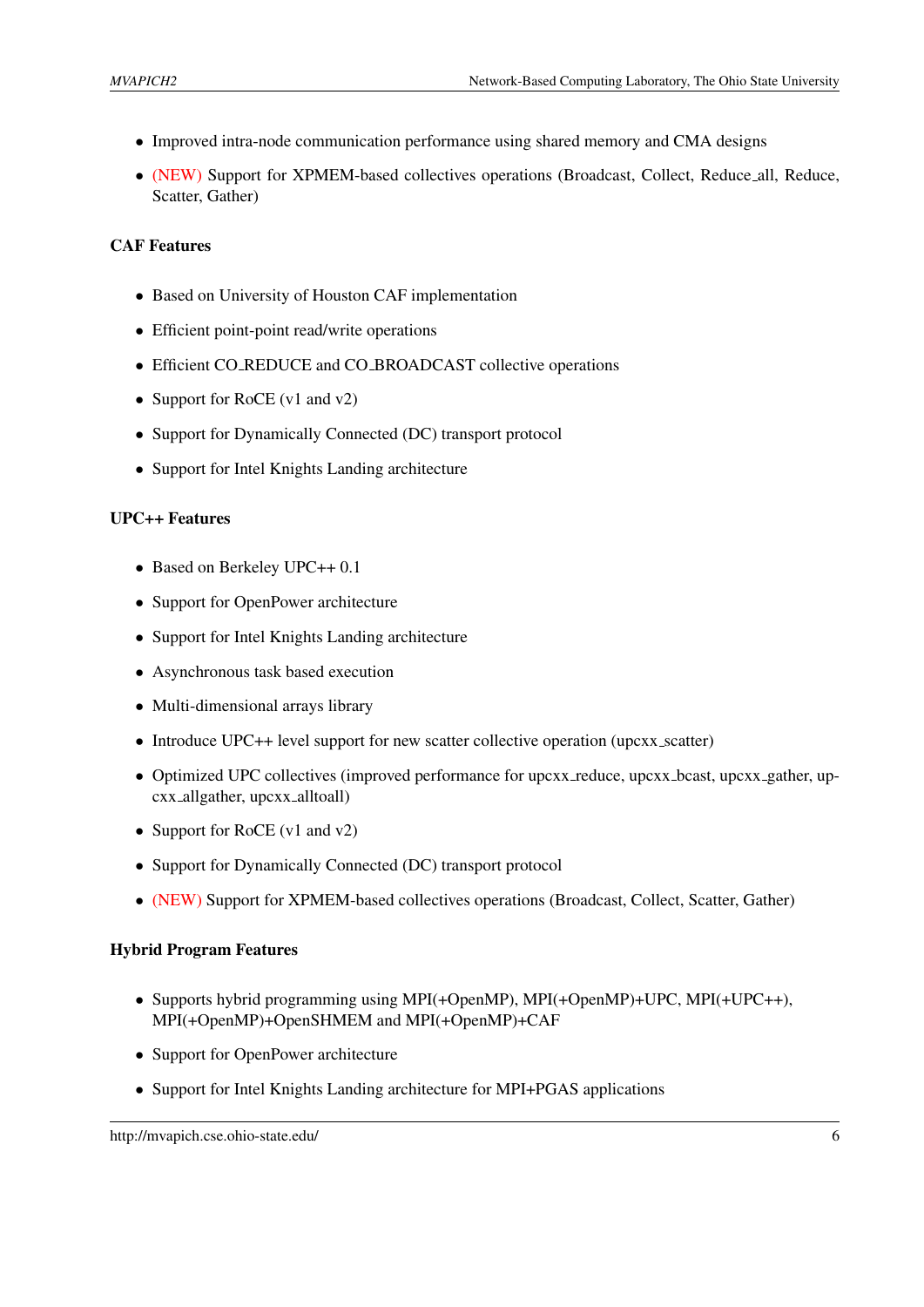- Optimized inter-node and intra-node communication
- Compliance to MPI-3, UPC 1.2, OpenSHMEM 1.3 and CAF Fortran 2015 standards
- Optimized network resource utilization through the unified communication runtime
- Efficient deadlock-free progress of MPI and UPC/OpenSHMEM/CAF/UPC++ calls

#### Unified Runtime Features

- (NEW) Based on MVAPICH2 2.3.4 (OFA-IB-CH3 and OFA-RoCE-CH3 interfaces). All the runtime features enabled by default in OFA-IB-CH3 interface of MVAPICH2 2.3.4 are available in MVAPICH2-X 2.3. MPI, UPC, OpenSHMEM, CAF, UPC++ and Hybrid programs benefit from its features listed below
	- Scalable inter-node communication with highest performance and reduced memory usage
		- ∗ Integrated RC/XRC design to get best performance on large-scale systems with reduced/ constant memory footprint
		- ∗ RDMA Fast Path connections for efficient small message communication
		- ∗ Shared Receive Queue (SRQ) with flow control to significantly reduce memory footprint of the library.
		- ∗ AVL tree-based resource-aware registration cache
		- ∗ Automatic tuning based on network adapter and host architecture
	- (NEW) The advanced MPI features listed in Section "MPI Advanced Features" are available with the unified runtime
	- Optimized intra-node communication support by taking advantage of shared-memory communication
		- ∗ Efficient Buffer Organization for Memory Scalability of Intra-node Communication
		- ∗ Automatic intra-node communication parameter tuning based on platform
	- Flexible CPU binding capabilities
		- ∗ (NEW) Portable Hardware Locality (hwloc v1.11.13) support for defining CPU affinity
		- ∗ Efficient CPU binding policies (bunch and scatter patterns, socket and numanode granularity) to specify CPU binding per job for modern multi-core platforms
		- ∗ Allow user-defined flexible processor affinity
	- Two modes of communication progress
		- ∗ Polling
		- ∗ Blocking (enables running multiple processes/processor)
- Flexible process manager support
	- Support for mpirun rsh, hydra, upcrun and oshrun process managers

Support for OSU InfiniBand Network Analysis and Management (OSU INAM) Tool v0.9.5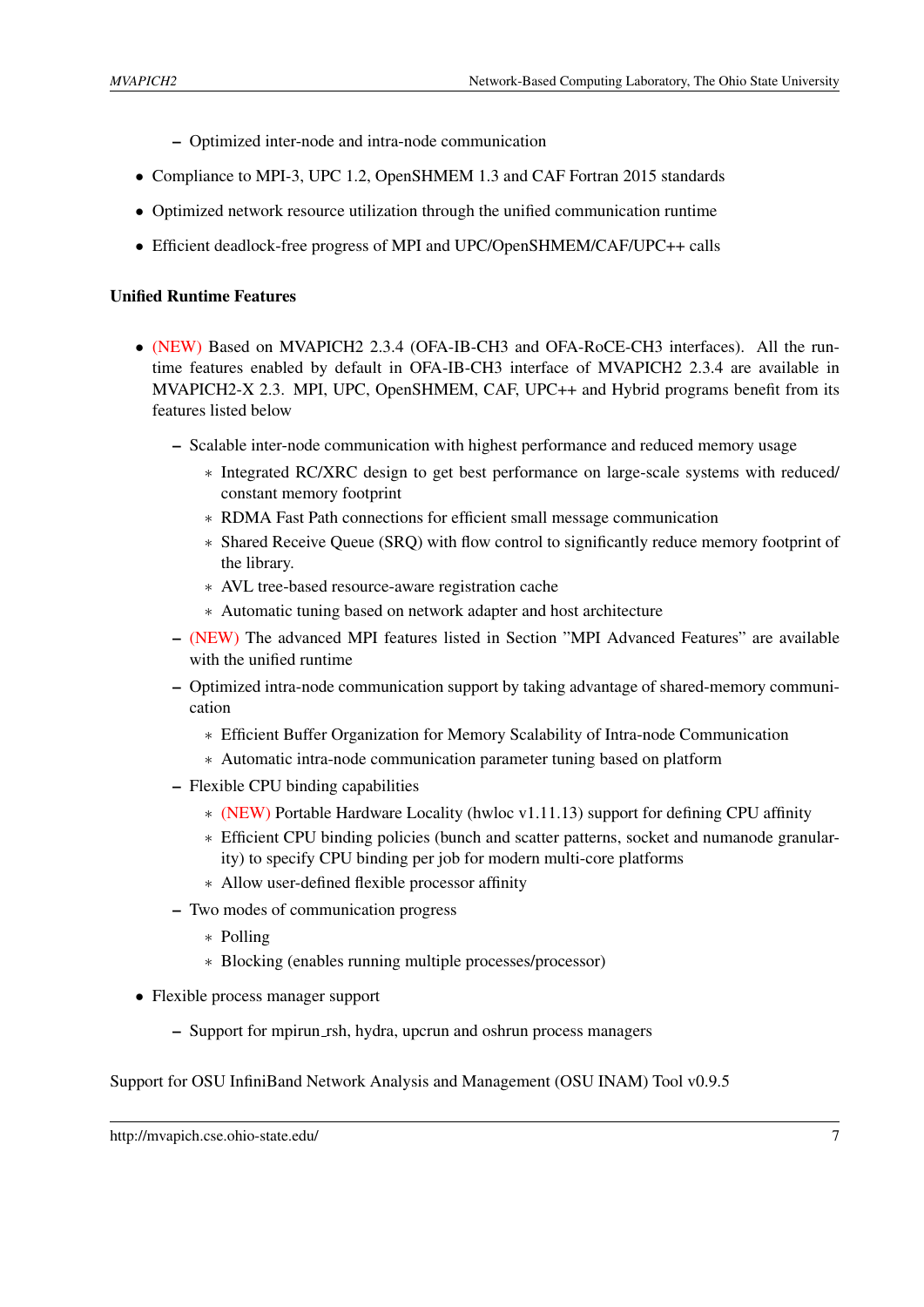- Capability to profile and report process to node communication matrix for MPI processes at user specified granularity in conjunction with OSU INAM
- Capability to classify data flowing over a network link at job level and process level granularity in conjunction with OSU INAM
- Capability to profile and report node-level, job-level and process-level activities for MPI communication in conjunction with OSU INAM (pt-to-pt, collectives and RMA) at user specified granularity
- Capability to profile and report the following parameters of MPI processes at node-level, job-level and process-level at user specified granularity in conjunction with OSU INAM
	- CPU Utilization
	- Memory Utilization
	- Inter-node communication buffer usage for RC transport
	- Inter-node communication buffer usage for UD transport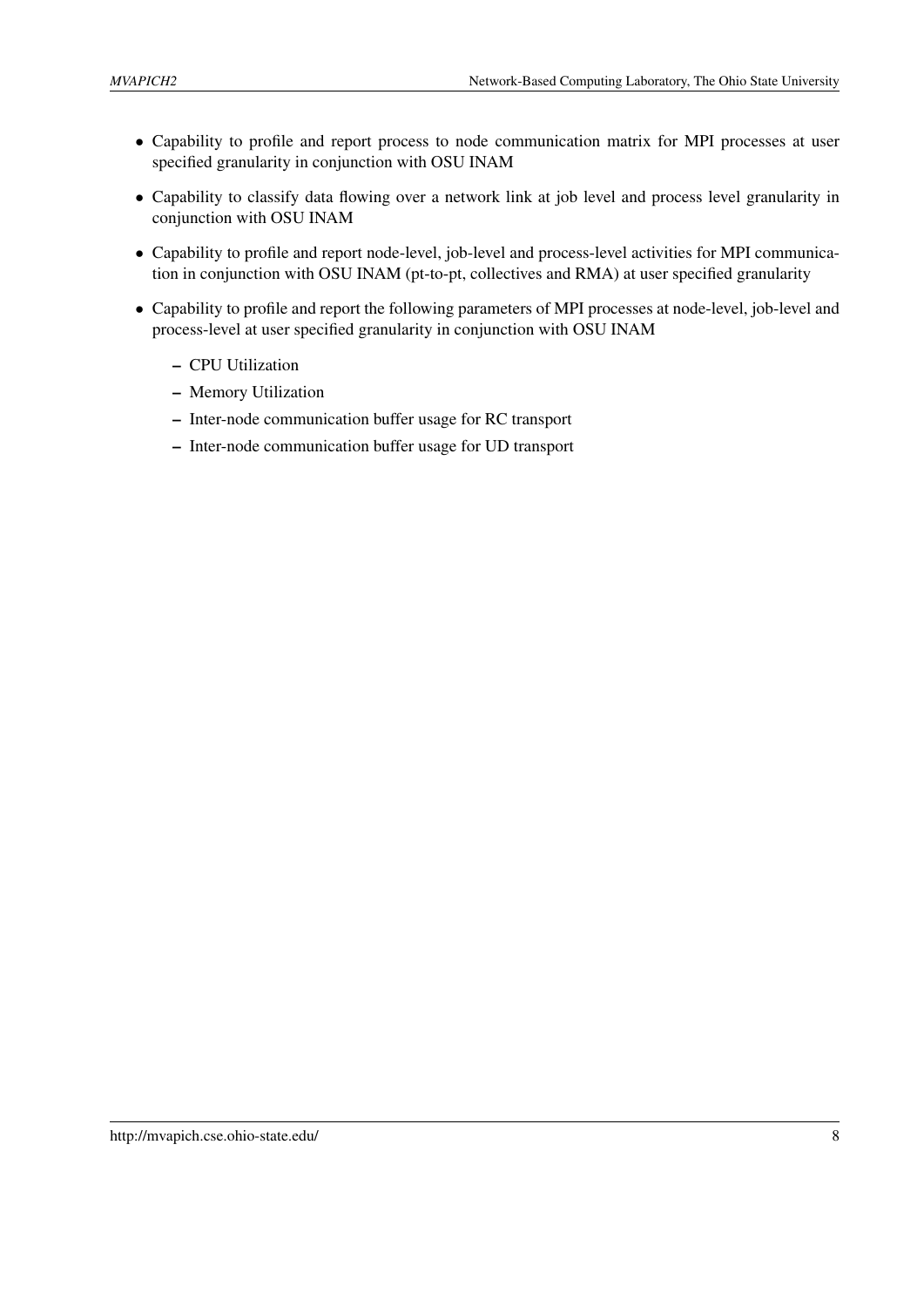# <span id="page-12-0"></span>3 Download and Installation Instructions

The MVAPICH2-X package can be downloaded from [here.](http://mvapich.cse.ohio-state.edu/downloads/#mv2x-23rc2) Select the link for your distro. All MVAPICH2- X RPMs are relocatable.

## <span id="page-12-1"></span>3.1 Example downloading and installing MOFED4.7 package

Below are the steps to download MVAPICH2-X RPMs:

```
$ wget http://mvapich.cse.ohio-state.edu/download/mvapich/mv2x/2.3/mvapich2-
$ tar mvapich2-x-mofed4.5-gnu4.8.5-2.3-1.el7.tgz
$ cd mvapich2-x-mofed4.5-gnu4.8.5-2.3-1.el7
$ ./install.sh <distro> <launcher> <pkg type>
```
<span id="page-12-2"></span>3.1.1 About installation

Running the install.sh script will install the software in /opt/mvapich2-x. The /opt/mvapich2-x/ directory contains the software built using gcc distributed with RHEL7 and RHEL6. The install.sh script runs the near equivalent of the following command:

rpm -Uvh --nodeps \*.rpm

This will upgrade any prior versions of MVAPICH2-X that may be present. These RPMs are relocatable and advanced users may skip the install.sh script to directly use alternate commands to install the desired RPMs.

#### <span id="page-12-3"></span>3.1.2 Installing with local Berkeley UPC translator support

By default, MVAPICH2-X UPC uses the online UPC-to-C translator as the Berkeley UPC does. If your install environment cannot access the Internet, upcc will not work. In this situation, a local translator should be installed. The local Berkeley UPC-to-C translator can be downloaded from [http://upc.lbl.gov/download/.](http://upc.lbl.gov/download/) After installing it, you should edit the upcc configure file (/opt/mvapich2-x/qnu/etc/upcc.conf or \$HOME/.upccrc), and set the translator option to be the path of the local translator (e.g. /usr/local/berkeley upc translator-<VERSION>/targ).

#### <span id="page-12-4"></span>3.1.3 Installing CAF with OpenUH Compiler

The CAF implementation of MVAPICH2-X is based on the OpenUH CAF compiler. Thus an installation of OpenUH compiler is needed. Here are the detailed steps to build CAF support in MVAPICH2-X:

#### Installing OpenUH Compiler

• \$ mkdir openuh-install; cd openuh-install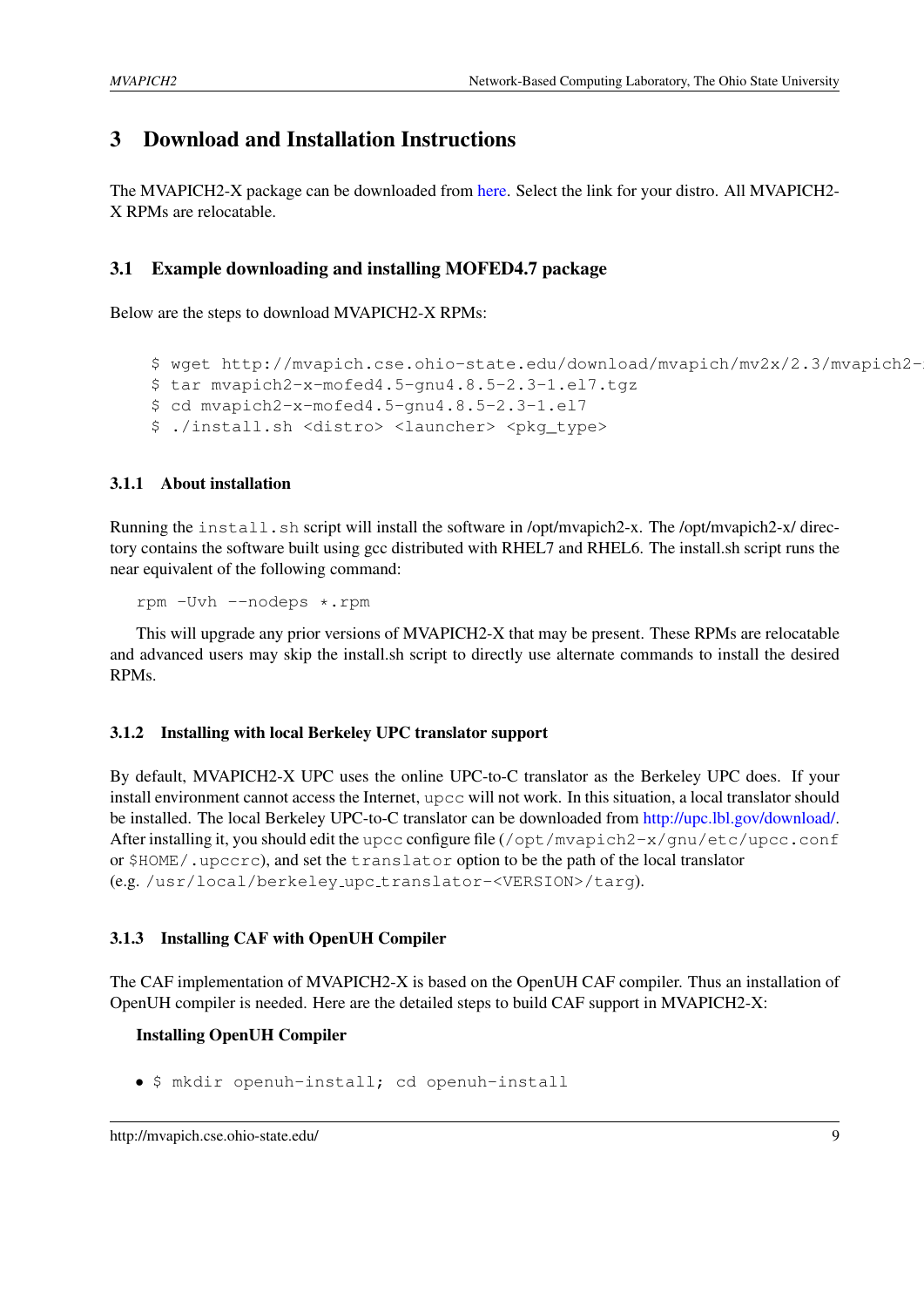- \$ wget http://web.cs.uh.edu/˜openuh/download/packages/ openuh-3.0.39-x86 64-bin.tar.bz2
- $\bullet$  \$ tar xjf openuh-3.0.39-x86\_64-bin.tar.bz2
- Export the PATH of OpenUH ( /openuh-install/openuh-3.0.39/bin) into the environment.

#### Installing MVAPICH2-X CAF

• Install the MVAPICH2-X RPMs (simply use install.sh, and it will be installed in /opt/mvapich2-x)

Copy the libcaf directory from MVAPICH2-X into OpenUH

```
•
$ cp -a /opt/mvapich2-x/gnu/lib64/gcc-lib /openuh-install
 /openuh-3.0.39/lib
```
#### <span id="page-13-0"></span>3.2 Installation with Spack

#### <span id="page-13-1"></span>3.2.1 Install Spack and setup the environment

Install the latest version of Spack from the official github repo:

\$ git clone https://github.com/spack/spack.git

Setup the environment:

\$ source /spack/share/spack/setup-env.sh

#### <span id="page-13-2"></span>3.2.2 Install XPMEM (If required)

To obtain the best performance from MVAPICH2-X, installation and loading of the XPMEM module is strongly recommended. You can skip this step if you do not intend to use a variant of MVAPICH2-X which uses XPMEM (MVAPICH2-X BASIC-XPMEM, MVAPICH2-X ADVANCED-XPMEM) or if XPMEM is already installed and loaded on your system.

Download the XPMEM module from the following Gitlab link

```
$ git clone https://gitlab.com/hjelmn/xpmem.git
```
Build XPMEM:

```
$ cd xpmem
$ ./autogen.sh
$ ./configure --prefix=/opt/xpmem --with-default-prefix=/opt/xpmem
--with-module=/opt/xpmem/share/modules/xpmem
$ sudo make -j8 install
```
Load XPMEM:

```
http://mvapich.cse.ohio-state.edu/ 10
```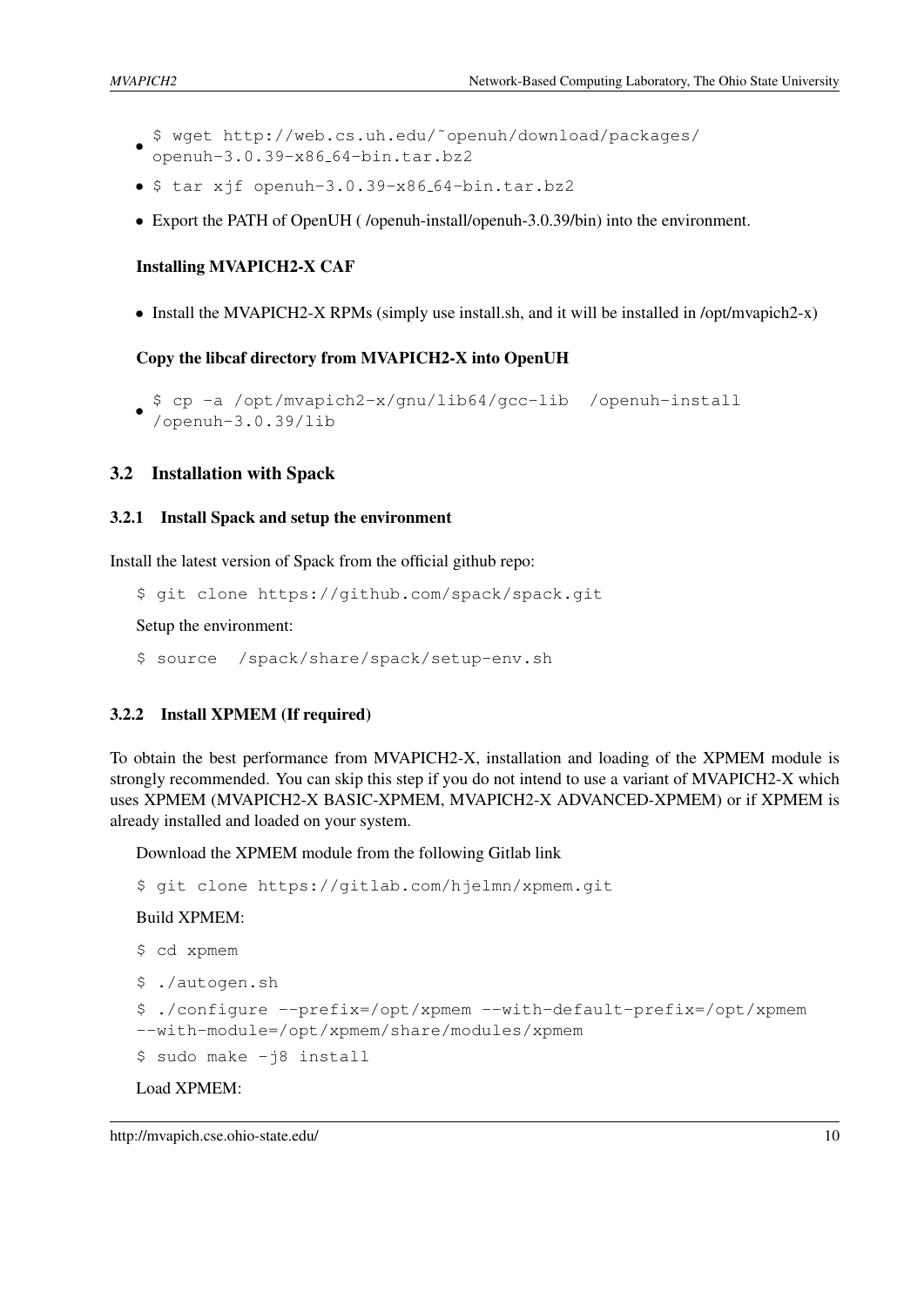\$ sudo insmod /opt/xpmem/lib/modules/4.14.123-111.109.amzn2.x86 64/xpmem.ko

\$ sudo chmod 666 /dev/xpmem

You can check if XPMEM is loaded by following command and output:

\$ lsmod | grep xpmem

xpmem 32569 0

#### <span id="page-14-0"></span>3.2.3 Install MVAPICH2-X

MVAPICH2-X can only be installed from their respective binary mirrors. Follow the below steps to setup the mirrors and trust the gpg keys.

Check if the gcc 4.8.5 compiler is loaded and discovered by spack. If not, load the compiler and run the commands below again:

\$ spack compiler find

```
$ spack compiler list
```
Add the required spack mirrors for MVAPICH2-X:

\$ spack mirror add mvapich2x http://mvapich.cse.ohio-state.edu:8080/download/m

Trust the public key used to sign the packages:

```
$ wget http://mvapich.cse.ohio-state.edu:8080/download/mvapich/spack-mirror/mv
```
\$ spack gpg trust public.key

List the available variants and choose the desired spec to install:

\$ spack buildcache list -L -v -a

Find the name of the package you wish to install and append the target architecture type to the installation command:

```
$ spack install mvapich2x@2.3 distribution=mofed4.6
feature=advanced-xpmem pmi version=pmi1 process managers=mpirun
target=x86 64
```
You can now test your installation by having spack load it or by navigating to the install directory.

Use spack to load the installed binaries:

\$ spack find -l -v -p mvapich2x

Note the hash of the required version - It's the first word of the previous command's output

\$ spack load /mkquayp

\$ which mpirun\_rsh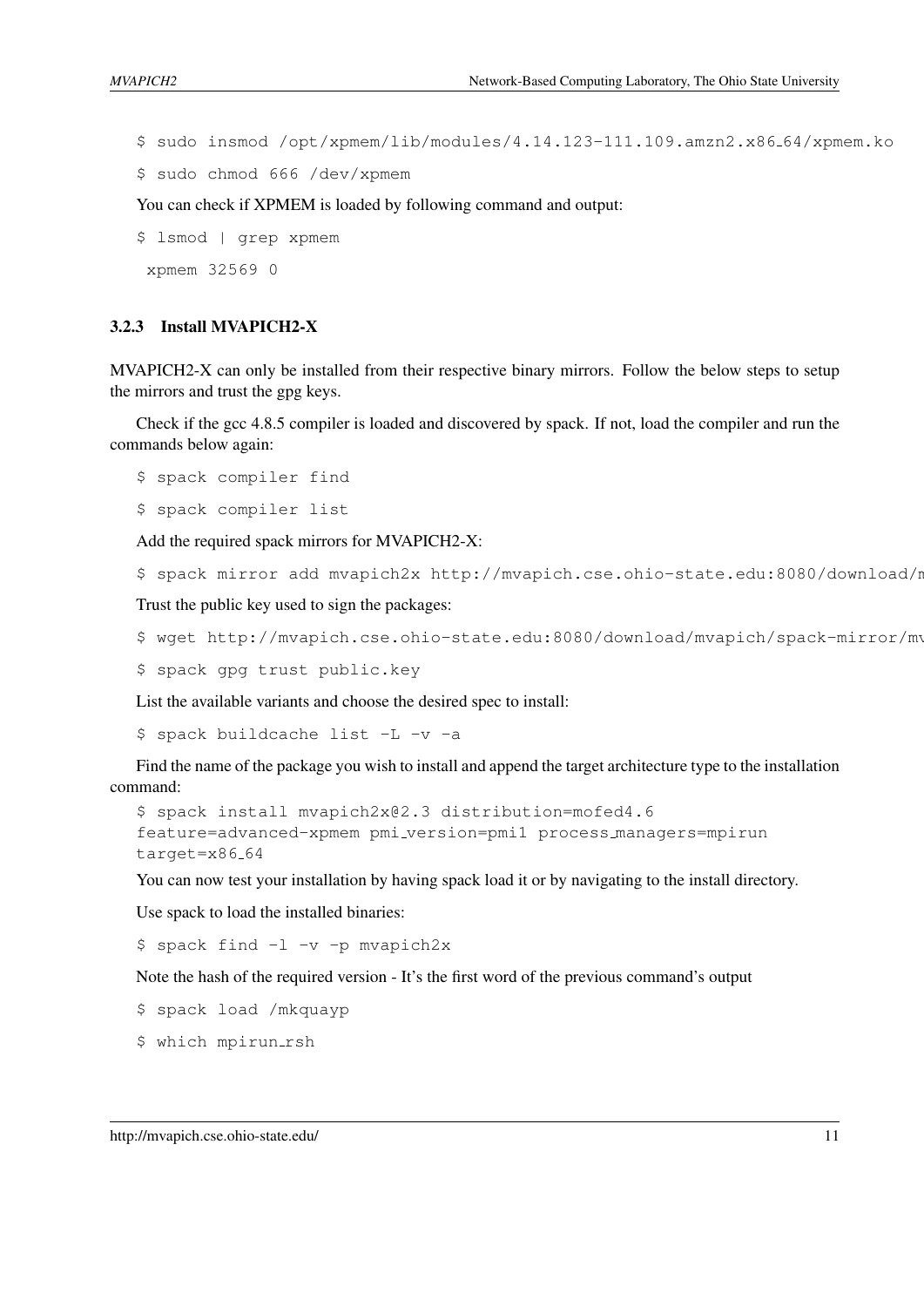## <span id="page-15-0"></span>3.2.4 Example: How to Run OSU Micro-benchmarks

OMB is installed as default in MVAPICH2-X install path. You can find OMB in ./libexec directory of the install path. Navigate to the install path.

If you did not use spack load command, you may need to prepend MVAPICH2-X library to LD LIBRARY PATH like this:

\$ export LD\_LIBRARY\_PATH=\$HOME/spack/opt/spack/linux-centos7-x86\_64/gcc-4.8.5/n

#### Run OMB with this command:

\$ ./bin/mpirun rsh -np 2 -hostfile /hostfile

./libexec/osu-micro-benchmarks/mpi/pt2pt/osu latency

Please email us at mvapich-help@cse.ohio-state.edu if your distro does not appear on the list or if you experience any trouble installing the package on your system.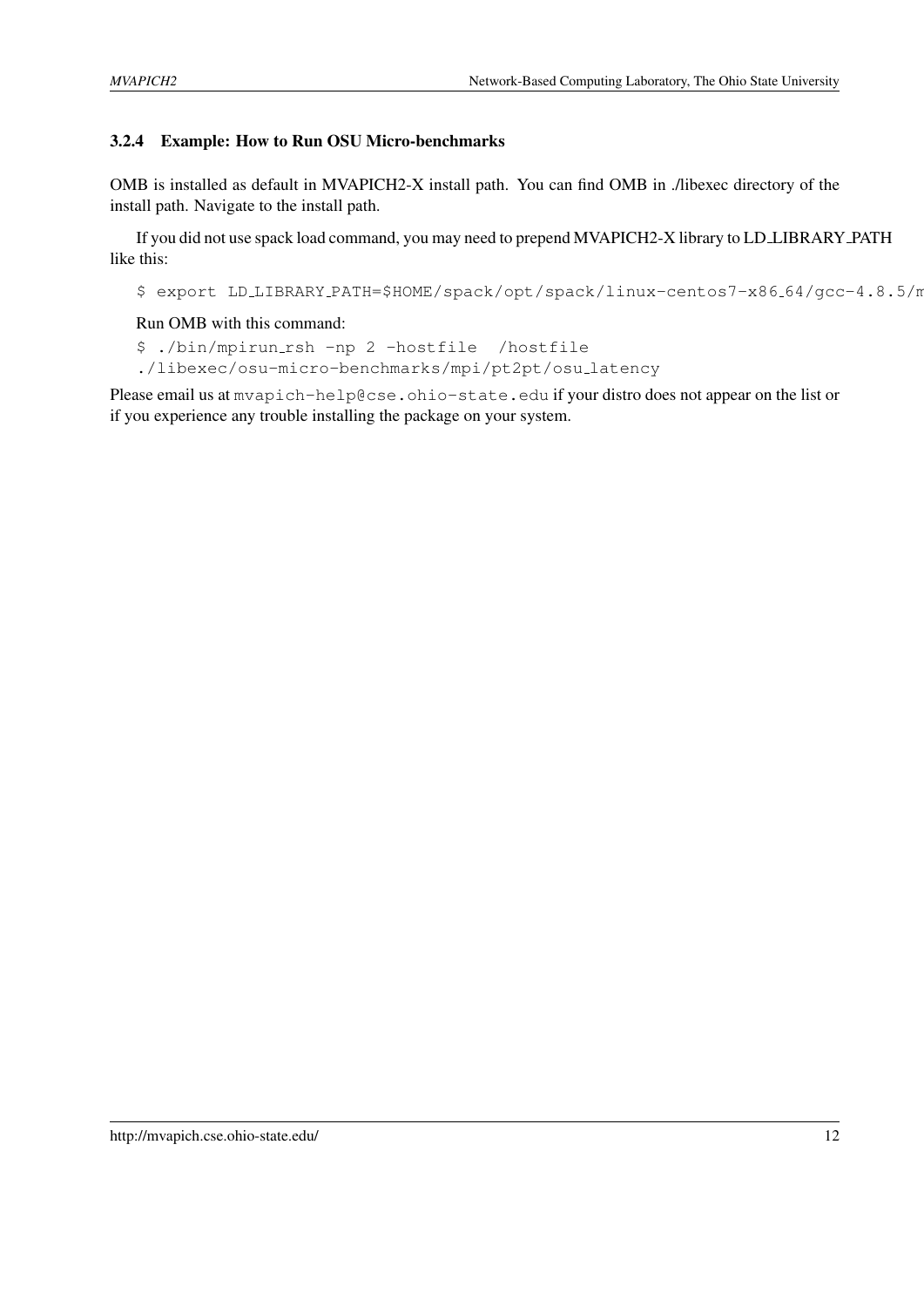# <span id="page-16-0"></span>4 Basic Usage Instructions

## <span id="page-16-1"></span>4.1 Compile Applications

MVAPICH2-X supports MPI applications, PGAS (OpenSHMEM, UPC, CAF, UPC++) applications and hybrid (MPI+ OpenSHMEM, MPI+UPC, MPI+CAF or MPI+UPC++) applications. User should choose the corresponding compilers according to the applications. These compilers (oshcc, upcc, uhcaf, upc++ and mpicc) can be found under <MVAPICH2-X INSTALL> /bin folder.

#### <span id="page-16-2"></span>4.1.1 Compile using **mpicc** for MPI or MPI+OpenMP Applications

Please use mpicc for compiling MPI and MPI+OpenMP applications. Below are examples to build MPI applications using mpicc:

\$ mpicc -o test test.c

This command compiles test.c program into binary execution file test by mpicc.

\$ mpicc -fopenmp -o hybrid mpi openmp hybrid.c

This command compiles a MPI+OpenMP program  $mpi$ -openmp-hybrid.c into binary execution file hybrid by mpicc, when MVAPICH2-X is built with GCC compiler. For Intel compilers, use -openmp instead of -fopenmp; For PGI compilers, use -mp instead of -fopenmp.

#### <span id="page-16-3"></span>4.1.2 Compile using **oshcc** for OpenSHMEM or MPI+OpenSHMEM applications

Below is an example to build an MPI, an OpenSHMEM or a hybrid application using oshcc:

\$ oshcc -o test test.c

This command compiles test.c program into binary execution file test by oshcc.

For MPI+OpenMP hybrid programs, add compile flags -fopenmp, -openmp or -mp according to different compilers, as mentioned in mpicc usage examples.

#### <span id="page-16-4"></span>4.1.3 Compile using **upcc** for UPC or MPI+UPC applications

Below is an example to build a UPC or a hybrid MPI+UPC application using upcc:

\$ upcc -o test test.c

This command compiles test.c program into binary execution file test by upcc.

*Note:* (1) The UPC compiler generates the following warning if MPI symbols are found in source code. upcc: warning: 'MPI\_\*' symbols seen at link time: should you be using '--uses-mpi' This warning message can be safely ignored.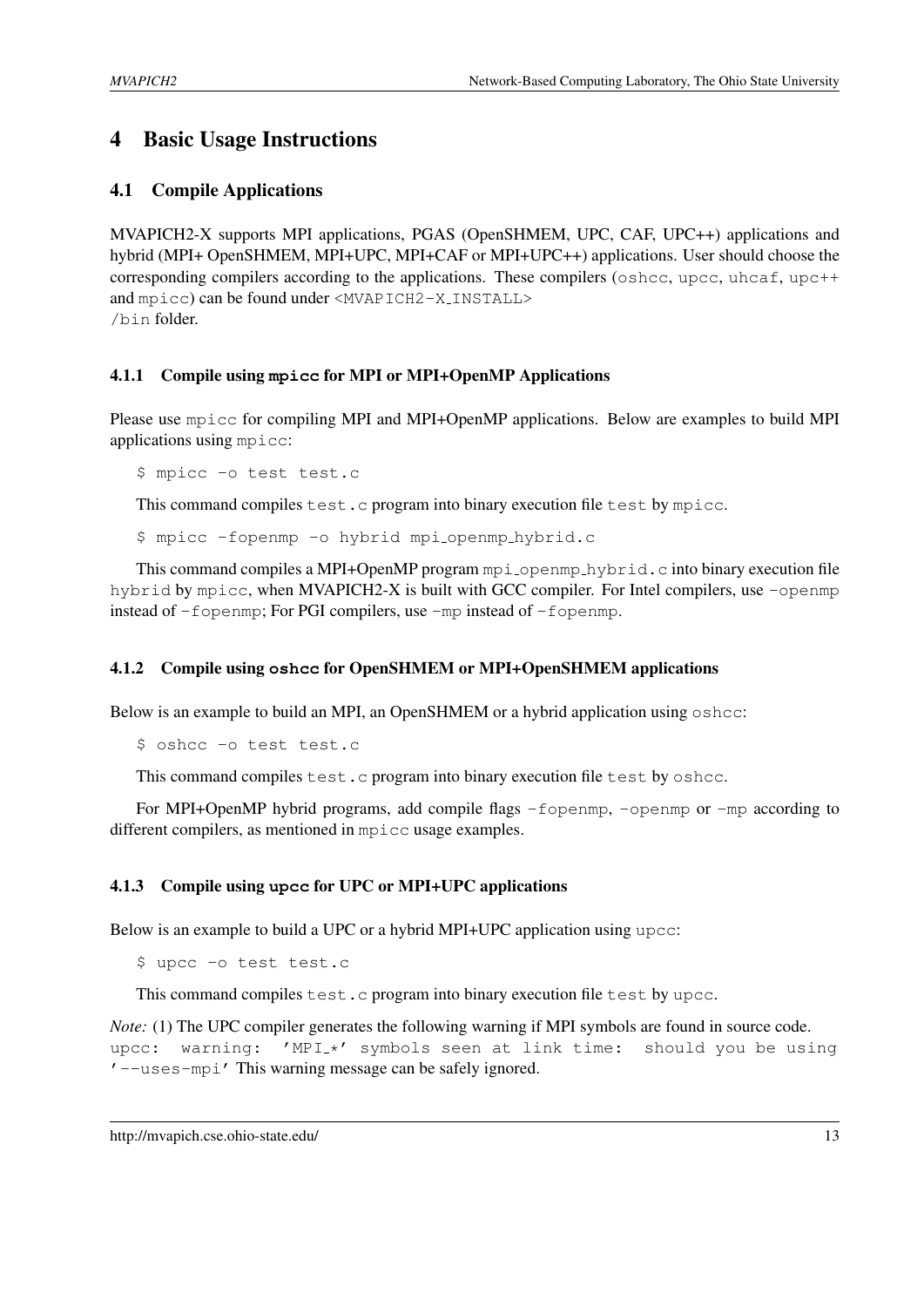(2) upcc requires a C compiler as the back-end, whose version should be as same as the compiler used by MVAPICH2-X libraries. Take the MVAPICH2-X RHEL7 GCC RPMs for example, the C compiler should be GCC 4.8.5. You need to install this version of GCC before using upcc.

## <span id="page-17-0"></span>4.1.4 Compile using **uhcaf** for CAF and MPI+CAF applications

Below is an example to build an MPI, a CAF or a hybrid application using  $\mu$ hcaf:

#### Download the UH test example

- \$ wget http://web.cs.uh.edu/ openuh/download/packages/
- caf-runtime-3.0.39-src.tar.bz2
- \$ tar xjf caf-runtime-3.0.39-src.tar.bz2
- \$ cd caf-runtime-3.0.39/regression-tests/cases/singles/should-pass

#### Compilation using uhcaf

To take advantage of MVAPICH2-X, user needs to specify the MVAPICH2-X as the conduit during the compilation.

• \$ uhcaf --layer=gasnet-mvapich2x -o event test event test.caf

#### <span id="page-17-1"></span>4.1.5 Compile using **upc++** for UPC++ or MPI+UPC++ applications

Below is an example to build a UPC++ or a hybrid MPI+UPC++ application using upc++:

\$ upc++ -o test test.cpp

This command compiles test.cpp program into binary execution file test by upc++.

(2) In order to use complete set of features provided by UPC++, a C++ compiler is required as the back-end, whose version should be as same as the compiler used by MVAPICH2-X libraries. Take the MVAPICH2-X RHEL7 GCC RPMs for example, the C compiler should be GCC 4.8.5. You need to install this version of GCC before using upc++.

#### <span id="page-17-2"></span>4.2 Run Applications

This section provides instructions on how to run applications with MVAPICH2. Please note that on new multi-core architectures, process-to-core placement has an impact on performance. MVAPICH2-X inherits its process-to-core binding capabilities from MVAPICH2. Please refer to [\(MVAPICH2 User Guide\)](http://mvapich.cse.ohio-state.edu/support/) for process mapping options on multi-core nodes.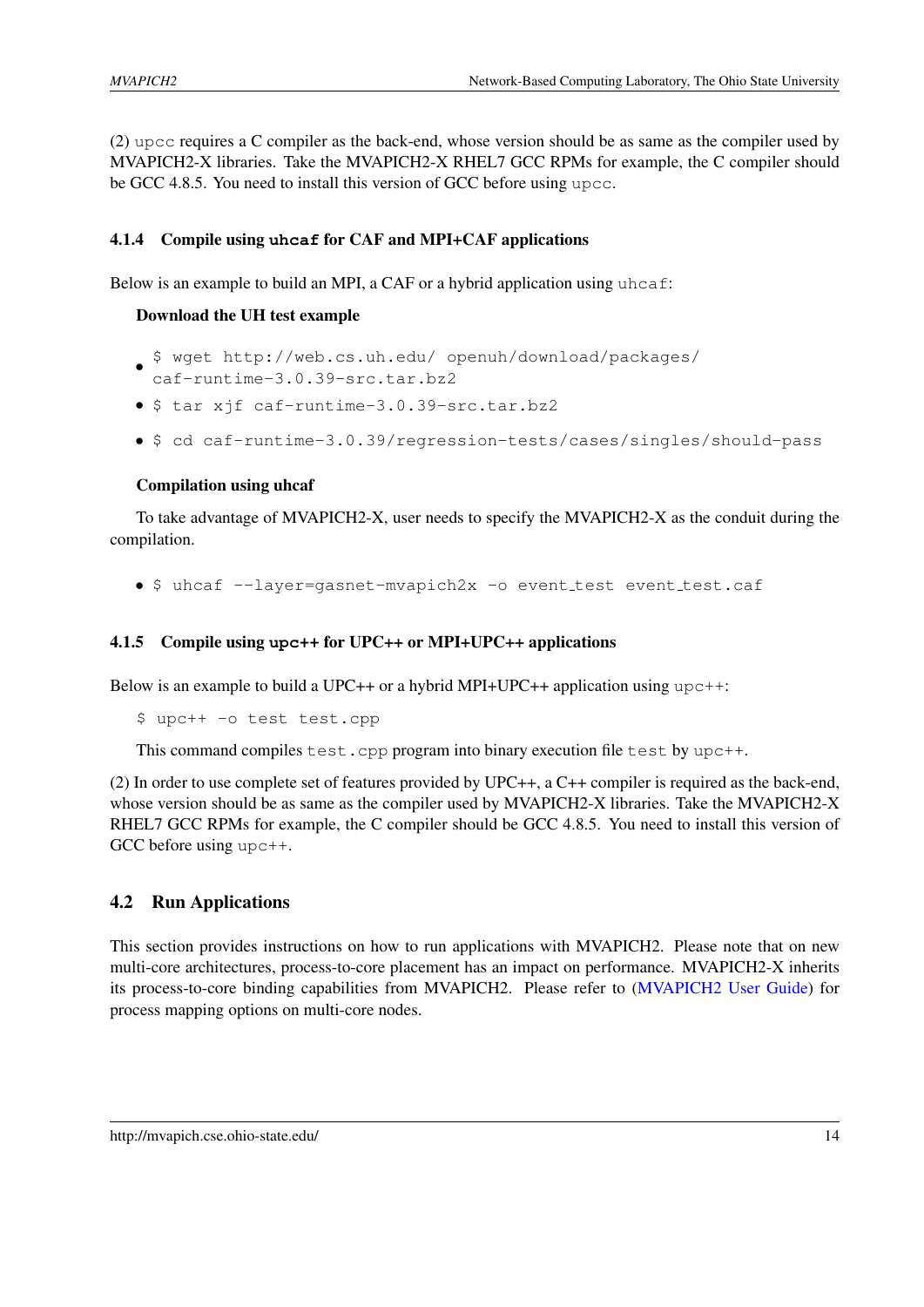#### <span id="page-18-0"></span>4.2.1 Run using **mpirun rsh**

*The MVAPICH team suggests users using this mode of job start-up.* mpirun\_rsh *provides fast and scalable job start-up. It scales to multi-thousand node clusters. It can be use to launch MPI, OpenSHMEM, UPC, CAF and hybrid applications.*

#### Prerequisites:

- Either ssh or rsh should be enabled between the front nodes and the computing nodes. In addition to this setup, you should be able to login to the remote nodes without any password prompts.
- All host names should resolve to the same IP address on all machines. For instance, if a machine's host names resolves to 127.0.0.1 due to the default /etc/hosts on some Linux distributions it leads to incorrect behavior of the library.

Jobs can be launched using mpirun rsh by specifying the target nodes as part of the command as shown below:

\$ mpirun rsh -np 4 n0 n0 n1 n1 ./test

This command launches  $test$  on nodes n0 and n1, two processes per node. By default ssh is used.

\$ mpirun rsh -rsh -np 4 n0 n0 n1 n1 ./test

This command launches test on nodes n0 and n1, two processes per each node using rsh instead of ssh. The target nodes can also be specified using a hostfile.

\$ mpirun rsh -np 4 -hostfile hosts ./test

The list of target nodes must be provided in the file hosts one per line. MPI or OpenSHMEM ranks are assigned in order of the hosts listed in the hosts file or in the order they are passed to mpirun rsh. i.e., if the nodes are listed as n0 n1 n0 n1, then n0 will have two processes, rank 0 and rank 2; whereas n1 will have rank 1 and 3. This rank distribution is known as "cyclic". If the nodes are listed as n0 n0 n1 n1, then n0 will have ranks 0 and 1; whereas n1 will have ranks 2 and 3. This rank distribution is known as "block".

The mpirun rsh hostfile format allows users to specify a multiplier to reduce redundancy. It also allows users to specify the HCA to be used for communication. The multiplier allows you to save typing by allowing you to specify blocked distribution of MPI ranks using one line per hostname. The HCA specification allows you to force an MPI rank to use a particular HCA. The optional components are delimited by a ':'. Comments and empty lines are also allowed. Comments start with '#' and continue to the next newline. Below are few examples of hostfile formats:

```
$ cat hosts
# sample hostfile for mpirun rsh
host1 # rank 0 will be placed on host1
host2:2 # rank 1 and 2 will be placed on host 2
host3:hca1 # rank 3 will be on host3 and will use hca1
host4:4:hca2 # ranks 4 through 7 will be on host4 and use hca2
```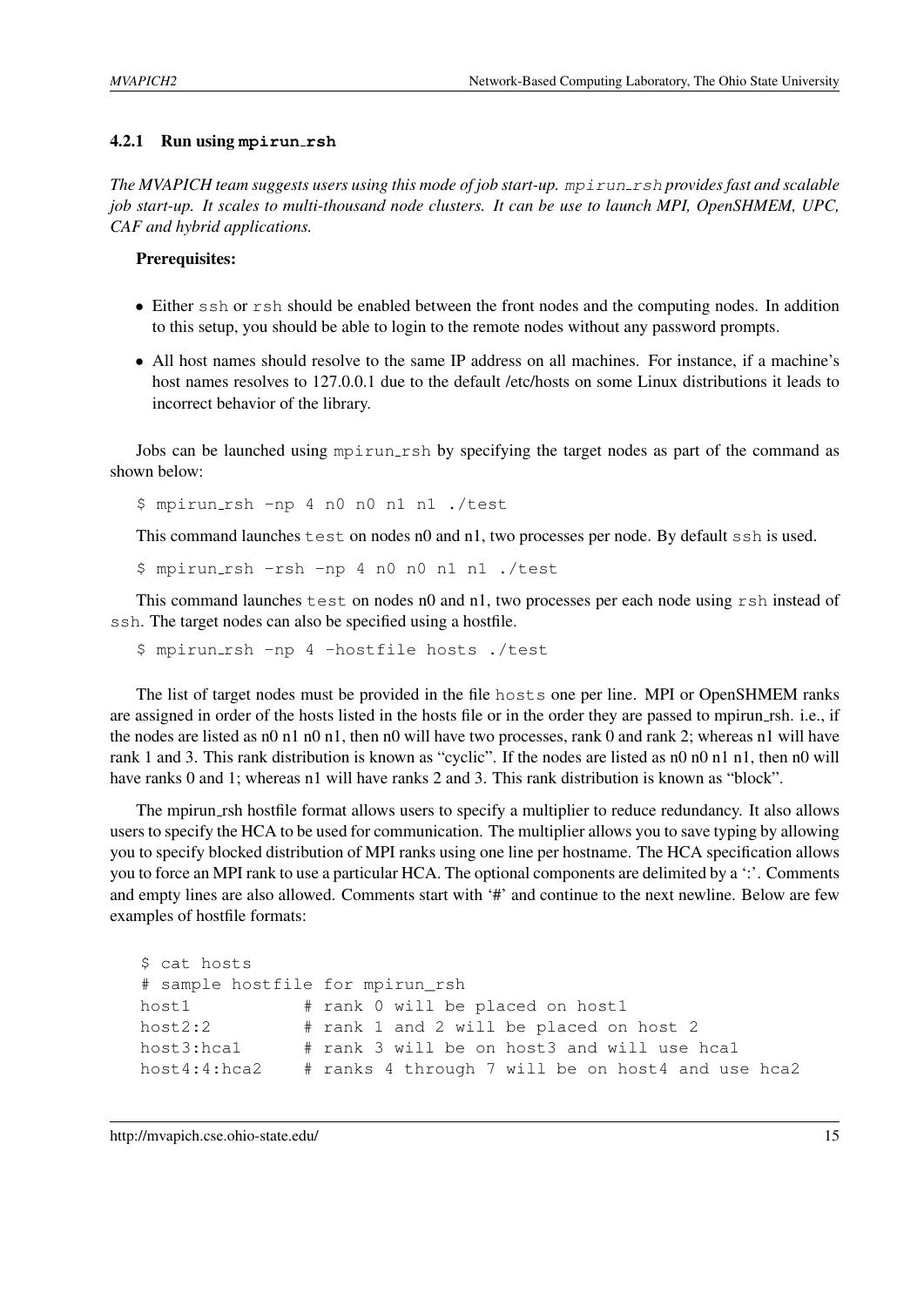```
# if the number of processes specified for this job is greater than 8
# then the additional ranks will be assigned to the hosts in a cyclic
# fashion. For example, rank 8 will be on host1 and ranks 9 and 10
# will be on host2.
```
Many parameters of the MPI library can be configured at run-time using environmental variables. In order to pass any environment variable to the application, simply put the variable names and values just before the executable name, like in the following example:

\$ mpirun rsh -np 4 -hostfile hosts ENV1=value ENV2=value ./test

Note that the environmental variables should be put immediately before the executable. Alternatively, you may also place environmental variables in your shell environment (e.g. .bashrc). These will be automatically picked up when the application starts executing.

#### <span id="page-19-0"></span>4.2.2 Run using **oshrun**

MVAPICH2-X provides oshrun and can be used to launch applications as shown below.

```
$ oshrun -np 2 ./test
```
This command launches two processes of test on the localhost. A list of target nodes where the processes should be launched can be provided in a hostfile and can be used as shown below. The oshrun hostfile can be in one of the two formats outlined for mpirun rsh earlier in this document.

\$ oshrun -f hosts -np 2 ./test

#### <span id="page-19-1"></span>4.2.3 Run using **upcrun**

MVAPICH2-X provides upcrun to launch UPC and MPI+UPC applications. To use upcrun, we suggest users to set the following environment:

```
$ export MPIRUN CMD='<path-to-MVAPICH2-X-install>/bin/mpirun rsh
-np %N -hostfile hosts %P %A'
```
A list of target nodes where the processes should be launched can be provided in the hostfile named as "hosts". The hostfile "hosts" should follow the same format for mpirun rsh, as described in Section [4.2.1.](#page-18-0) Then upcrun can be used to launch applications as shown below.

\$ upcrun -n 2 ./test

#### <span id="page-19-2"></span>4.2.4 Run using **cafrun**

Similar to UPC and OpenSHMEM, to run a CAF application, we can use *cafrun* or *mpirun rsh*:

• Export the PATH and LD LIBRARY PATH of the GNU version of MVAPICH2-X (/opt/mvapich2 x/gnu/bin, /opt/mvapich2-x/gnu/lib64) into the environment.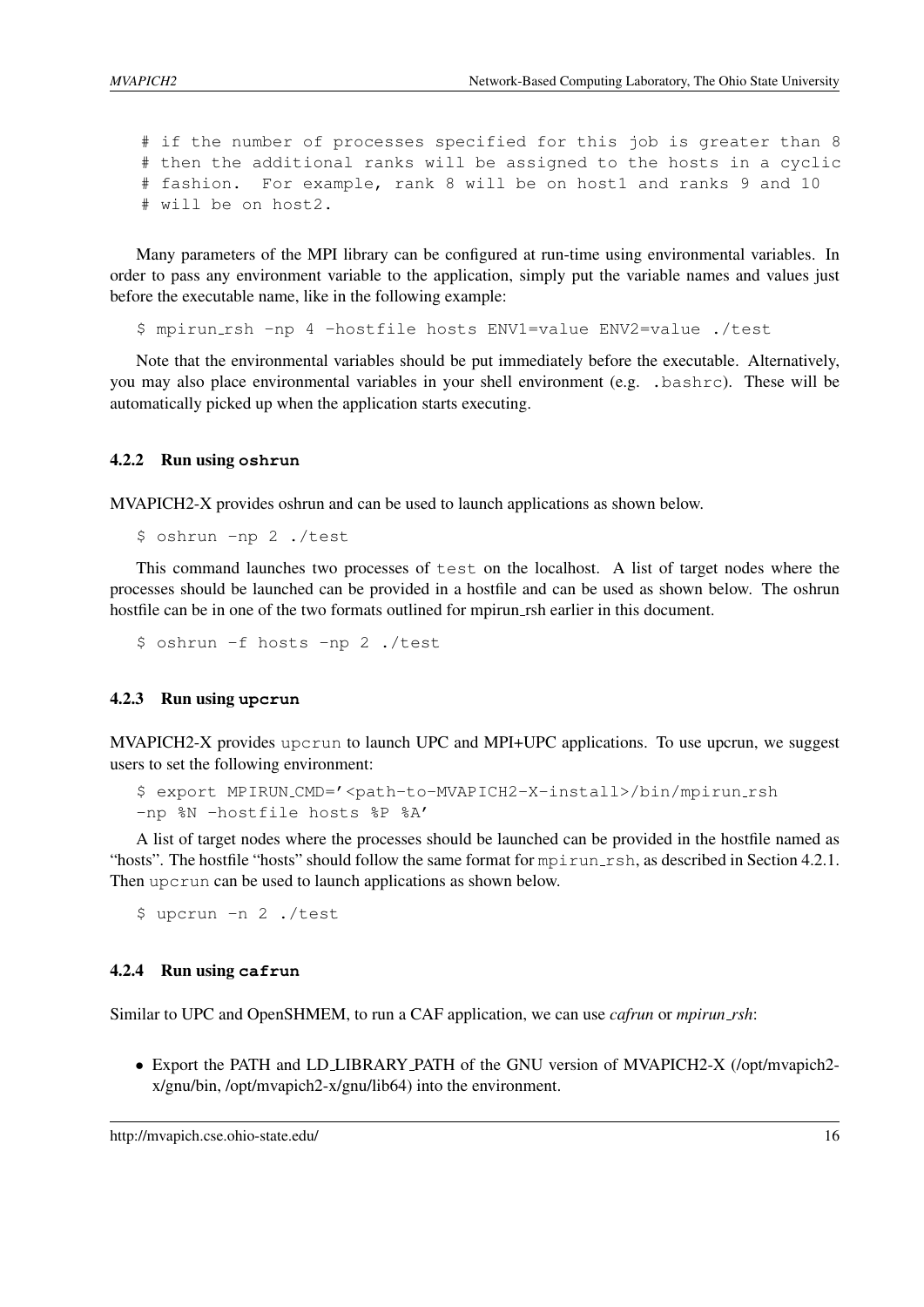- \$ export UHCAF LAUNCHER OPTS="-hostfile hosts"
- \$ cafrun -n 16 -v ./event\_test

#### <span id="page-20-0"></span>4.2.5 Running UPC++ applications using **mpirun rsh**

To run a UPC++ application we need *mpirun rsh*:

- Export the PATH and LD LIBRARY PATH of the GNU version of MVAPICH2-X (/opt/mvapich2 x/gnu/bin, /opt/mvapich2-x/gnu/lib64) into the environment.
- \$ mpirun rsh -n 16 -hostfile <hosts> ./hello

#### <span id="page-20-1"></span>4.2.6 Run using **Hydra (mpiexec)**

MVAPICH2-X also distributes the Hydra process manager along with with mpirun\_rsh. Hydra can be used either by using mpiexec or mpiexec.hydra. The following is an example of running a program using it:

\$ mpiexec -f hosts -n 2 ./test

This process manager has many features. Please refer to the following web page for more details.

[http://wiki.mcs.anl.gov/mpich2/index.php/Using](http://wiki.mcs.anl.gov/mpich2/index.php/Using_the_Hydra_Process_Manager) the Hydra Process Manager

## <span id="page-20-2"></span>5 Advanced MPI Usage Instructions

#### <span id="page-20-3"></span>5.1 Support for User Mode Memory Registration (UMR)

Support for the User Mode Memory Registration of InfiniBand is available for Mellanox ConnectIB (Dual-FDR) and ConnectX-4 (EDR) adapters. This features requires Mellanox OFED version 2.4 (or higher) and supported IB HCAs listed above. Note that users should be using the appropriate version of the MVAPICH2- X RPM built with the support for advanced features to use this. Please refer to Section [8.2](#page-35-1) of the userguide for a detailed description of the UMR related runtime parameters.

This command launches  $test$  on nodes n0 and n1, two processes per node with support for User Mode Memory Registration.

```
$ mpirun rsh -rsh -np 4 n0 n0 n1 n1 MV2 USE UMR=1
./test
```
#### <span id="page-20-4"></span>5.2 Support for Dynamic Connected Transport

Support for the Dynamic Connected transport of InfiniBand is available for Mellanox ConnectIB (Dual-FDR) and ConnectX-4 (EDR) adapters. This features requires Mellanox OFED version 2.4 (or higher) and

http://mvapich.cse.ohio-state.edu/ 17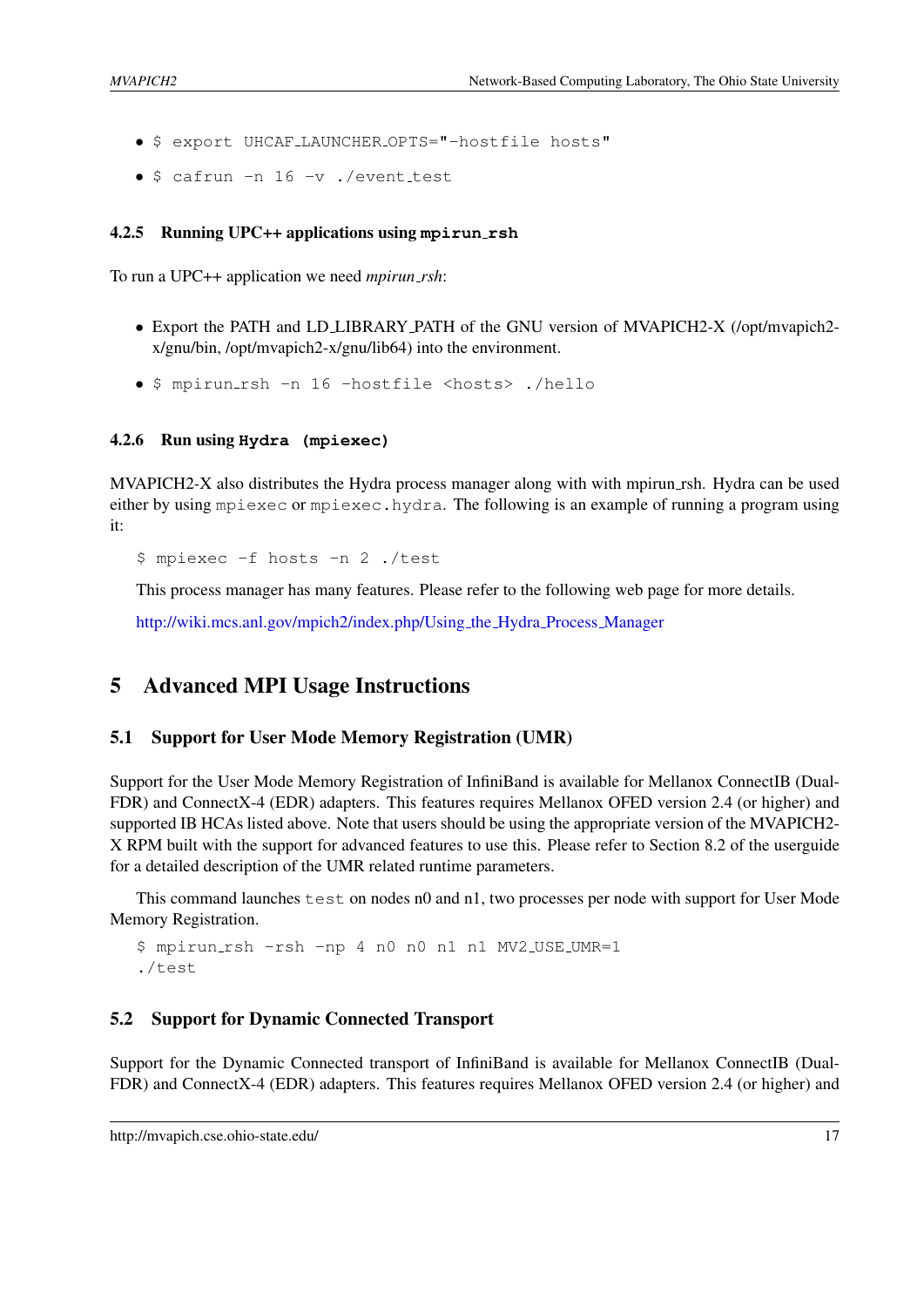supported IB HCAs listed above. It also automatically enables the Shared Receive Queue (SRQ) feature available in MVAPICH2-X. Note that users should be using the appropriate version of the MVAPICH2-X RPM built with the support for advanced features to use this. Please refer to Section [8.1](#page-34-1) of the userguide for a detailed description of the DC related runtime parameters.

This command launches  $test$  on nodes n0 and n1, two processes per node with support for Dynamic Connected Transport.

```
$ mpirun rsh -rsh -np 4 n0 n0 n1 n1 MV2 USE DC=1
./test
```
This command launches  $test$  on nodes n0 and n1, two processes per node with support for Dynamic Connected Transport with different number of DC initiator objects for small messages and large messages.

```
$ mpirun rsh -rsh -np 4 n0 n0 n1 n1 MV2 USE DC=1
MV2 SMALL MSG DC POOL=10 MV2 LARGE MSG DC POOL=10
./test
```
## <span id="page-21-0"></span>5.3 Support for Core-Direct Based Non-Blocking Collectives

The Mellanox ConnectX and ConnectIB series of InfiniBand HCAs provides support for offloading entire collective communication operations. These features are exposed to the user through the interfaces provided in the latest Mellanox OFED drivers. MVAPICH2-X takes advantage of such capabilities to provide hardware based offloading support for MPI-3 non-blocking collective operations. This allows for better computation and communication overlap for MPI and hybrid MPI+PGAS applications. MVAPICH2-X 2.3 offers Core-Direct based support for the following collective operations - MPI Ibcast, MPI Iscatter, MPI Iscatterv, MPI Igather, MPI Igatherv, MPI Iallgather, MPI Iallgatherv, MPI Ialltoall, MPI Ialltoallv, MPI Ialltoallw, and MPI Ibarrier. Note that users should be using the appropriate version of the MVAPICH2-X RPM built with the support for advanced features to use this. Please refer to Section [8.9](#page-42-3) of the userguide for a detailed description of the Core-Direct related runtime parameters.

The Core-Direct feature and can be enabled or disabled globally by the use of the environment variable *MV2 USE CORE DIRECT*.

This command launches test on nodes n0 and n1, two processes per node with support for Core-Direct based non-blocking collectives.

```
$ mpirun rsh -rsh -np 4 n0 n0 n1 n1
MV2 USE CORE DIRECT=1 ./test
```
By default, when Core-Direct capabilities are turned on using the above variable, all supported nonblocking collectives listed above leverage the feature. To specifically toggle Core-Direct capabilities on a per collective basis, the following environment variables may be used:

```
MV2_USE_CD_IBCAST=0 #Disables Core-Direct support for MPI_Ibcast
MV2_USE_CD_ISCATTER=0 #Disables Core-Direct support for MPI_Iscatter
MV2_USE_CD_ISCATTERV=0 #Disables Core-Direct support for MPI_Iscatterv
MV2_USE_CD_IGATHER=0 #Disables Core-Direct support for MPI_Igather
MV2_USE_CD_IGATHERV=0 #Disables Core-Direct support for MPI_Igatherv
MV2_USE_CD_IALLGATHER=0 #Disables Core-Direct support for MPI_Iallgather
```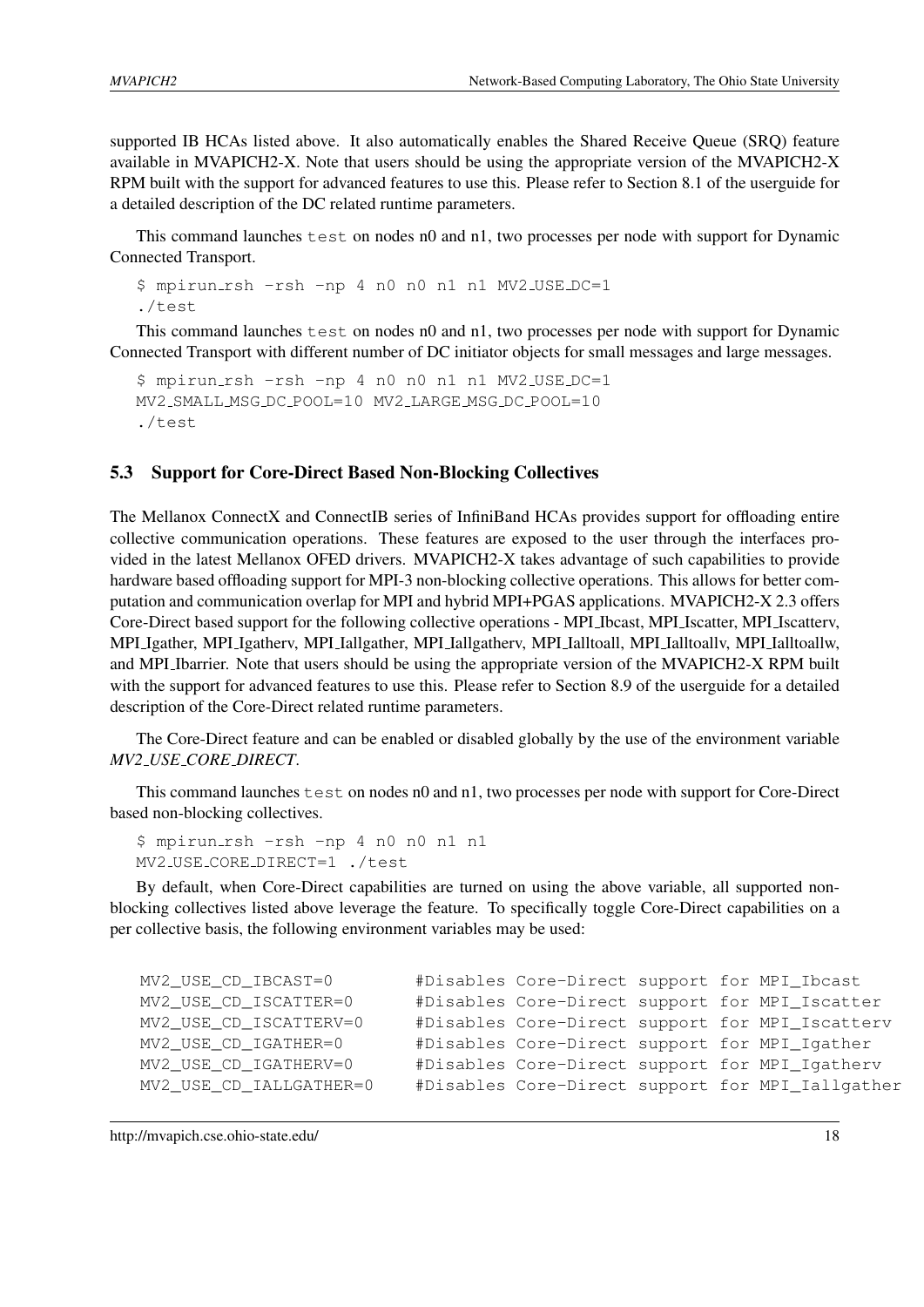| MV2 USE CD IALLGATHERV=0 |  |  | #Disables Core-Direct support for MPI_Iallgatherv |
|--------------------------|--|--|---------------------------------------------------|
| MV2 USE CD IALLTOALL=0   |  |  | #Disables Core-Direct support for MPI_Ialltoall   |
| MV2 USE CD IALLTOALLV=0  |  |  | #Disables Core-Direct support for MPI_Ialltoallv  |
| MV2_USE_CD_IALLTOALLW=0  |  |  | #Disables Core-Direct support for MPI_Ialltoallw  |
| MV2_USE_CD_IBARRIER=0    |  |  | #Disables Core-Direct support for MPI_Ibarrier    |

This command launches  $test$  on nodes n0 and n1, two processes per node with Core-Direct based nonblocking collectives support for all non-blocking collectives listed above except non-blocking broadcast.

\$ mpirun rsh -rsh -np 4 n0 n0 n1 n1 MV2 USE CORE DIRECT=1 MV2 USE CD IBCAST=0 ./test

#### <span id="page-22-0"></span>5.4 Support for OSU InfiniBand Network Analysis and Monitoring (OSU INAM) Tool

The OSU InfiniBand Network Analysis and Monitoring tool - *OSU INAM* monitors IB clusters in real time by querying various subnet management entities in the network. It is also capable of interacting with the MVAPICH2-X software stack to gain insights into the communication pattern of the application and classify the data transferred into Point-to-Point, Collective and Remote Memory Access (RMA). OSU INAM can also remotely monitoring the CPU utilization of MPI processes in conjunction with MVAPICH2-X. Note that users should be using the appropriate version of the MVAPICH2-X RPM built with the support for advanced features to use this. In this section, we detail how one should enable MVAPICH2-X to work in conjunction with OSU INAM.

Please note that MVAPICH2-X must be launched with support for on-demand connection management when running in conjunction with OSU INAM. One can achieve this by setting the MV2\_ON\_DEMAND\_THRESHOLD environment variable to a value less than the number of processes in the job.

Please refer to the *Tools* page in the MVAPICH website ([http://mvapich.cse.ohio-state.](http://mvapich.cse.ohio-state.edu/tools/osu-inam) [edu/tools/osu-inam](http://mvapich.cse.ohio-state.edu/tools/osu-inam)) for more information on how to download, install and run OSU INAM. Please refer to Section [8.8](#page-41-0) of the userguide for a detailed description of the OSU INAM related runtime parameters.

This command launches  $test$  on nodes n0 and n1, two processes per node with support for sending the process and node level information to the OSU INAM daemon.

```
$ mpirun rsh -rsh -np 4 n0 n0
n1 n1 MV2 ON DEMAND THRESHOLD=1
MV2 TOOL INFO FILE PATH=/opt/inam/.mv2-tool-mvapich2.conf
./test
$ cat /opt/inam/.mv2-tool-mvapich2.conf
MV2_TOOL_QPN=473 #UD QPN at which OSU INAM is listening.
MV2_TOOL_LID=208 #LID at which OSU INAM is listening.
MV2_TOOL_COUNTER_INTERVAL=30 #Specifies whether MVAPICH2-X should report
                            #process level CPU utilization information.
MV2 TOOL REPORT CPU UTIL=1 #The interval at which MVAPICH2-X should
                            #report node, job and process level information.
```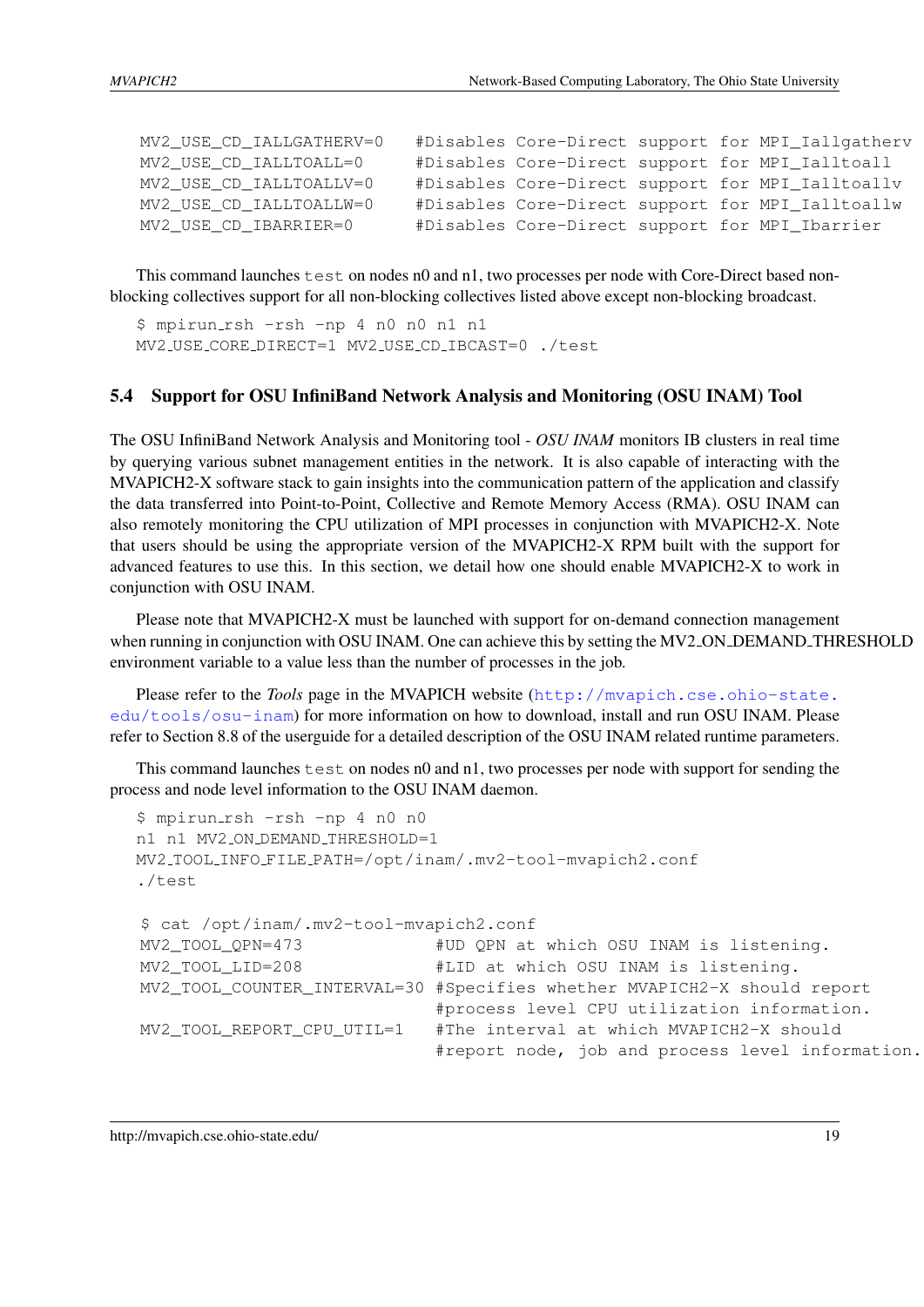#### <span id="page-23-0"></span>5.5 Support for Shared Address Space based MPI Communication Using XPMEM

MVAPICH2-X supports shared address-space based efficient MPI intra-node communication. This feature requires XPMEM <https://gitlab.com/hjelmn/xpmem> kernel module. Currently, it provides support for efficient intra-node rendezvous communication and zero-copy MPI collective operations. Note that the users should be using the appropriate version of the MVAPICH2-X RPM built with the support for XP-MEM to use this. Please refer to Section [8.10.1](#page-43-1) and Section [8.11.1](#page-43-3) of the userguide for a detailed description of the XPMEM based point-to-point and collective communication support in MVAPICH2-X.

XPMEM kernels module can be installed by following the instructions given below:

```
1. $ ./configure --prefix=/opt/xpmem \
            --with-default-prefix=/opt/xpmem \
            --with-module=/opt/xpmem/share/modules/xpmem
2. $ make -j 83. $ sudo make install
4. $ sudo insmod /opt/xpmem/lib/module/xpmem.ko ; \
       sleep 1 ; \backslashsudo chmod 666 /dev/xpmem
5. $ make check
```

```
6. After installing in /opt, just load the module (step-4 only) on the
desired set of nodes.
```
The following command launches osulatency with two MPI processes on a single node and uses XP-MEM based rendezvous communication mechanism.

\$ mpirun rsh -np 2 n0 n1 MV2 SMP USE XPMEM=1 ./osu latency

The following command launches osu\_reduce on nodes n0 and n1, two processes per node with support for XPMEM based MPI Reduce for message sizes greater than 4KB.

```
$ mpirun rsh -rsh -np 4 n0 n0 n1 n1 MV2 USE XPMEM COLL=1
MV2 XPMEM COLL THRESHOLD=4096 ./osu reduce
```
Note: XPMEM has a known issue where a remote memory segment that is "attached" using XPMEM, can not be registered with InfiniBand device. In some cases, if severe performance degradation is observed when using XPMEM based collectives, additionally setting following two parameters can circumvent the issue.

MV2 IBA EAGER THRESHOLD=262144 MV2 VBUF TOTAL SIZE=262144

## <span id="page-23-1"></span>5.6 Support for Efficient Asynchronous Communication Progress

MVAPICH2-X provides an optimized asynchronous progress to overlap computation and communication in HPC applications. This design is recommended over thread-based asynchronous progress design in MPICH. The optimized asynchronous progress design enables applications to use all available cores for compute without sparing dedicated cores for asynchronous progress threads. Applications which use large (greater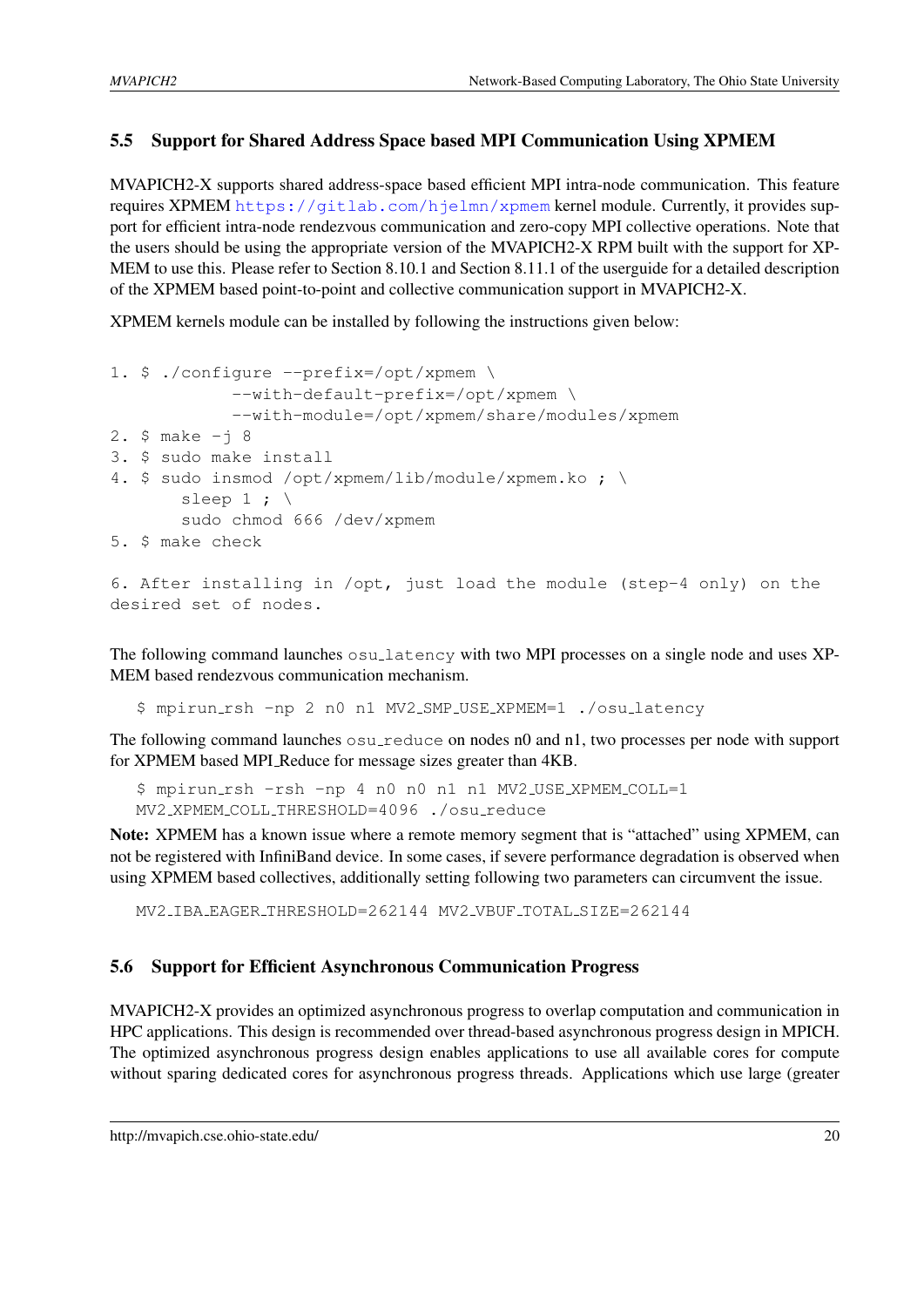than eager threshold) non-blocking messages are suggested to use asynchronous progress design to gain better overlap of computation and communication.

The optimized version of asynchronous communication progress design is enabled by using environment variable MV2 OPTIMIZED ASYNC PROGRESS=1. Note that the optimized support needs the user to enable basic asynchronous progress support by setting MV2 ASYNC PROGRESS=1.

This command launches test on nodes n0 and n1, two processes per node with support for Asynchronous Progress design.

```
$ mpirun rsh -rsh -np 4 n0 n0 n1 n1 MV2 ASYNC PROGRESS=1
MV2 OPTIMIZED ASYNC PROGRESS=1 MV2 CPU BINDING POLICY=hybrid ./test
```
#### <span id="page-24-0"></span>5.7 Running Collectives with Hardware based SHArP support

In MVAPICH2, support for SHArP-based collectives has been enabled for MPI applications running over OFA-IB-CH3 interface. Currently, this support is available for the following collective operations:

• MPI Allreduce

This feature is turned off by default at runtime and can be turned on at runtime by using parameter MV2 ENABLE SHARP=1 ( [8.13.1\)](#page-44-4).

Note that the various SHArP related daemons (SHArP Aggregation Manager - *sharpam* and the local SHArP daemon - *sharpd* must be installed, setup and running for SHArP support in MVAPICH2 to work properly. This can be verified by running the sharp hello program available in the "bin" sub-folder of the SHArP installation directory.

When using HPCX v1.7, we recommend setting SHARP COLL ENABLE GROUP TRIM=0 environment variable. Note that if you are using mpirun rsh you need to add  $-$ export option to make sure that environment variable is exported correctly. This environment variable is a part of SHArP library. Please refer to SHArP [userguide](http://www.mellanox.com/related-docs/prod_acceleration_software/SHARP_Deployment_Guide_v3.0.pdf) for more information.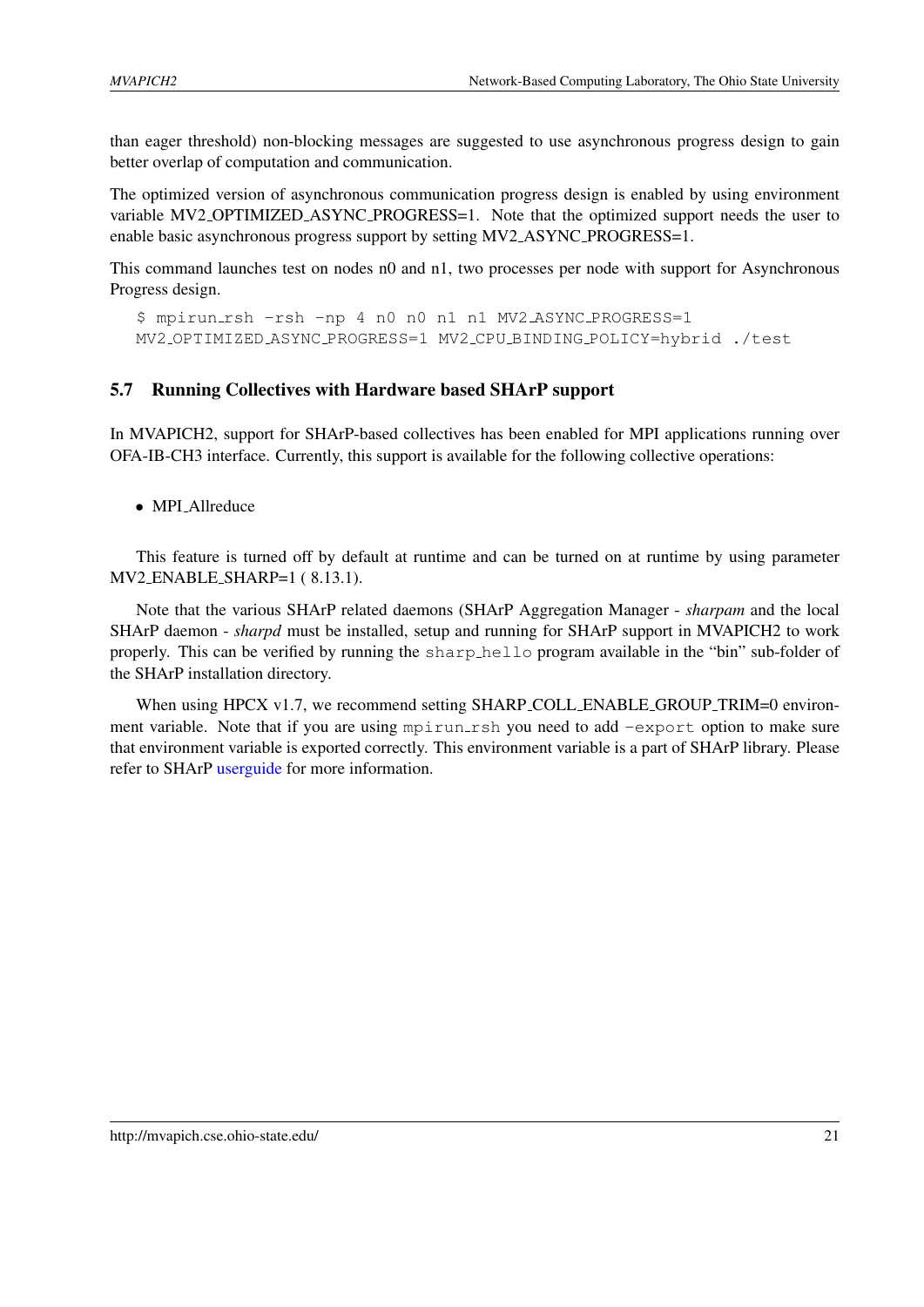# <span id="page-25-0"></span>6 Hybrid (MPI+PGAS) Applications

MVAPICH2-X supports hybrid programming models. Applications can be written using both MPI and PGAS constructs. Rather than using a separate runtime for each of the programming models, MVAPICH2- X supports hybrid programming using a unified runtime and thus provides better resource utilization and superior performance.

## <span id="page-25-1"></span>6.1 MPI+OpenSHMEM Example

A simple example of Hybrid MPI+OpenSHMEM program is shown below. It uses both MPI and OpenSH-MEM constructs to print the sum of ranks of each processes.

```
1 #include <stdio.h>
2 #include <shmem.h>
3 #include <mpi.h>
4
5 static int sum = 0;
6 int main(int c, char *argv[])
7 {
8 int rank, size;
9
10 /* SHMEM init */11 start_pes(0);
12
13 /* get rank and size */14 MPI Comm rank(MPI COMM WORLD, &rank);
15 MPI_Comm_size(MPI_COMM_WORLD, &size);
16
17 /* SHMEM barrier */
18 shmem_barrier_all();
19
20 /* fetch-and-add at root */21 shmem_int_fadd(&sum, rank, 0);
22
23 /* MPI barrier */
24 MPI_Barrier(MPI_COMM_WORLD);
25
26 /* root broadcasts sum */
27 MPI_Bcast(&sum, 1, MPI_INT, 0, MPI_COMM_WORLD);
28
29 /* print sum */30 fprintf(stderr, "(%d): Sum: %d\n", rank, sum);
31
32 shmem barrier all();
```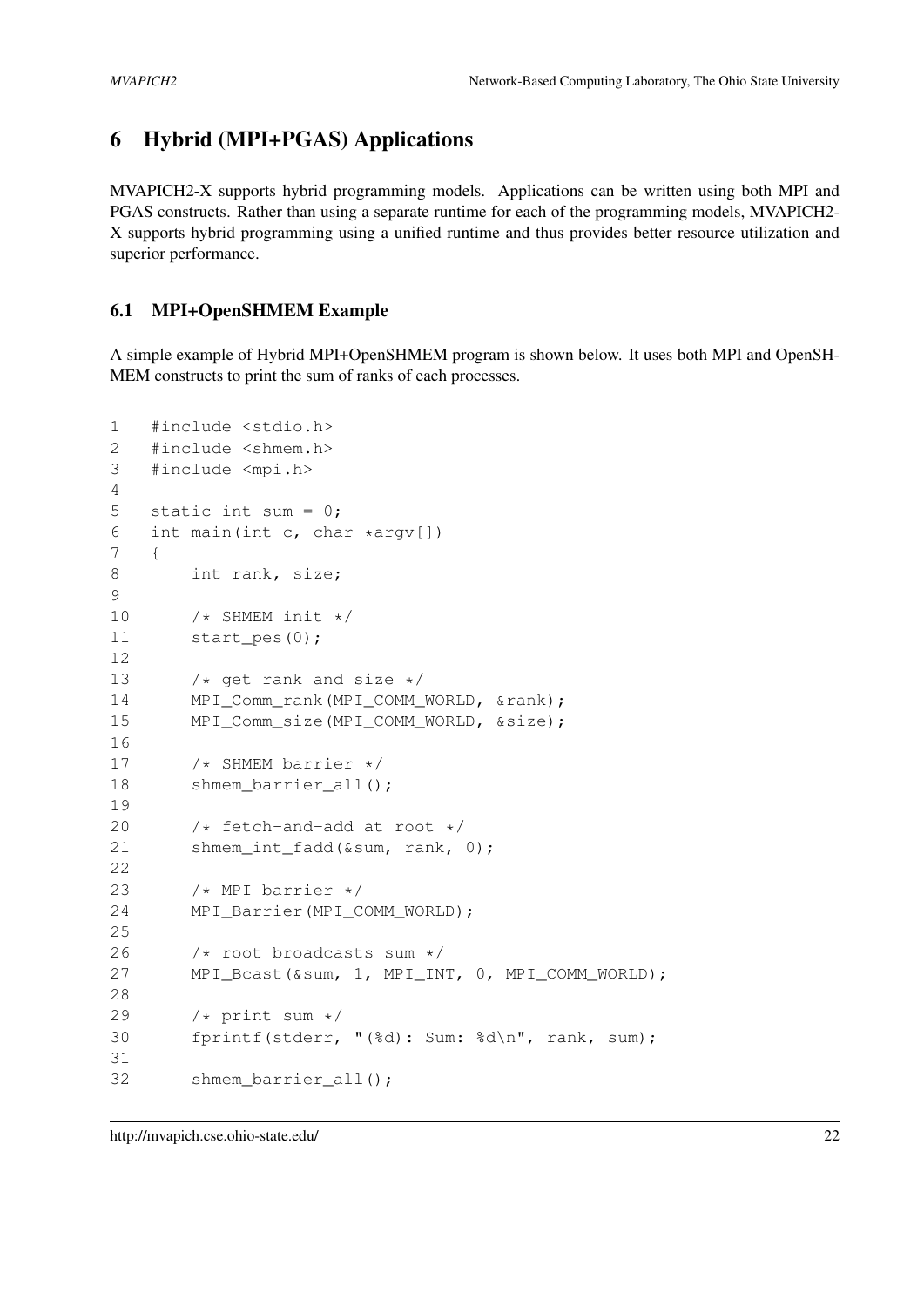33 return 0; 34 }

start pes in line 10 initializes the runtime for MPI and OpenSHMEM communication. An explicit call to MPI Init is not required. The program uses MPI calls MPI Comm rank and MPI Comm size to get process rank and size, respectively (lines 14-15). MVAPICH2-X assigns same rank for MPI and PGAS model. Thus, alternatively the OpenSHMEM constructs  $my\_pe$  and  $num\_pes$  can also be used to get rank and size, respectively. In line 17, every process does a barrier using OpenSHMEM construct shmem barrier all.

After this, every process does a fetch-and-add of the rank to the variable sum in process 0. The sample program uses OpenSHMEM construct shmem\_int\_fadd (line 21) for this. Following the fetch-and-add, every process does a barrier using MPI Barrier (line 24). Process 0 then broadcasts sum to all processes using MPI Bcast (line 27). Finally, all processes print the variable sum. Explicit MPI Finalize is not required.

The program outputs the following for a four-process run:

```
$$> mpirun rsh -np 4 -hostfile ./hostfile ./hybrid mpi shmem
(0): Sum: 6
(1): Sum: 6
(2): Sum: 6
(3): Sum: 6
```
The above sample hybrid program is available at  $\langle MVAPICH2-X_INSTALL\rangle / \langle qnu \rangle$  intel  $\rangle$  share /examples/hybrid mpi shmem.c

#### <span id="page-26-0"></span>6.2 MPI+UPC Example

A simple example of Hybrid MPI+UPC program is shown below. Similarly to the previous example, it uses both MPI and UPC constructs to print the sum of ranks of each UPC thread.

```
1 #include <stdio.h>
2 #include <upc.h>
3 #include <mpi.h>
4
5 shared [1] int A[THREADS];
6 int main() {
7 int sum = 0;
8 int rank, size;
9
10 /* get MPI rank and size */11 MPI_Comm_rank(MPI_COMM_WORLD, &rank);
12 MPI_Comm_size(MPI_COMM_WORLD, &size);
```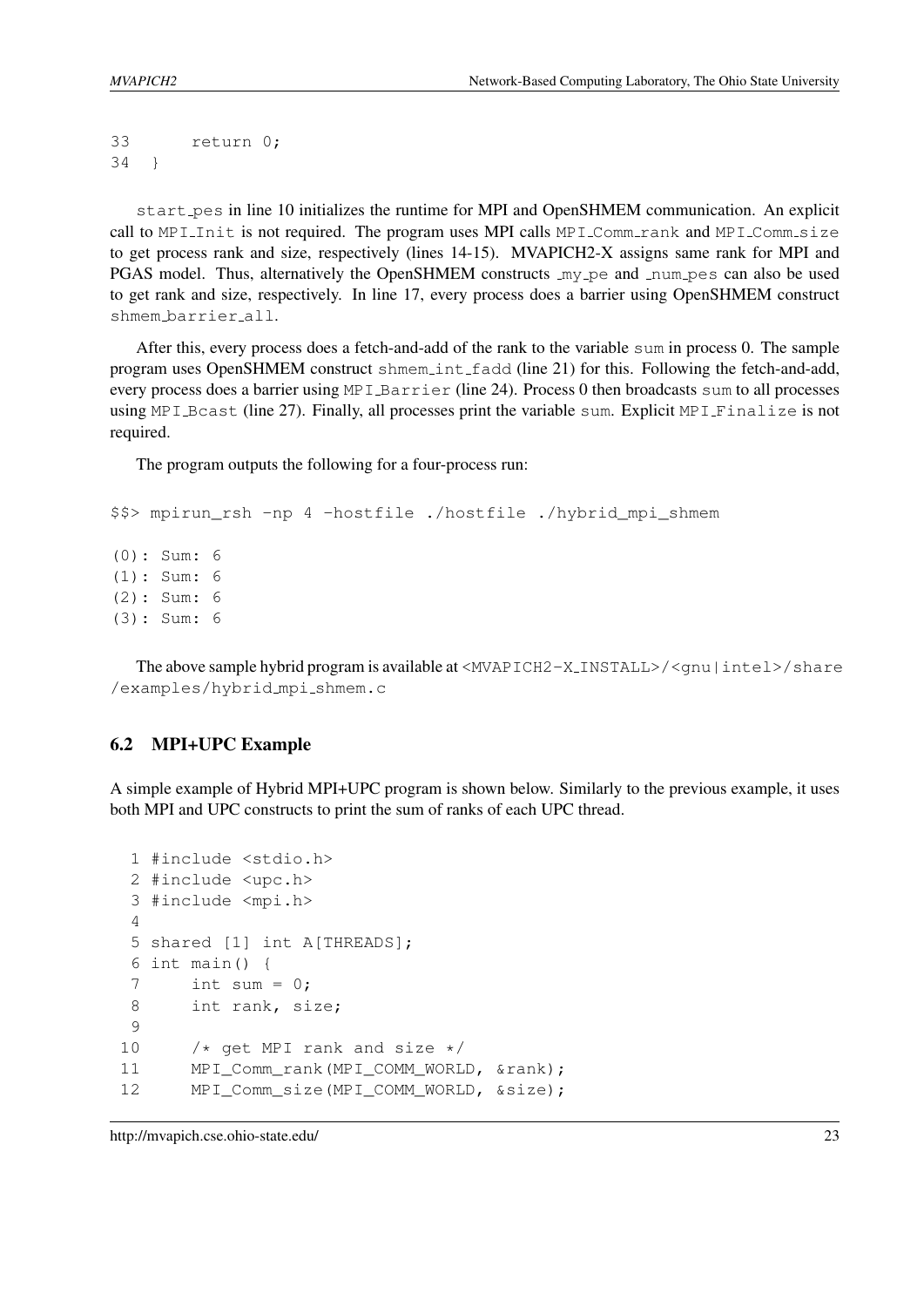13

```
14 /* UPC barrier */15 upc barrier;
16
17 /* initialize global array */
18 A[MYTHREAD] = rank;
19 int *local = ((int *)(\&A[MYTHREAD]));
2021 /* MPI barrier */22 MPI_Barrier(MPI_COMM_WORLD);
23
24 \rightarrow /* sum up the value with each UPC thread */25 MPI_Allreduce(local, &sum, 1, MPI_INT, MPI_SUM, MPI_COMM_WORLD);
26
27 /* print sum */28 if (MYTHREAD == 0)
29 fprintf(stderr, "(%d): Sum: %d\n", rank, sum);
30
31 upc barrier;
32
33 return 0;
34 }
```
An explicit call to MPI Init is not required. The program uses MPI calls  $MPI_{\text{Comm\_rank}}$  and MPI Comm size to get process rank and size, respectively (lines 11-12). MVAPICH2-X assigns same rank for MPI and PGAS model. Thus, MYTHREAD and THREADS contains the UPC thread rank and UPC thread size respectively, which is equal to the return value of MPI Comm rank and MPI Comm size. In line 15, every UPC thread does a barrier using UPC construct upc barrier.

After this, every UPC thread set its MPI rank to one element of a global shared memory array A and this element A[MYTHREAD] has affinity with the UPC thread who set the value of it (line 18). Then a local pointer need to be set to the global shared array element for MPI collective functions. Then every UPC thread does a barrier using MPI Barrier (line 22). After the barrier, MPI Allreduce is called (line 25) to sum up all the rank values and return the results to every UPC thread, in sum variable. Finally, all processes print the variable sum. Explicit MPI Finalize is not required.

The program can be compiled using upcc:

```
$$> upcc hybrid_mpi_upc.c -o hybrid_mpi_upc
```
The program outputs the following for a four-process run:

```
$$> mpirun_rsh -n 4 -hostfile hosts ./hybrid_mpi_upc
(0): Sum: 6
(3): Sum: 6
(1): Sum: 6
(2): Sum: 6
```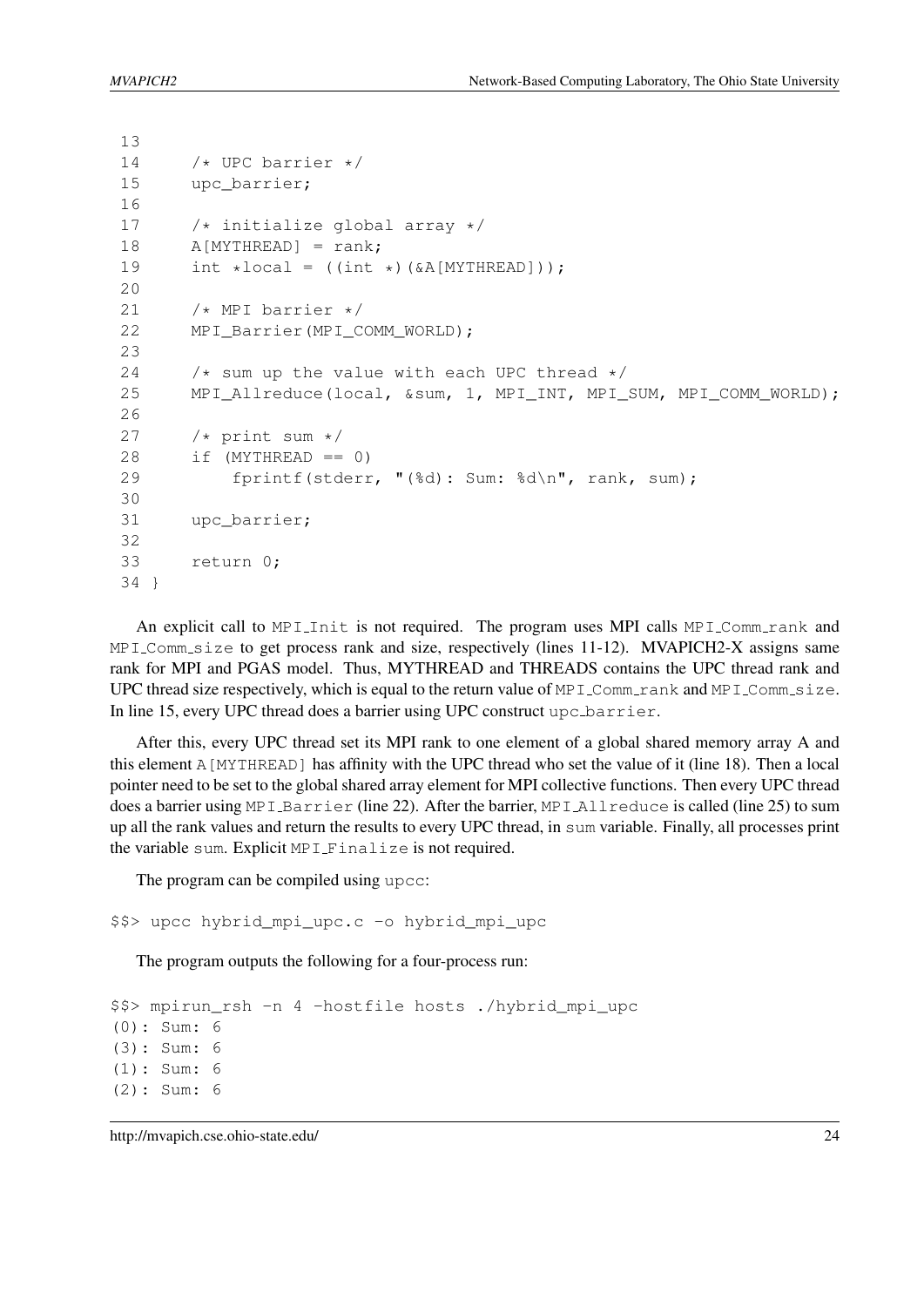The above sample hybrid program is available at  $\langle MVAPICH2-X_INSTALL\rangle / \langle qnu \mid intel \rangle / share$ /examples/hybrid mpi upc.c

#### <span id="page-28-0"></span>6.3 MPI+UPC++ Example

A simple example of Hybrid MPI+UPC++ program is shown below. Similarly to the previous example, it uses both MPI and UPC++ constructs to reduce the sum of ranks of each UPC++ thread on all ranks. The sum will be reduced on all ranks but printed only on thread 0.

```
1 #include <upcxx.h>
 2 #include <mpi.h>
3
4 using namespace upcxx;
5
 6 int main (int argc, char** argv)
 7 {
8 /* UPC++ init */9 init (&argc, &argv);
10
11 shared_array<int> A(ranks());
12 int sum = 0;
13 int rank, size;
14
15 /* get rank and size */16 MPI Comm rank(MPI COMM WORLD, &rank);
17 MPI_Comm_size(MPI_COMM_WORLD, &size);
18
19 /* UPC++ barrier all */20 barrier();
21
22 \rightarrow initialize global array \ast/
23 A[myrank()] = rank;
24
25 /* cast value from shared array to local pointer */26 int *local = (\text{int } *) (\&A[\text{myrank}()]);
27
28 /* MPI Barrier */
29 MPI Barrier(MPI COMM WORLD);
30
31 \rightarrow \ast sum up the value with each UPC++ thread \ast/
32 MPI_Allreduce(local, &sum, 1, MPI_INT, MPI_SUM, MPI_COMM_WORLD);
33
34 /* print sum */35 if (myrank() == 0)
36 std::cout << "Rank(" << rank << "): Sum: "<< sum << std::endl;
```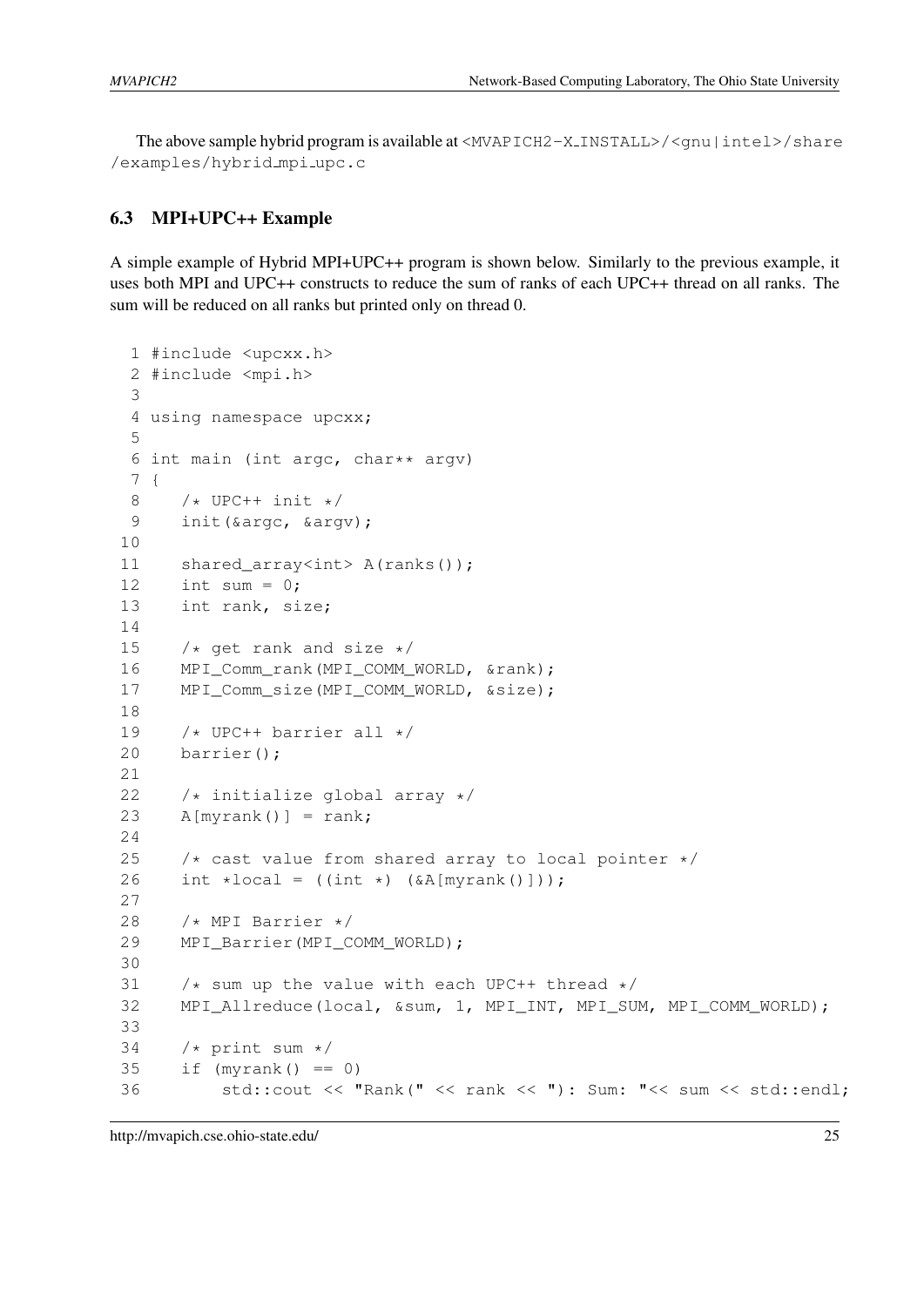```
37
38 /* UPC++ finalize */39 finalize();
40
41 return 0;
42 }
```
An explicit call to MPI Initian not required. However, a call to UPC++'s init is required as in line 9. The program uses MPI calls  $MPI_{\text{-Comm-rank}}$  and  $MPI_{\text{-Comm-size}}$  to get process rank and size, respectively (lines 16-17). MVAPICH2-X assigns same rank for MPI and PGAS model. Thus, myrank() and ranks() contains the UPC++ thread rank and UPC++ thread size respectively, which is equal to the return value of MPI\_Comm\_rank and MPI\_Comm\_size. In line 20, every UPC++ thread does a barrier by explicitly calling UPC++ function barrier().

After this, every UPC++ thread sets its MPI rank to one element of a global shared memory array A and this element A [myrank()] has affinity with the UPC++ thread who set the value of it (line 23). Then a local pointer need to be set to the global shared array element for MPI collective functions. Then every UPC++ thread does a barrier using MPI Barrier (line 29). After the barrier, MPI Allreduce is called (line 32) to sum up all the rank values and return the results to every UPC++ thread, in sum variable. Finally, all processes print the variable sum. Explicit MPI Finalize is not required. However, UPC++'s finalize() function is called in the end for graceful termination of UPC++ application (line 39).

The program can be compiled using  $\text{upc++}:$ 

\$\$> upc++ hybrid\_mpi\_upcxx.cpp -o hybrid\_mpi\_upcxx

The program outputs the following for a four-process run:

```
$$> mpirun_rsh -n 4 -hostfile hosts ./hybrid_mpi_upcxx
(0): Sum: 6
```
The above sample hybrid program is available at  $\langle MVAPICH2-X_INSTALL\rangle / \langle gnu |intel\rangle / share$ /examples/hybrid mpi upcxx.c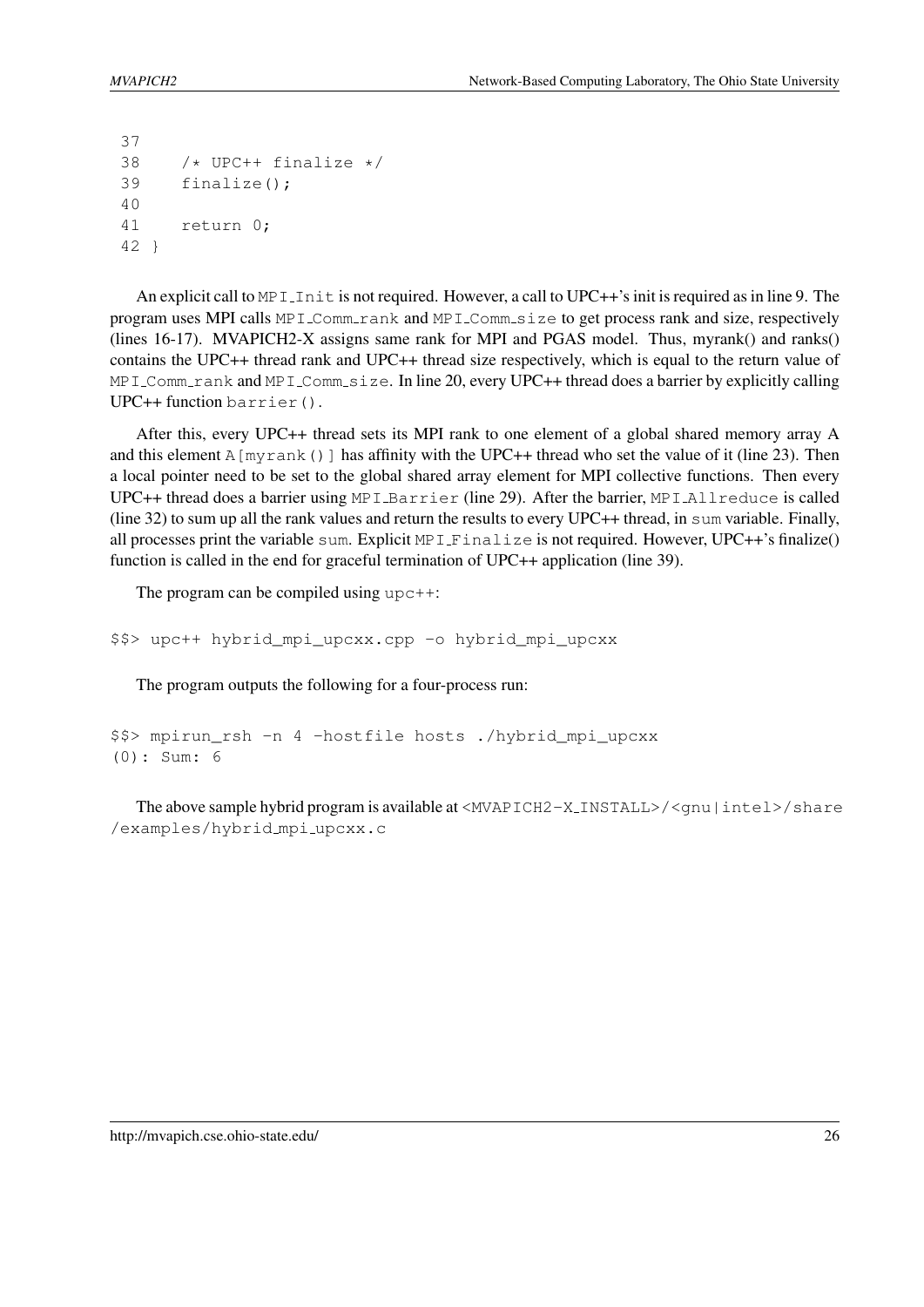# <span id="page-30-0"></span>7 OSU PGAS Benchmarks

## <span id="page-30-1"></span>7.1 OSU OpenSHMEM Benchmarks

We have extended the OSU Micro Benchmark (OMB) suite with tests to measure performance of OpenSH-MEM operations. OSU Micro Benchmarks (OMB-5.6.2) have OpenSHMEM data movement and atomic operation benchmarks. The complete benchmark suite is available along with MVAPICH2-X binary package, in the folder: <MVAPICH2-X INSTALL>/libexec/osu-micro-benchmarks. A brief description for each of the newly added benchmarks is provided below.

## Put Latency (osu\_oshm\_put):

This benchmark measures latency of a shmem putmem operation for different data sizes. The user is required to select whether the communication buffers should be allocated in global memory or heap memory, through a parameter. The test requires exactly two PEs. PE 0 issues shmem putmem to write data at PE 1 and then calls shmem quiet. This is repeated for a fixed number of iterations, depending on the data size. The average latency per iteration is reported. A few warm-up iterations are run without timing to ignore any start-up overheads. Both PEs call shmem barrier all after the test for each message size.

## Get Latency (osu\_oshm\_get):

This benchmark is similar to the one above except that PE 0 does a shmem getmem operation to read data from PE 1 in each iteration. The average latency per iteration is reported.

## Put Operation Rate (osu\_oshm\_put\_mr):

This benchmark measures the aggregate uni-directional operation rate of OpenSHMEM Put between pairs of PEs, for different data sizes. The user should select for communication buffers to be in global memory and heap memory as with the earlier benchmarks. This test requires number of PEs to be even. The PEs are paired with PE 0 pairing with PE n/2 and so on, where n is the total number of PEs. The first PE in each pair issues back-to-back shmem putmem operations to its peer PE. The total time for the put operations is measured and operation rate per second is reported. All PEs call shmem barrier all after the test for each message size.

## Atomics Latency (osu\_oshm\_atomics):

This benchmark measures the performance of atomic fetch-and-operate and atomic operate routines supported in OpenSHMEM for the integer datatype. The buffers can be selected to be in heap memory or global memory. The PEs are paired like in the case of Put Operation Rate benchmark and the first PE in each pair issues back-to-back atomic operations of a type to its peer PE. The average latency per atomic operation and the aggregate operation rate are reported. This is repeated for each of fadd, finc, add, inc, cswap and swap routines.

## Collective Latency Tests:

OSU Microbenchmarks consists of the following collective latency tests:

The latest OMB Version includes the following benchmarks for various OpenSHMEM collective operations (shmem\_collect, shmem\_fcollect shmem\_broadcast, shmem\_reduce and shmem\_barrier).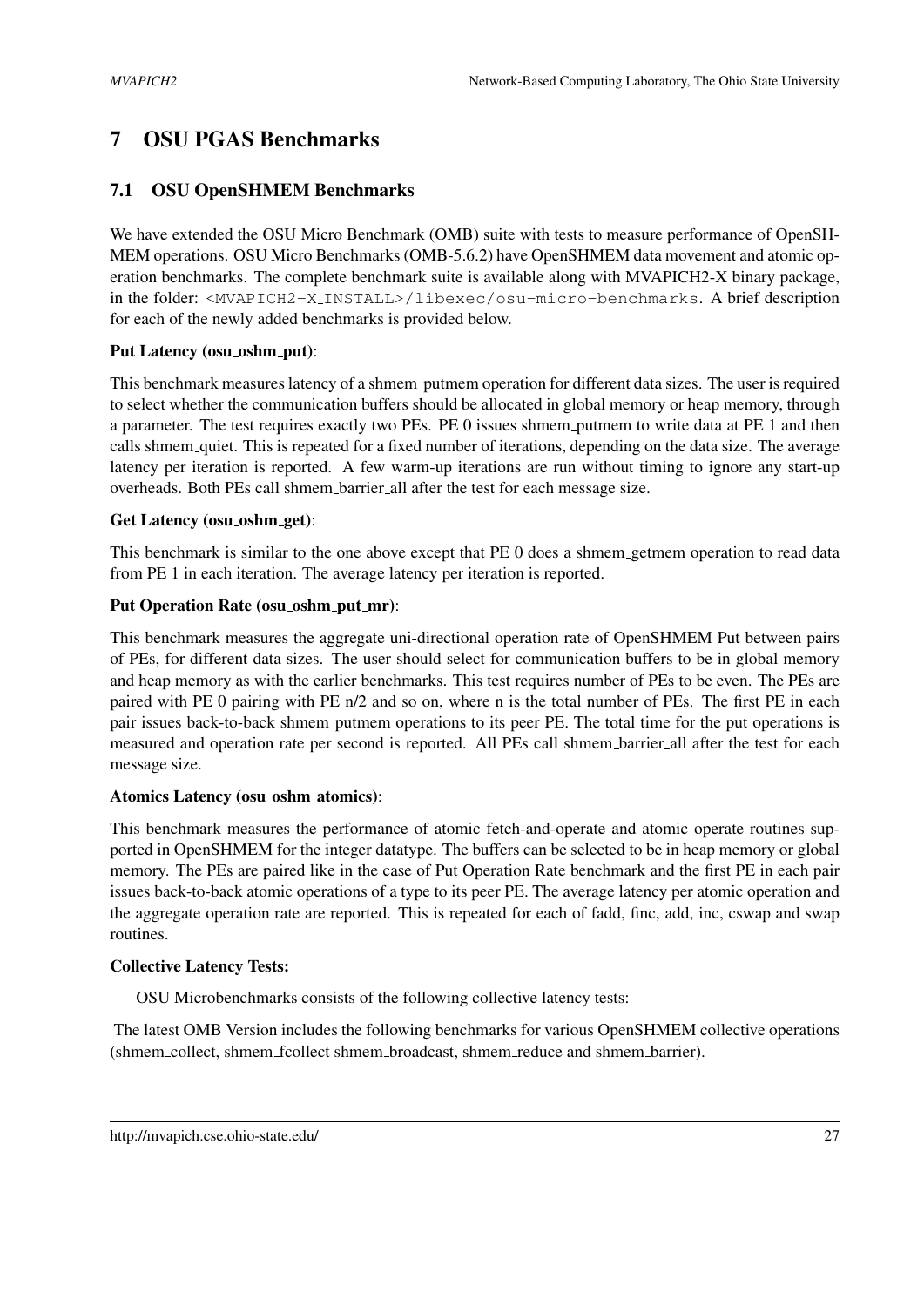- osu oshm collect OpenSHMEM Collect Latency Test
- osu\_oshm\_fcollect OpenSHMEM FCollect Latency Test
- osu\_oshm\_broadcast OpenSHMEM Broadcast Latency Test
- osu oshm reduce OpenSHMEM Reduce Latency Test
- osu oshm barrier OpenSHMEM Barrier Latency Test

These benchmarks work in the following manner. Suppose users run the osu oshm broadcast benchmark with N processes, the benchmark measures the min, max and the average latency of the shmem broadcast operation across N processes, for various message lengths, over a number of iterations. In the default version, these benchmarks report average latency for each message length. Additionally, the benchmarks the following options:

- "-f" can be used to report additional statistics of the benchmark, such as min and max latencies and the number of iterations
- "-m" option can be used to set the maximum message length to be used in a benchmark. In the default version, the benchmarks report the latencies for up to 1MB message lengths
- "-i" can be used to set the number of iterations to run for each message length

## <span id="page-31-0"></span>7.2 OSU UPC Benchmarks

OSU Microbenchmarks extensions include UPC benchmarks also. Current version (OMB-5.6.2) has benchmarks for upc\_memput and upc\_memget. The complete benchmark suite is available along with MVAPICH2-X binary package, in the folder: <MVAPICH2-X INSTALL>/libexec/osu-micro-benchmarks. A brief description for each of the benchmarks is provided below.

#### Put Latency (osu\_upc\_memput):

This benchmark measures the latency of upc put operation between multiple UPC threads. In this benchmark, UPC threads with ranks less than (THREADS/2) issue upc\_memput operations to peer UPC threads. Peer threads are identified as (MYTHREAD+THREADS/2). This is repeated for a fixed number of iterations, for varying data sizes. The average latency per iteration is reported. A few warm-up iterations are run without timing to ignore any start-up overheads. All UPC threads call upc barrier after the test for each message size.

#### Get Latency (osu\_upc\_memget):

This benchmark is similar as the  $osu\_\text{upc-put}$  benchmark that is described above. The difference is that the shared string handling function is upc memoret. The average get operation latency per iteration is reported.

#### Collective Latency Tests:

OSU Microbenchmarks consists of the following collective latency tests:

The latest OMB Version includes the following benchmarks for various UPC collective operations (upc all barrier, upc all broadcast, upc all exchange, upc all gather, upc all gather all, upc all reduce, and upc all scatter).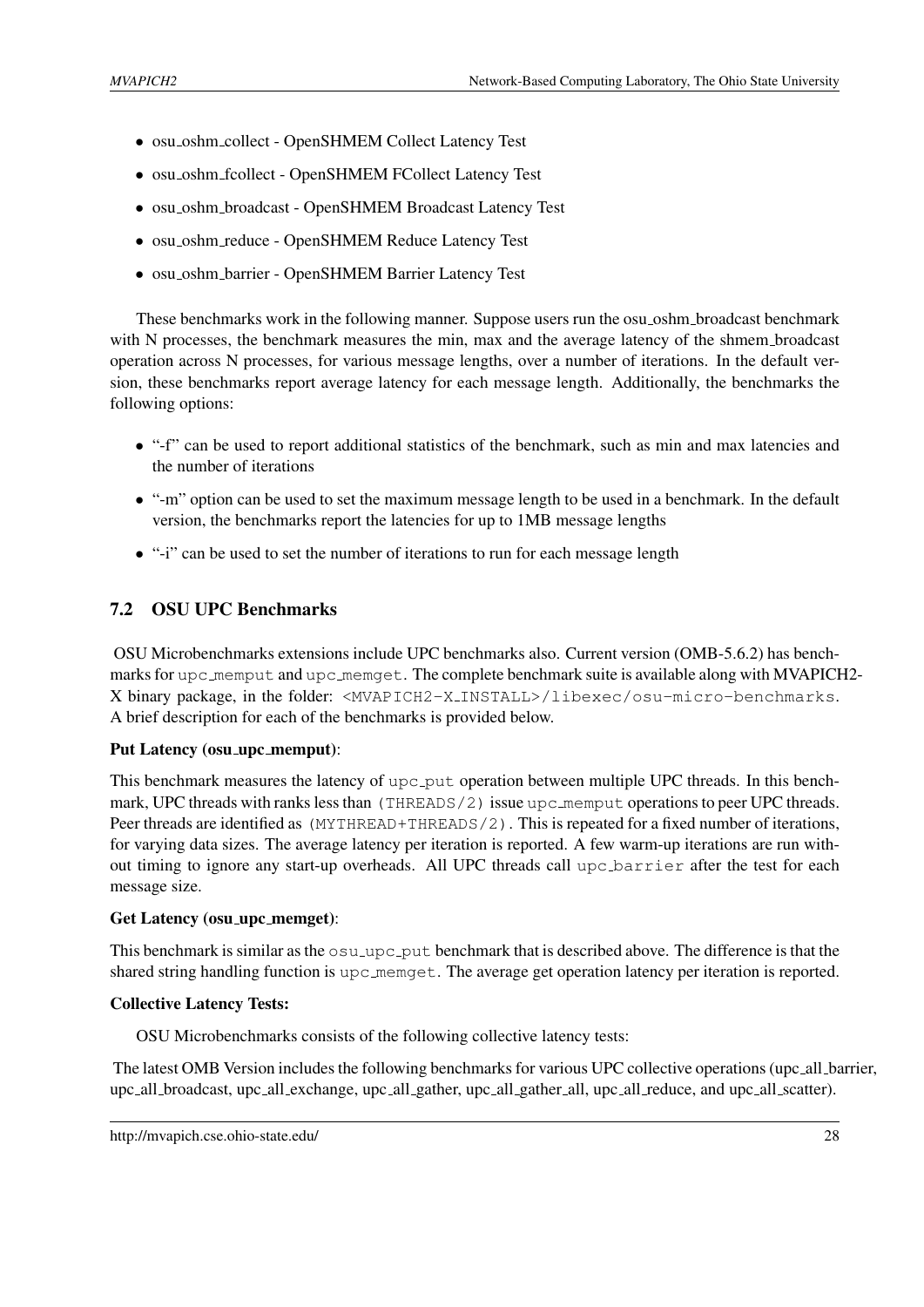- osu upc all barrier UPC Barrier Latency Test
- osu upc all broadcast UPC Broadcast Latency Test
- osu upc all exchange UPC Exchange Latency Test
- osu upc all gather all UPC GatherAll Latency Test
- osu upc all gather UPC Gather Latency Test
- osu upc all reduce UPC Reduce Latency Test
- osu upc all scatter UPC Scatter Latency Test

These benchmarks work in the following manner. Suppose users run the osu-upc all broadcast with N processes, the benchmark measures the min, max and the average latency of the upc all broad-cast operation across N processes, for various message lengths, over a number of iterations. In the default version, these benchmarks report average latency for each message length. Additionally, the benchmarks the following options:

- "-f" can be used to report additional statistics of the benchmark, such as min and max latencies and the number of iterations
- "-m" option can be used to set the maximum message length to be used in a benchmark. In the default version, the benchmarks report the latencies for up to 1MB message lengths
- "-i" can be used to set the number of iterations to run for each message length

## <span id="page-32-0"></span>7.3 OSU UPC++ Benchmarks

In order to provide performance measurement of UPC++ operations, we have also extended OSU Microbenchmarks to include UPC++ based point-to-point and collectives benchmarks. These are included in current version of OMB (OMB-5.6.2). The point-to-point benchmarks include upcxx\_async\_copy\_put and upcxx\_async\_copy\_get. The complete benchmark suite is available along with MVAPICH2-X binary package, in the folder: <MVAPICH2-X INSTALL>/libexec/osu-micro-benchmarks. A brief description for each of the benchmarks is provided below.

#### Put Latency (osu\_upcxx\_async\_copy\_put):

This benchmark measures the latency of async copy (memput) operation between multiple UPC++ threads. In this benchmark, UPC++ threads with ranks less than  $(\text{ranks}()/2)$  copy data 'from' their local memory 'to' their peer thread's memory using async<sub>-copy</sub> operation. By changing the src and dst buffers in async\_copy, we can mimic the behavior of upc\_memput and upc\_memget. Peer threads are identified as  $(mvrank()+ranks()2)$ . This is repeated for a fixed number of iterations, for varying data sizes. The average latency per iteration is reported. A few warm-up iterations are run without timing to ignore any start-up overheads. All UPC++ threads call barrier() function after the test for each message size.

#### Get Latency (osu\_upcxx\_async\_copy\_get):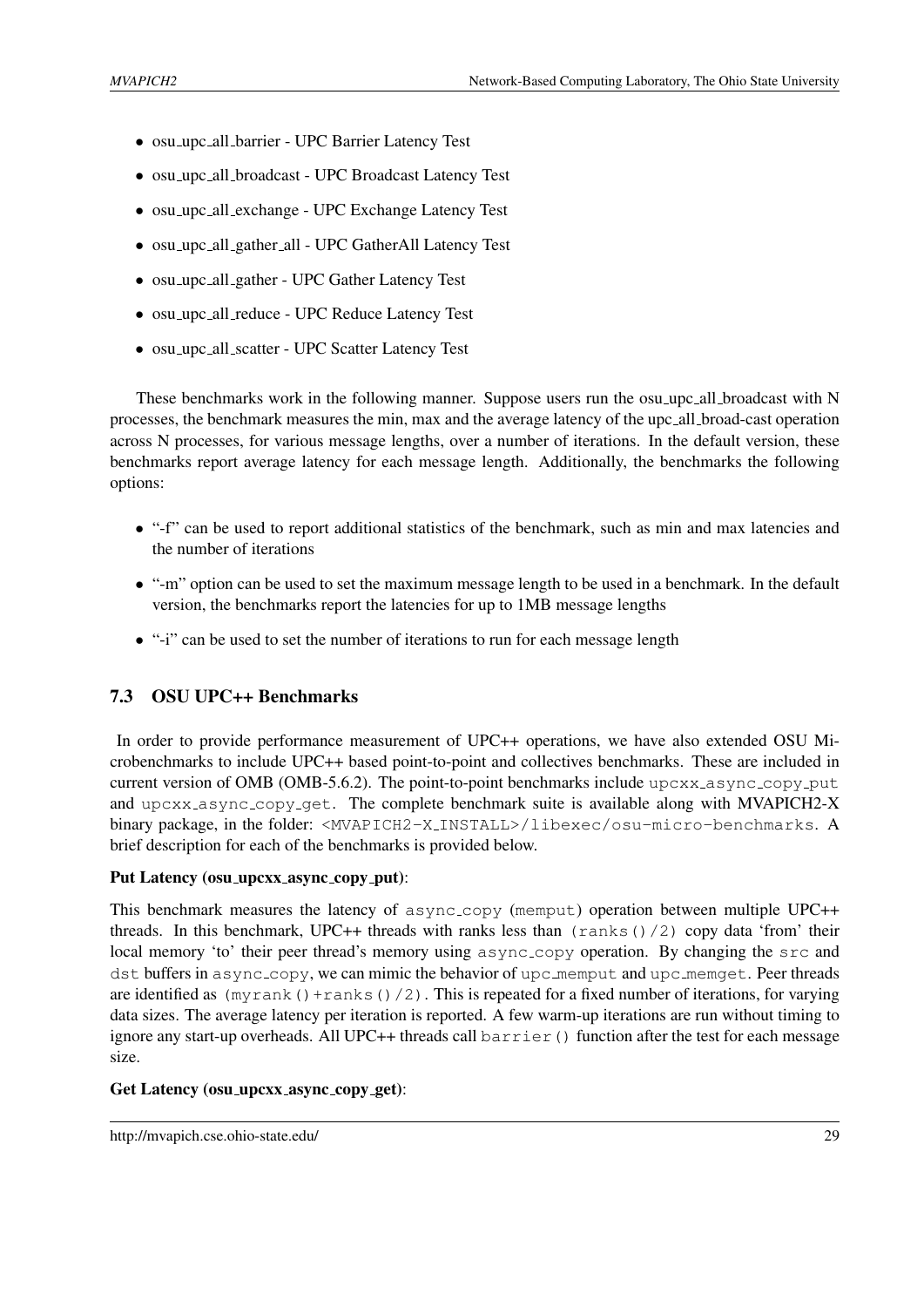Similar to osu<sub>-upcxx</sub> async-copy-put, this benchmark mimics the behavior of upc memget and measures the latency of async copy (memget) operation between multiple UPC++ threads. The only difference is that the src and dst buffers in async copy are swapped. In this benchmark, UPC++ threads with ranks less than  $(\text{rank } s) / 2)$  copy data 'from' their peer thread's memory 'to' their local memory using async copy operation. The rest of the details are same as discussed above. The average get operation latency per iteration is reported.

#### Collective Latency Tests:

OSU Microbenchmarks consists of the following collective latency tests:

The latest OMB Version includes the following benchmarks for various UPC++ collective operations (upcxx reduce, upcxx bcast, upcxx gather, upcxx allgather, upcxx alltoall, upcxx scatter).

- osu upcxx bcast UPC++ Broadcast Latency Test
- osu\_upcxx\_reduce UPC++ Reduce Latency Test
- osu\_upcxx\_allgather UPC++ Allgather Latency Test
- osu\_upcxx\_gather UPC++ Gather Latency Test
- osu\_upcxx\_scatter UPC++ Scatter Latency Test
- osu upcxx alltoall UPC++ AlltoAll (exchange) Latency Test

These benchmarks work in the following manner. Suppose users run the osu upcxx bcast with N processes, the benchmark measures the min, max and the average latency of the upcxx bcast operation across N processes, for various message lengths, over a number of iterations. In the default version, these benchmarks report average latency for each message length. Additionally, the benchmarks the following options:

- "-f" can be used to report additional statistics of the benchmark, such as min and max latencies and the number of iterations
- "-m" option can be used to set the maximum message length to be used in a benchmark. In the default version, the benchmarks report the latencies for up to 1MB message lengths
- "-i" can be used to set the number of iterations to run for each message length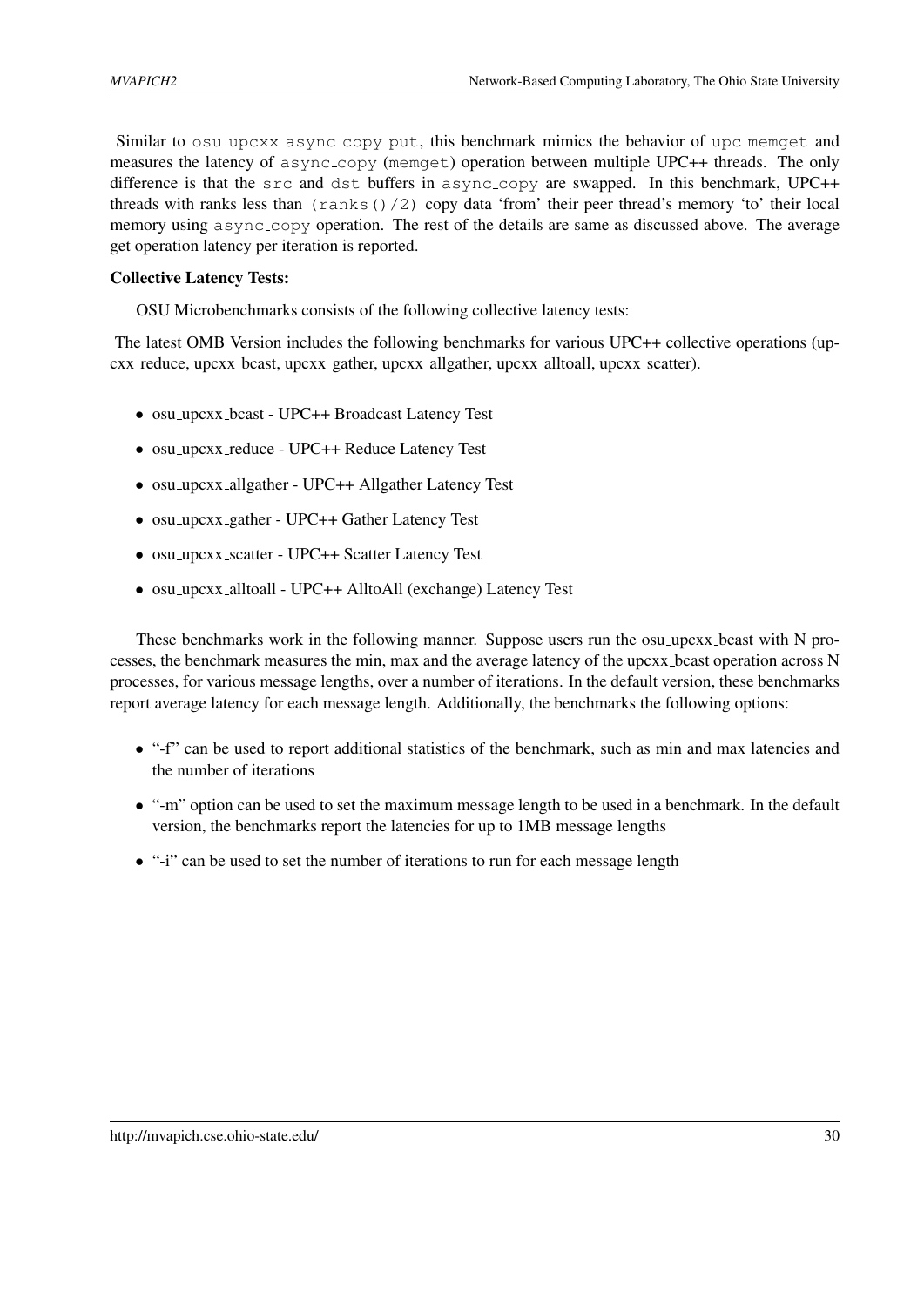# <span id="page-34-0"></span>8 Runtime Parameters

MVAPICH2-X supports all the runtime parameters of MVAPICH2 (OFA-IB-CH3). A comprehensive list of all runtime parameters of MVAPICH2 2.3 can be found in [User Guide.](http://mvapich.cse.ohio-state.edu/support/) Runtime parameters specific to MVAPICH2-X are listed below.

## <span id="page-34-1"></span>8.1 Runtime Parameters for Dynamic Connected Transport

MVAPICH2-X features support for the Dynamic Connected (DC) transport protocol from Mellanox. In this section, we specify some of the runtime parameters that control these advanced features.

## <span id="page-34-2"></span>8.1.1 MV2 USE DC

- Class: Run time
- Default: 0 (Unset)

Enable the use of the Dynamic Connected (DC) InfiniBand transport.

## <span id="page-34-3"></span>8.1.2 MV2 DC KEY

- Class: Run time
- Default: 0

This parameter must be same across all processes that wish to communicate with each other in a job.

## <span id="page-34-4"></span>8.1.3 MV2 NUM DC TGT

- Class: Run time
- Default: 1

Controls the number of DC receive communication objects. Please note that we have extensively tuned this parameter based on job size and communication characteristics.

## <span id="page-34-5"></span>8.1.4 MV2 SMALL MSG DC POOL

- Class: Run time
- Default: 8

Controls the number of DC send communication objects used for transmitting small messages. Please note that we have extensively tuned this parameter based on job size and communication characteristics.

http://mvapich.cse.ohio-state.edu/ 31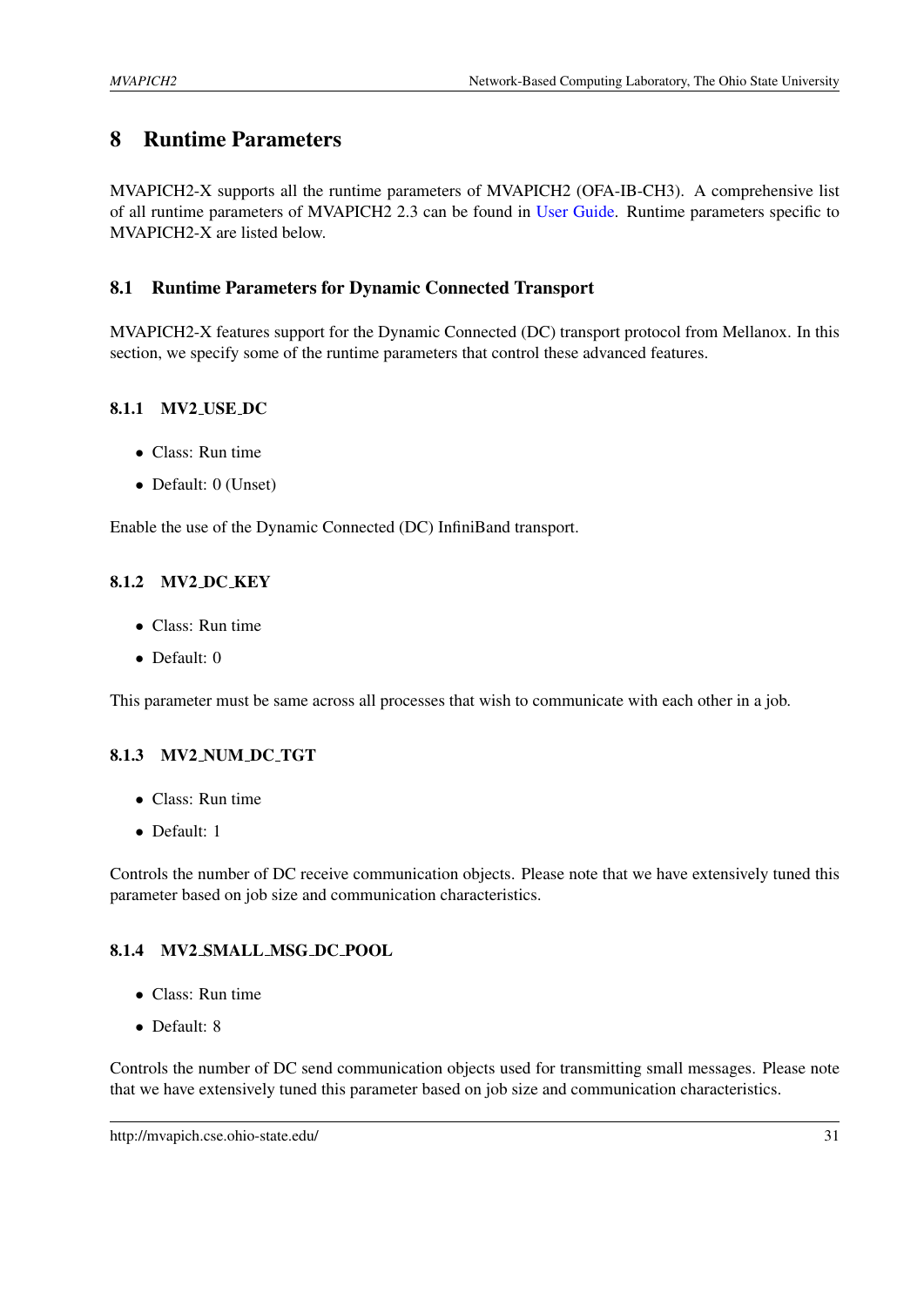## <span id="page-35-0"></span>8.1.5 MV2 LARGE MSG DC POOL

- Class: Run time
- Default: 8

Controls the number of DC send communication objects used for transmitting large messages. Please note that we have extensively tuned this parameter based on job size and communication characteristics.

## <span id="page-35-1"></span>8.2 Runtime Parameters for User Mode Memory Registration

MVAPICH2-X provides support for the User Mode Memory Registration (UMR) feature from Mellanox. In this section, we specify some of the runtime parameters that control these advanced features.

#### <span id="page-35-2"></span>8.2.1 MV2 USE UMR

- Class: Run time
- Default: 0 (Unset)

Enable the use of User Mode Memory Registration (UMR) for high performance datatype based communication.

## <span id="page-35-3"></span>8.2.2 MV2 NUM UMRS

- Class: Run time
- Default: 256

Controls the number of pre-created UMRs for non-contiguous data transfer.

## <span id="page-35-4"></span>8.3 Core-Direct Specific Runtime Parameters

MVAPICH2-X features support for the Core-Direct (CD) collective offload interface from Mellanox. In this section, we specify some of the runtime parameters that control these advanced features.

## <span id="page-35-5"></span>8.3.1 MV2 USE CORE DIRECT

- Class: Run time
- Default: 0 (Unset)

Enables core-direct support for non-blocking collectives.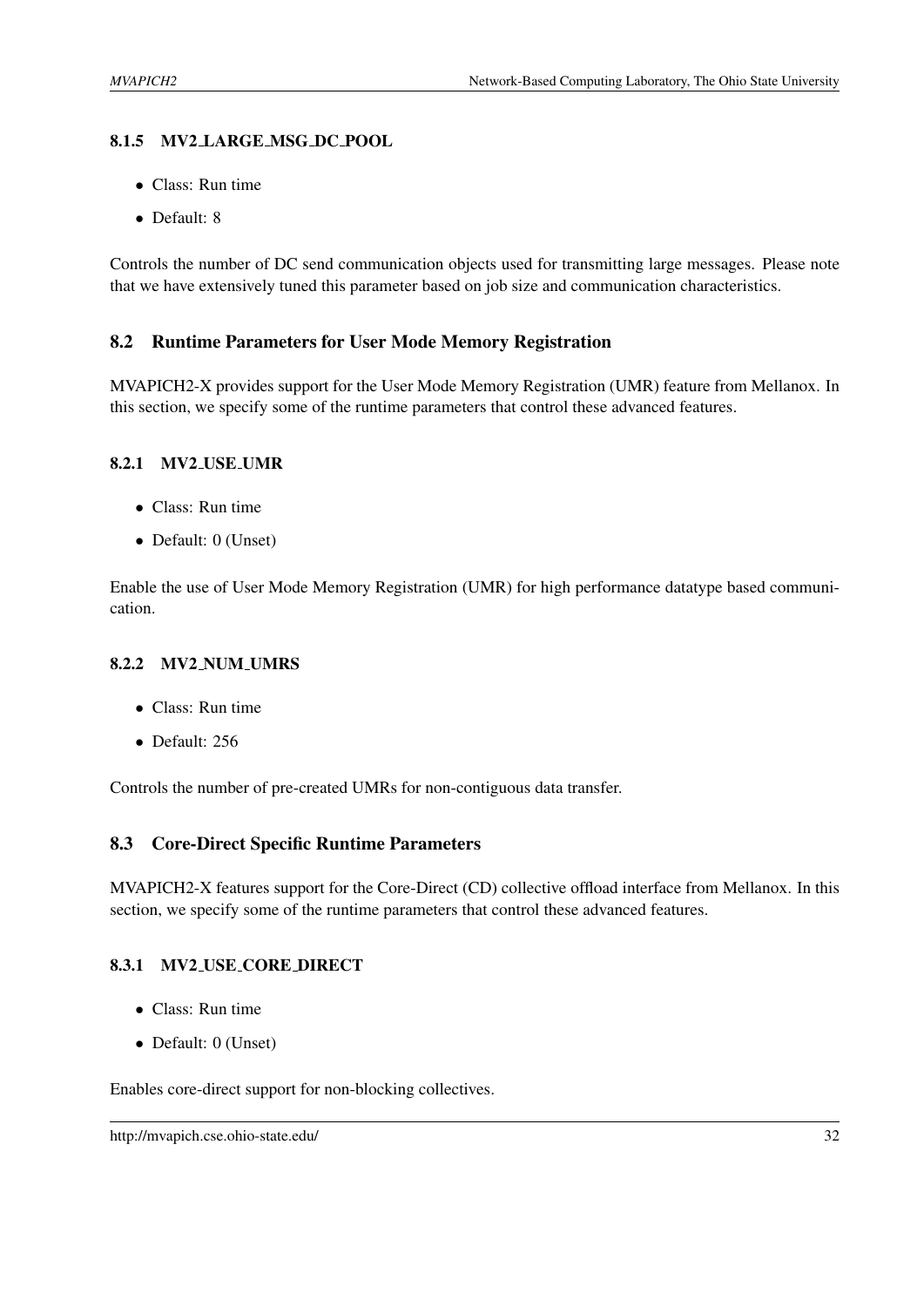#### <span id="page-36-0"></span>8.3.2 MV2 USE CORE DIRECT TUNING

- Class: Run time
- Default: 1 (Set)

Enables tuned version of core-direct support for non-blocking collectives that prioritizes overlap and latency based on message size.

## <span id="page-36-1"></span>8.3.3 MV2 USE CD IALLGATHER

- Class: Run time
- Default: 1 (Set)

Enables core-direct support for non-blocking Allgather collective.

## <span id="page-36-2"></span>8.3.4 MV2 USE CD IALLGATHERV

- Class: Run time
- Default: 1 (Set)

Enables core-direct support for non-blocking Allgatherv collective.

## <span id="page-36-3"></span>8.3.5 MV2 USE CD IALLTOALL

- Class: Run time
- Default: 1 (Unset)

Enables core-direct support for non-blocking Alltoall collective.

## <span id="page-36-4"></span>8.3.6 MV2 USE CD IALLTOALLV

- Class: Run time
- Default: 1 (Unset)

Enables core-direct support for non-blocking Alltoallv collective.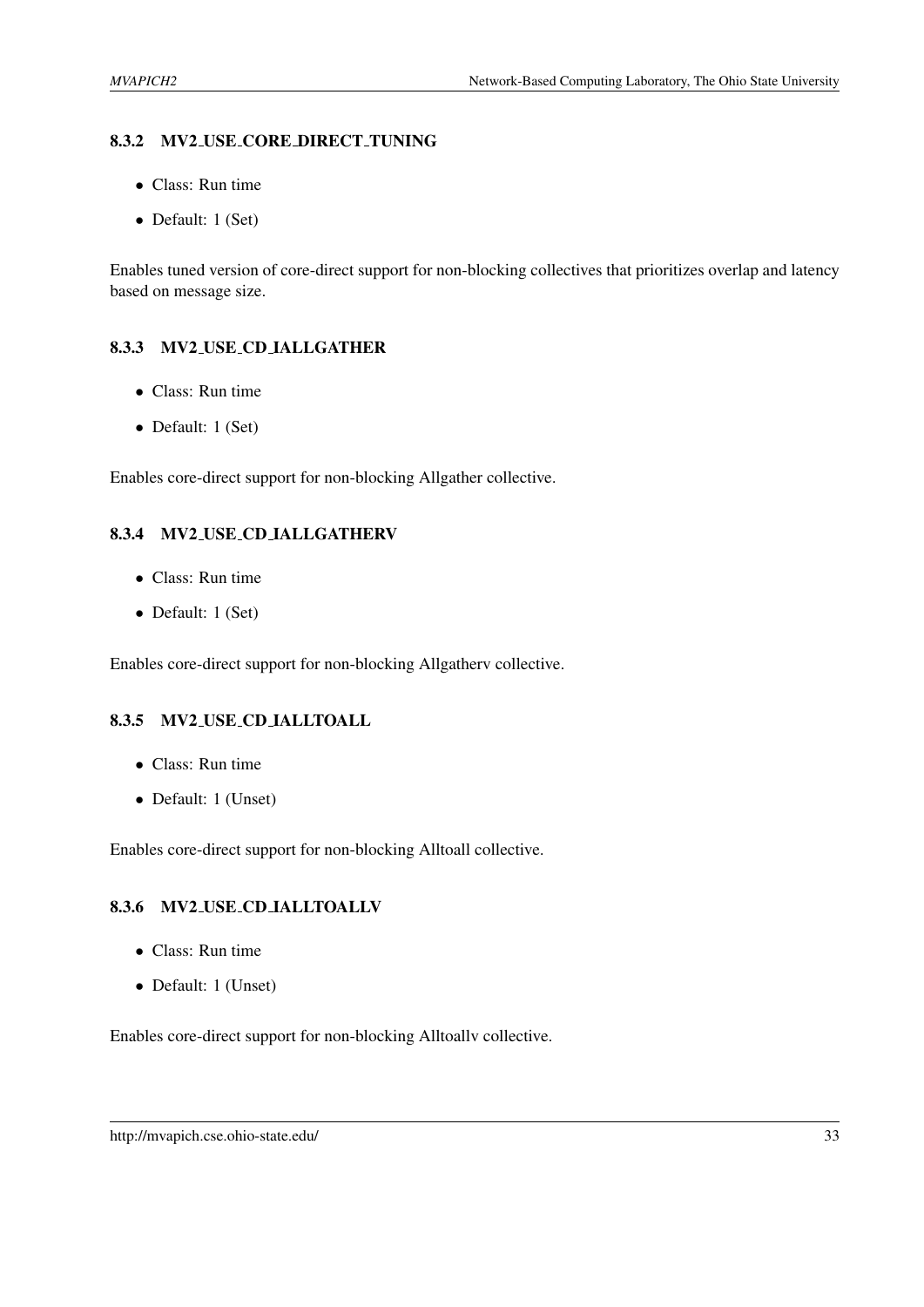#### <span id="page-37-0"></span>8.3.7 MV2 USE CD IALLTOALLW

- Class: Run time
- Default: 1 (Unset)

Enables core-direct support for non-blocking Alltoallw collective.

#### <span id="page-37-1"></span>8.3.8 MV2 USE CD IBARRIER

- Class: Run time
- Default: 1 (Set)

Enables core-direct support for non-blocking Barrier collective.

## <span id="page-37-2"></span>8.3.9 MV2 USE CD IBCAST

- Class: Run time
- Default: 1 (Set)

Enables core-direct support for non-blocking Broadcast collective.

#### <span id="page-37-3"></span>8.3.10 MV2 USE CD IGATHER

- Class: Run time
- Default: 1 (Set)

Enables core-direct support for non-blocking Gather collective.

#### <span id="page-37-4"></span>8.3.11 MV2 USE CD IGATHERV

- Class: Run time
- Default: 1 (Set)

Enables core-direct support for non-blocking Gatherv collective.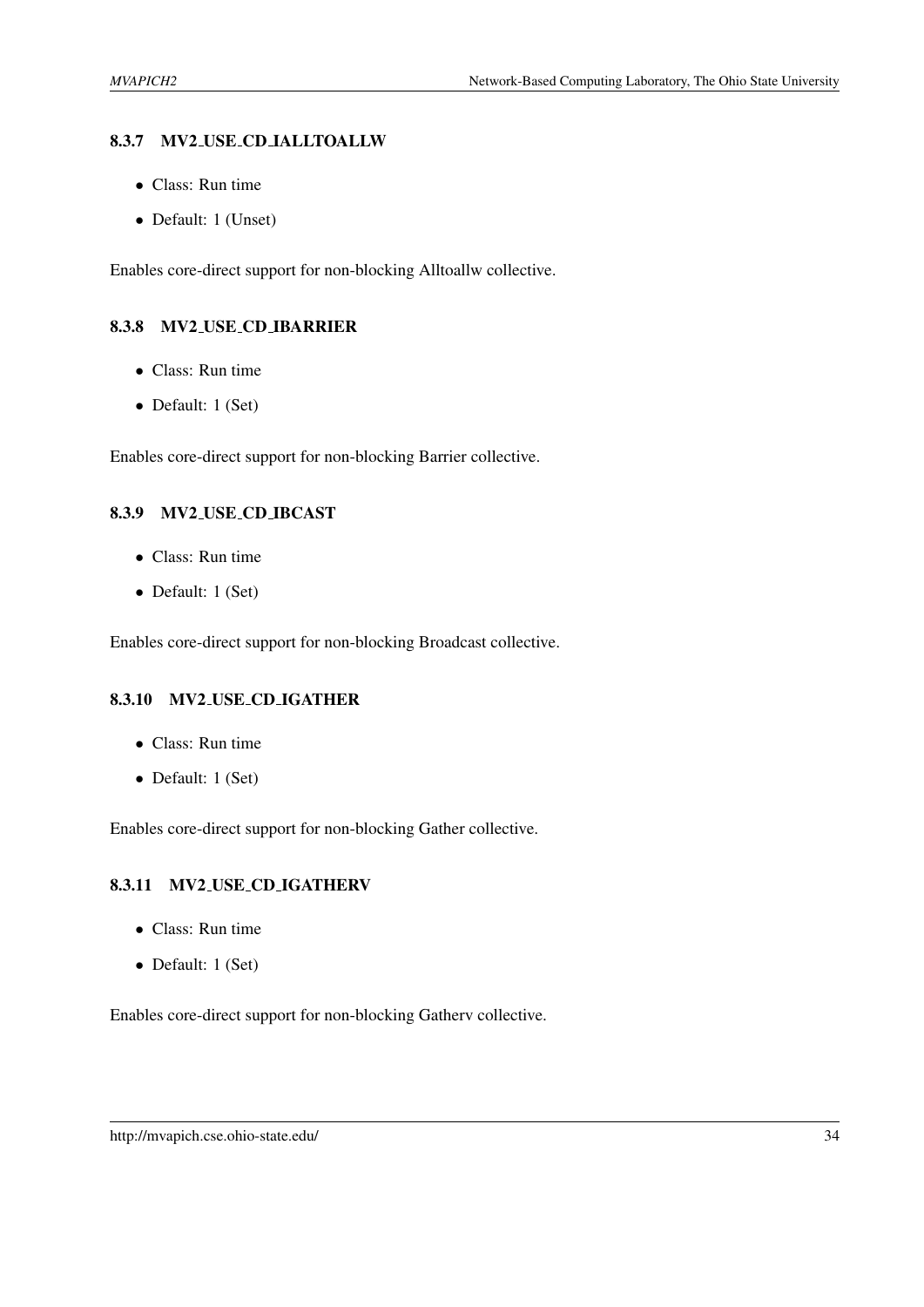## <span id="page-38-0"></span>8.3.12 MV2 USE CD ISCATTER

- Class: Run time
- Default: 1 (Set)

Enables core-direct support for non-blocking Scatter collective.

## <span id="page-38-1"></span>8.3.13 MV2 USE CD ISCATTERV

- Class: Run time
- Default: 1 (Set)

Enables core-direct support for non-blocking Scatterv collective.

## <span id="page-38-2"></span>8.4 Runtime Parameters for On Demand Paging

MVAPICH2-X features support for the On Demand Paging (ODP) feature from Mellanox. In this section, we specify some of the runtime parameters that control these advanced features.

#### <span id="page-38-3"></span>8.4.1 MV2 USE ODP

- Class: Run time
- Default: 0 (Unset)

Enable the use of On-Demand Paging for inter-node communication

## <span id="page-38-4"></span>8.4.2 MV2 USE ODP PREFETCH

- Class: Run time
- Default: 1

Enable verbs-level prefetch operation to speed-up On-demand Paging based inter-node communication

## <span id="page-38-5"></span>8.5 CMA Collective Specific Runtime Parameters

MVAPICH2-X features support for contention-aware, kernel-assisted blocking collectives using Cross Memory Attach (CMA). These designs are applicable to the following interfaces: OFA-IB-CH3, OFA-IB-RoCE, PSM-CH3, and PSM2-CH3. In this section, we specify some of the runtime parameters that control this feature.

http://mvapich.cse.ohio-state.edu/ 35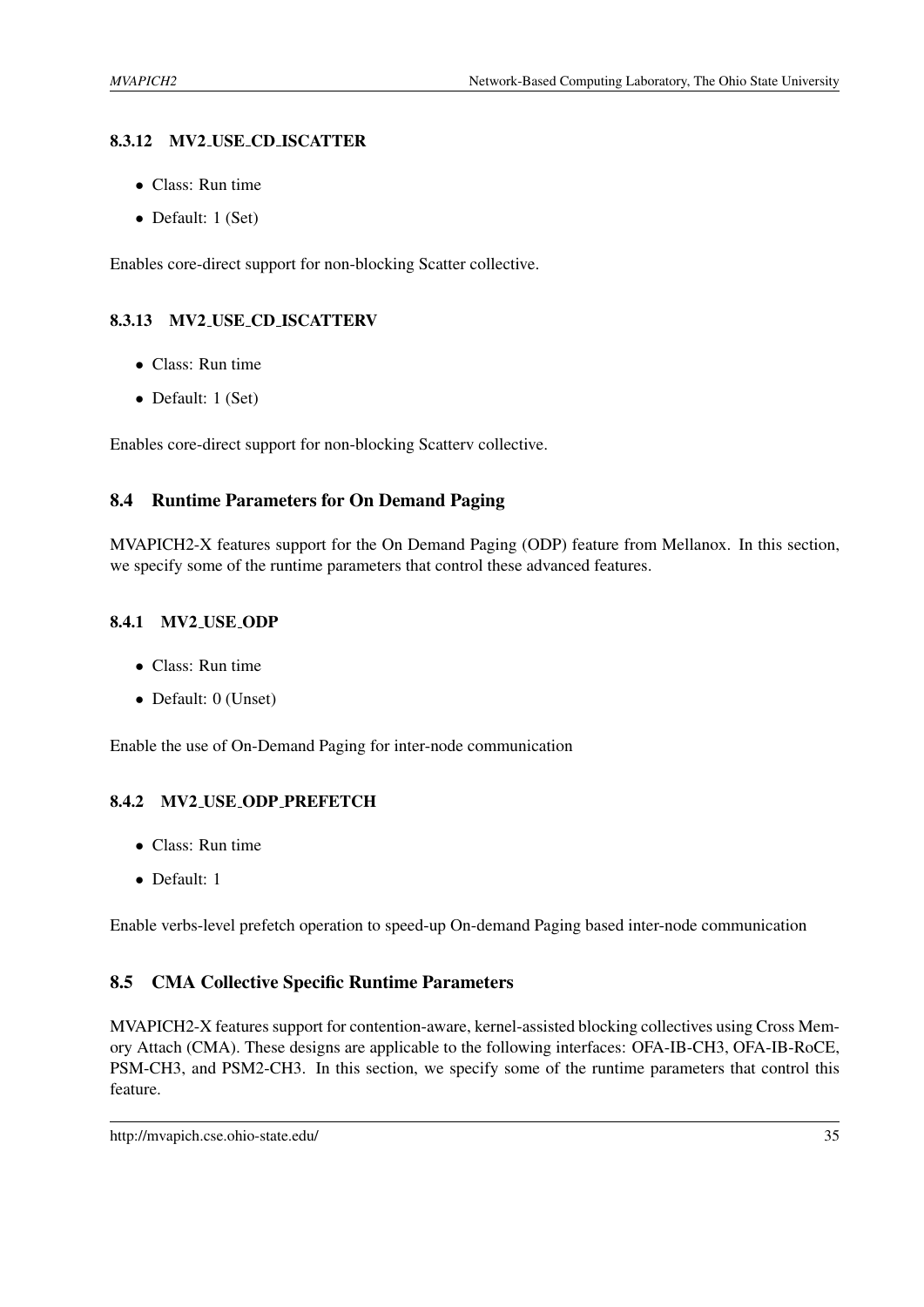#### <span id="page-39-0"></span>8.5.1 MV2 USE CMA COLL

- Class: Run time
- Default: 1 (Set)

Enables support for CMA collectives.

#### <span id="page-39-1"></span>8.5.2 MV2 CMA COLL THRESHOLD

- Class: Run time
- Default: Architecture Dependent

Specifies the message size above which CMA collectives are used.

#### <span id="page-39-2"></span>8.5.3 MV2 USE CMA COLL ALLGATHER

- Class: Run time
- Default: 1 (Set)

Enables CMA collective support for Allgather.

#### <span id="page-39-3"></span>8.5.4 MV2 USE CMA COLL ALLTOALL

- Class: Run time
- Default: 1 (Set)

Enables CMA collective support for Alltoall.

#### <span id="page-39-4"></span>8.5.5 MV2 USE CMA COLL GATHER

- Class: Run time
- Default: 1 (Set)

Enables CMA collective support for Gather.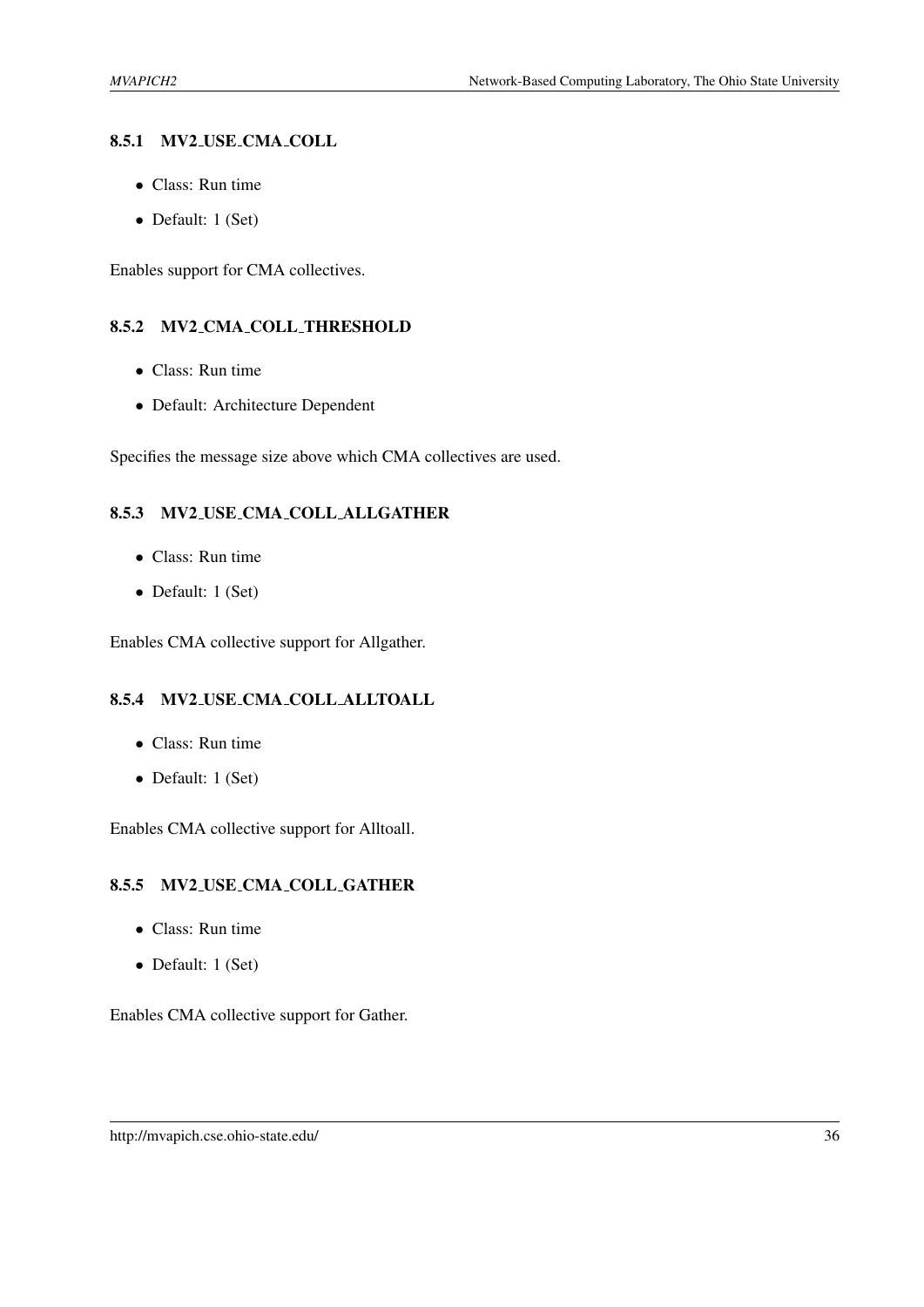#### <span id="page-40-0"></span>8.5.6 MV2 USE CMA COLL SCATTER

- Class: Run time
- Default: 1 (Set)

Enables CMA collective support for Scatter.

#### <span id="page-40-1"></span>8.6 UPC Runtime Parameters

## <span id="page-40-2"></span>8.6.1 UPC SHARED HEAP SIZE

- Class: Run time
- Default: 64M

Set UPC Shared Heap Size

## <span id="page-40-3"></span>8.7 OpenSHMEM Runtime Parameters

#### <span id="page-40-4"></span>8.7.1 OOSHM USE SHARED MEM

- Class: Run time
- Default: 1

Enable/Disable shared memory scheme for intra-node communication.

## <span id="page-40-5"></span>8.7.2 OOSHM SYMMETRIC HEAP SIZE

- Class: Run time
- Default: 512M

Set OpenSHMEM Symmetric Heap Size

## <span id="page-40-6"></span>8.7.3 OSHM USE CMA

- Class: Run time
- Default: 1

Enable/Disable CMA based intra-node communication design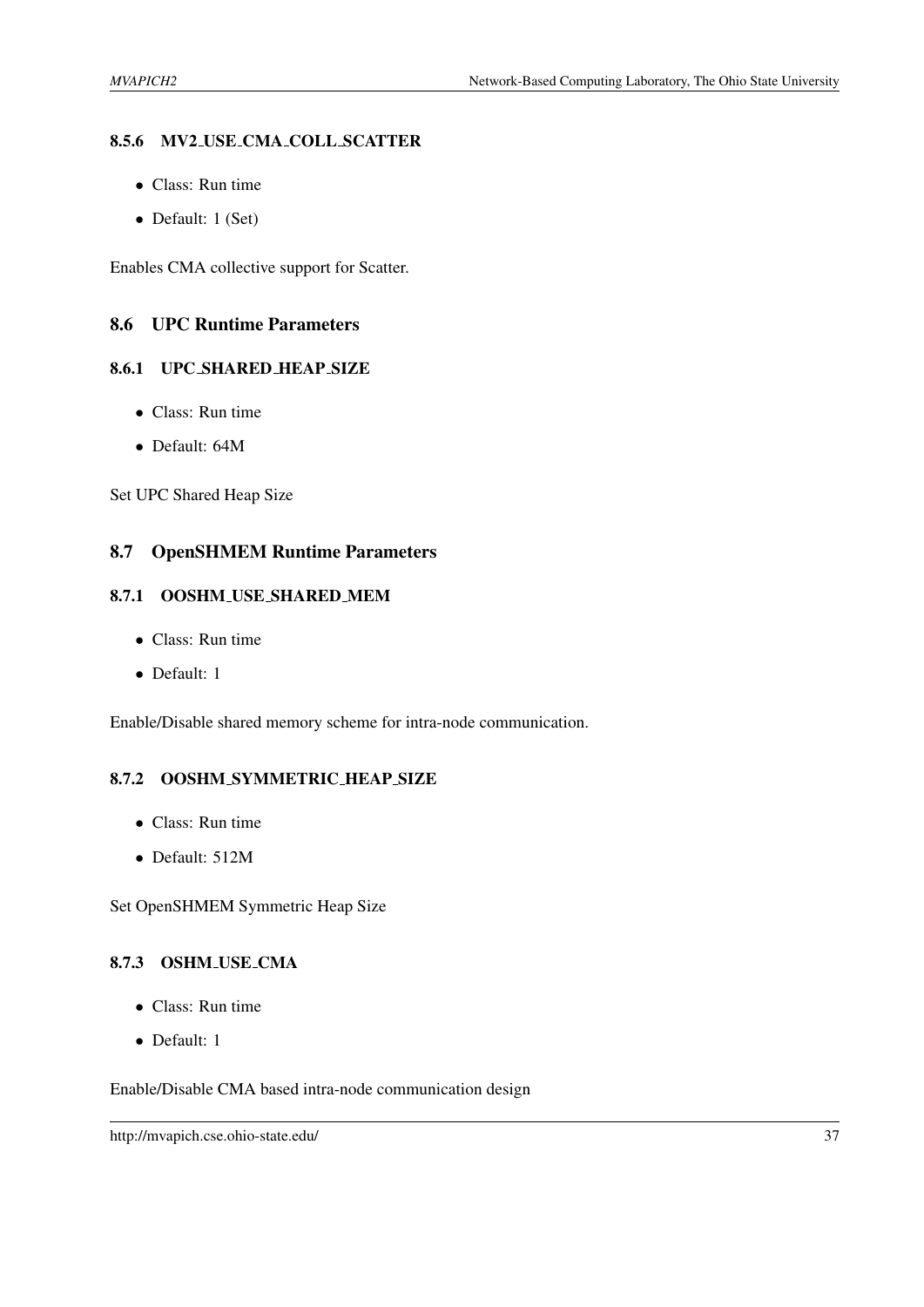## <span id="page-41-0"></span>8.8 OSU INAM Specific Runtime Parameters

#### <span id="page-41-1"></span>8.8.1 MV2 TOOL INFO FILE PATH

- Class: Run time
- Default: ".mv2-tool-mvapich2.conf"

Specifies the path to the file containing the runtime parameters to enable node level, job level and process level data collection for MVAPICH2-X. This file contains the following parameters MV2 TOOL QPN, MV2 TOOL LID, MV2 TOOL REPORT CPU UTIL and MV2 TOOL COUNTER INTERVAL.

#### <span id="page-41-2"></span>8.8.2 MV2 TOOL QPN

- Class: Run time
- Default: 0 (Unset)

Specifies the UD QPN at which OSU INAM is listening.

#### <span id="page-41-3"></span>8.8.3 MV2 TOOL LID

- Class: Run time
- Default: 0 (Unset)

Specifies the IB LID at which OSU INAM is listening.

#### <span id="page-41-4"></span>8.8.4 MV2 TOOL REPORT CPU UTIL

- Class: Run time
- Default: 1 (Set)

Specifies whether MVAPICH2-X should report process level CPU utilization information.

## <span id="page-41-5"></span>8.8.5 MV2 TOOL REPORT MEM UTIL

- Class: Run time
- Default: 1 (Set)

Specifies whether MVAPICH2-X should report process level memory utilization information.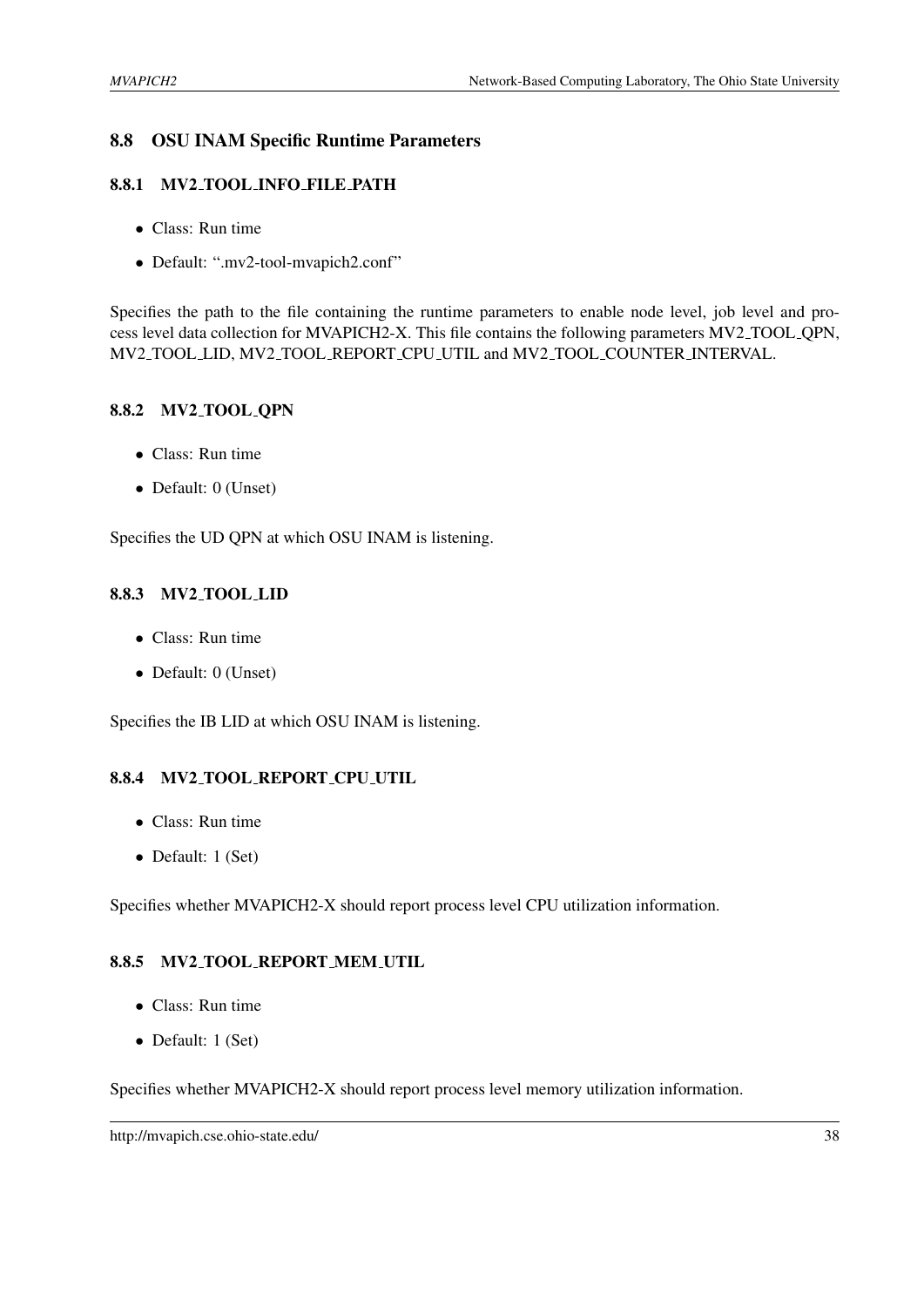#### <span id="page-42-0"></span>8.8.6 MV2 TOOL REPORT IO UTIL

- Class: Run time
- Default: 1 (Set)

Specifies whether MVAPICH2-X should report process level I/O utilization information.

#### <span id="page-42-1"></span>8.8.7 MV2 TOOL REPORT COMM GRID

- Class: Run time
- Default: 1 (Set)

Specifies whether MVAPICH2-X should report process to node communication information. This parameter only takes effect for multi-node runs.

#### <span id="page-42-2"></span>8.8.8 MV2 TOOL COUNTER INTERVAL

- Class: Run time
- Default: 30

Specifies the interval at which MVAPICH2-X should report node, job and process level information.

## <span id="page-42-3"></span>8.9 Hierarchical Multi-Leader Collectives Runtime Parameters

MVAPICH2-X features support for the high-performance hierarchical multi-leader collectives designated for multi/many-core processors with Omni-Path or Infiniband network architectures. Currently, MPI Allreduce collective operation is supported with this feature. In this section, we specify the runtime parameter that controls this advanced feature.

#### <span id="page-42-4"></span>8.9.1 MV2 ENABLE DPML COLL

- Class: Run time
- Default: 1 (Set)

Enables support for hierarchical multi-leader collectives. This feature can be disabled by setting this parameter to 0.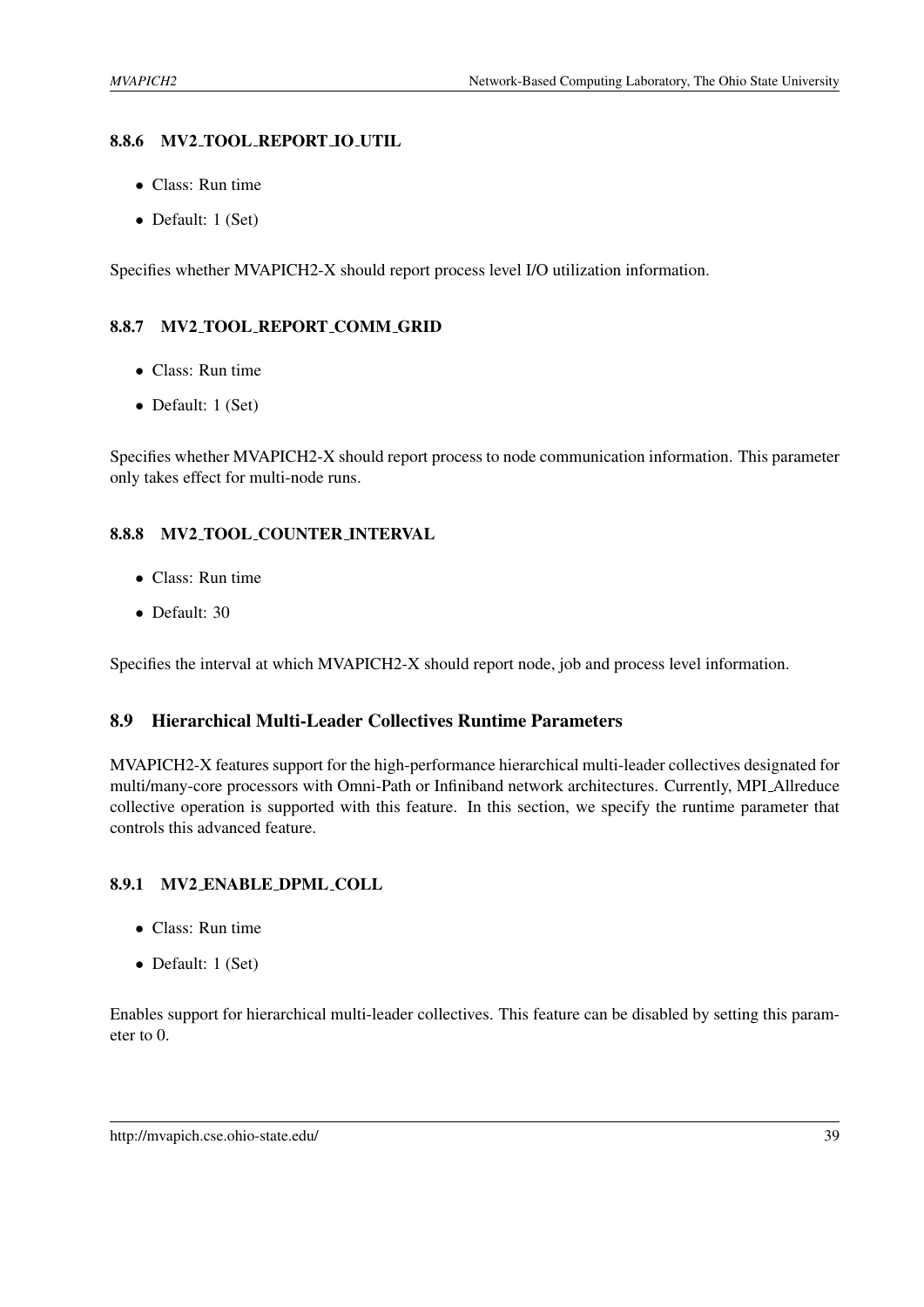## <span id="page-43-0"></span>8.10 XPMEM based Point-to-point Communication Runtime Parameters

MVAPICH2-X provides support for XPMEM based intra-node communication channel to achieve direct load/store based inter-process communication in MPI. This feature is designated for multi/many-core processors with Infiniband network architectures and available for the OFA-IB-CH3 and OFA-RoCE-CH3 channels.. In this section, we specify the runtime parameter that controls this advanced feature.

## <span id="page-43-1"></span>8.10.1 MV2 SMP USE XPMEM

- Class: Run time
- Default: 1 (Set)

Enables support for XPMEM based intra-node communication. This feature can be disabled by setting this parameter to 0.

## <span id="page-43-2"></span>8.11 Shared Address Space based MPI Collectives Runtime Parameters

MVAPICH2-X features support for the high-performance shared-address-space based multi-leader collectives, enabled via load/store semantics, targeting modern multi/many-core processors. Currently, MPI Reduce and MPI Allreduce operations are supported with multi-leader design while MPI Bcast, MPI Scatter, MPI Gather, and MPI Allgather collectives are supported using heirarchical designs e.g., direct load/store for intra-node phase and best tuned algorithm for inter-node. These are available for OFA-IB-CH3, OFA-RoCE-CH3, PSM-CH3, and PSM2-CH3 channels. In this section, we specify the runtime parameter that controls these advanced features.

## <span id="page-43-3"></span>8.11.1 MV2 USE XPMEM COLL

- Class: Run time
- Default: 1 (Set)

Enables support for shared address-space (XPMEM) based collectives. This variable enables and disables all the XPMEM collectives. This feature can be disabled by setting this parameter to 0.

## <span id="page-43-4"></span>8.11.2 MV2 XPMEM COLL THRESHOLD

- Class: Run time
- Default: Architecture Specific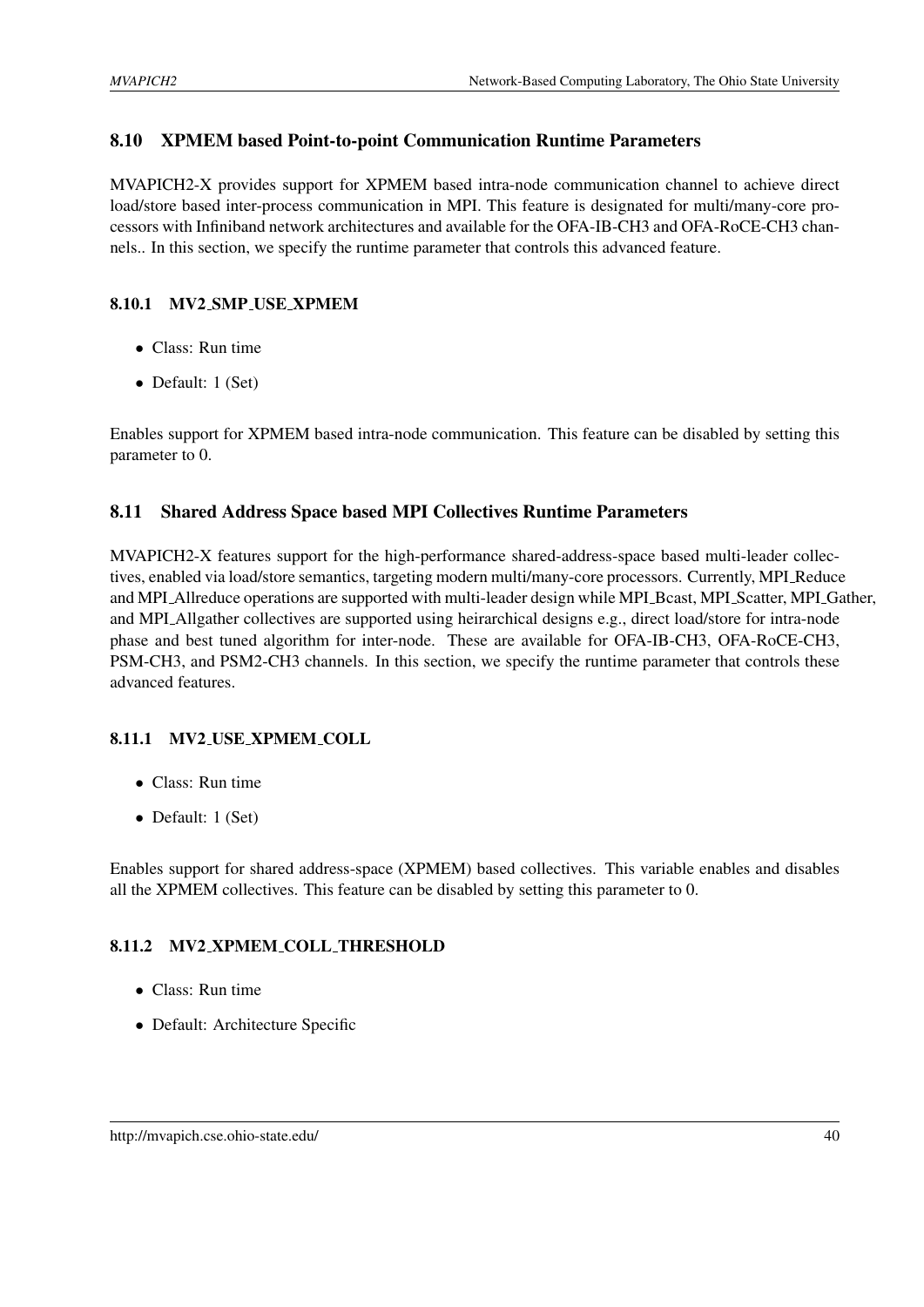This threshold sets the value in bytes after which all the XPMEM collectives are used. The threshold values for each collective are set based on the architecture-specific tuning (typically same as eager to rendezvous switchover threshold). Setting this variable will override the thresholds set for individual collectives and use this value instead as the new threshold for all the XPMEM collectives.

## <span id="page-44-0"></span>8.12 Runtime Parameters for Asynchronous Communication Progress

MVAPICH2-X features support of Asynchronous Communication Progress. In this section, we specify some of the runtime parameters that control these advanced features.

#### <span id="page-44-1"></span>8.12.1 MV2 ASYNC PROGRESS

- Class: Run time
- Default: 0 (Unset)

Enables use of the basic asynchronous communication progress scheme.

#### <span id="page-44-2"></span>8.12.2 MV2 OPTIMIZED ASYNC PROGRESS

- Class: Run time
- Default: 0 (Unset)

Enables use of optimized asynchronous communication progress scheme.

#### <span id="page-44-3"></span>8.13 Runtime Parameters for Collectives with Hardware based SHArP support

MVAPICH2-X supports SHArP-based collectives for MPI applications running over OFA-IB-CH3 interface. In this section, we specify some of the runtime parameters that control these advanced features.

#### <span id="page-44-4"></span>8.13.1 MV2 ENABLE SHARP

- Class: Run time
- Default: 0
- Applicable interface(s): OFA-IB-CH3

Set this to 1, to enable hardware SHArP support in collective communication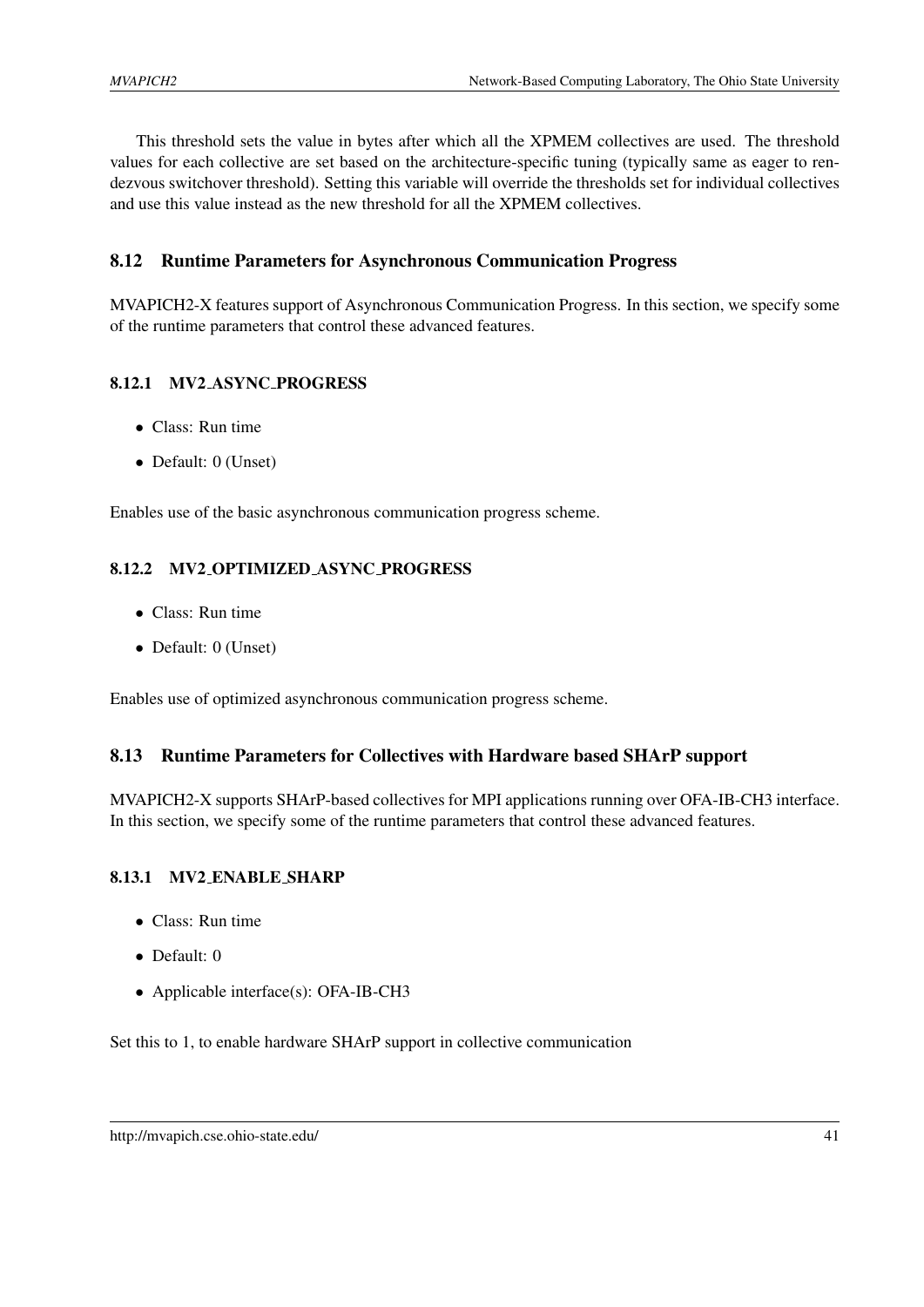## <span id="page-45-0"></span>8.13.2 MV2 SHARP HCA NAME

- Class: Run time
- Default: unset
- Applicable interface(s): OFA-IB-CH3

By default, this is set by the MVAPICH2 library. However, you can explicitly set the HCA name which is realized by the SHArP library.

#### <span id="page-45-1"></span>8.13.3 MV2 SHARP PORT

- Class: Run time
- Default: 1
- Applicable interface(s): OFA-IB-CH3

By default, this is set by the MVAPICH2 library. However, you can explicitly set the HCA port which is realized by the SHArP library.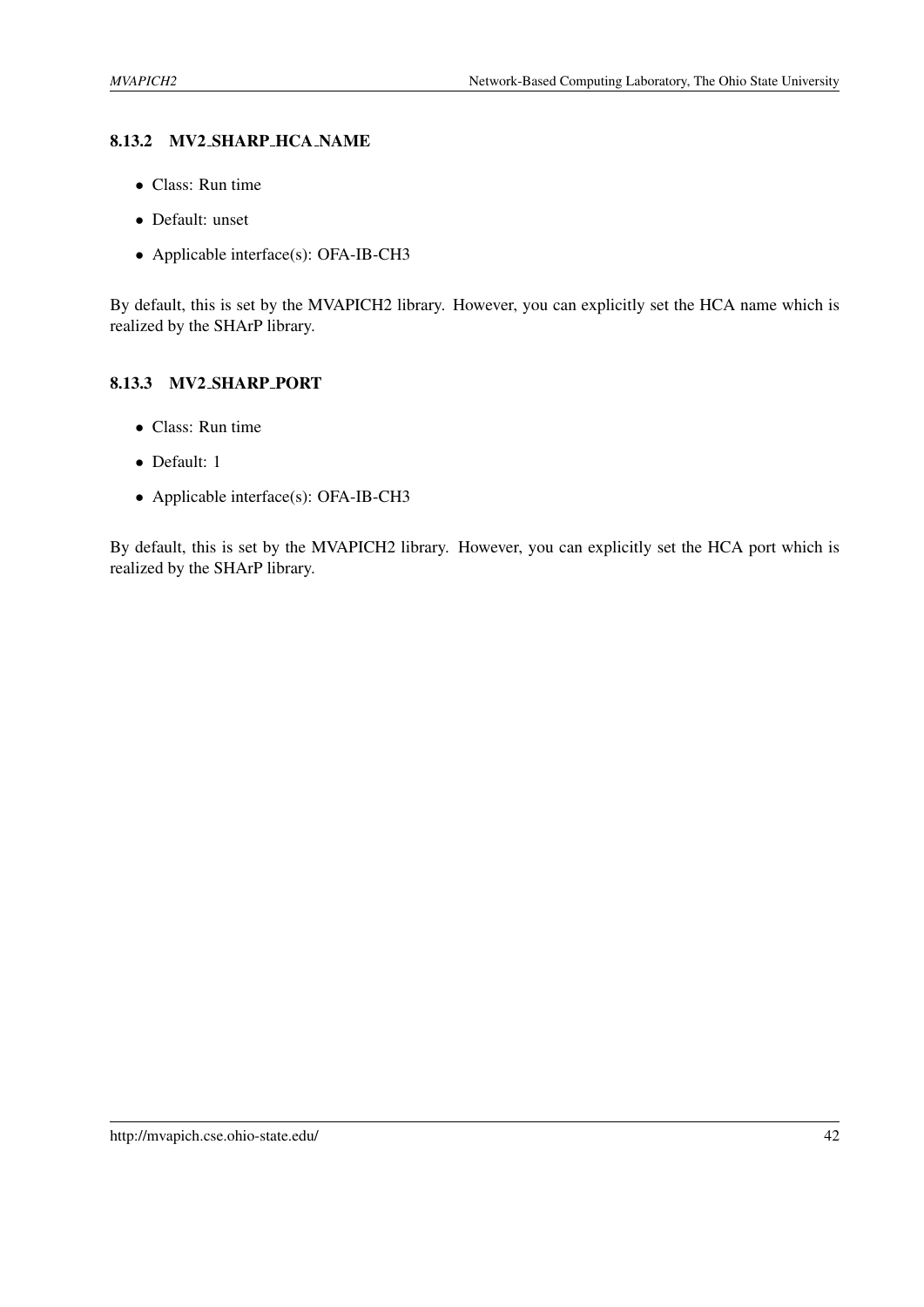# <span id="page-46-0"></span>9 FAQ and Troubleshooting with MVAPICH2-X

Based on our experience and feedback we have received from our users, here we include some of the problems a user may experience and the steps to resolve them. If you are experiencing any other problem, please feel free to contact us by sending an email to [mvapich-help@cse.ohio-state.edu.](mailto:mvapich-help@cse.ohio-state.edu)

## <span id="page-46-1"></span>9.1 General Questions and Troubleshooting

## <span id="page-46-2"></span>9.1.1 Compilation Errors with **upcc**

Current version of upcc available with MVAPICH2-X package gives a compilation error if the gcc version is not 4.4.7. Please install gcc version 4.4.7 to fix this.

## <span id="page-46-3"></span>9.1.2 Unresponsive **upcc**

By default, upcc compiler driver will transparently use Berkeley's HTTP-based public UPC-to-C translator during compilation. If your system is behind a firewall or not connected to Internet, upcc can become unresponsive. This can be solved by using a local installation of UPC translator, which can be downloaded from [here.](http://upc.lbl.gov/download/source.shtml#translator)

The translator can be compiled and installed using the following commands:

\$ make \$ make install PREFIX=<translator-install-path>

After this, upcc can be instructed to use this translator.

\$ upcc -translator=<translator-install-path> hello.upc -o hello

## <span id="page-46-4"></span>9.1.3 Shared memory limit for OpenSHMEM / MPI+OpenSHMEM programs

By default, the symmetric heap in OpenSHMEM is allocated in shared memory. The maximum amount of shared memory in a node is limited by the memory available in  $/$  dev $/$ shm. Usually the default system configuration for /dev/shm is 50% of main memory. Thus, programs which specify heap size larger than the total available memory in  $/$ dev $/$ shm will give an error. For example, if the shared memory limit is 8 GB, the combined symmetric heap size of all intra-node processes shall not exceed 8 GB.

Users can change the available shared memory by remounting /dev/shm with the desired limit. Alter-natively, users can control the heap size using OOSHM\_SYMMETRIC\_HEAP\_SIZE (Section [8.7.2\)](#page-40-5) or disable shared memory by setting OOSHM\_USE\_SHARED\_MEM=0 (Section [8.7.1\)](#page-40-4). Please be aware that setting a very large shared memory limit or disabling shared memory will have a performance impact.